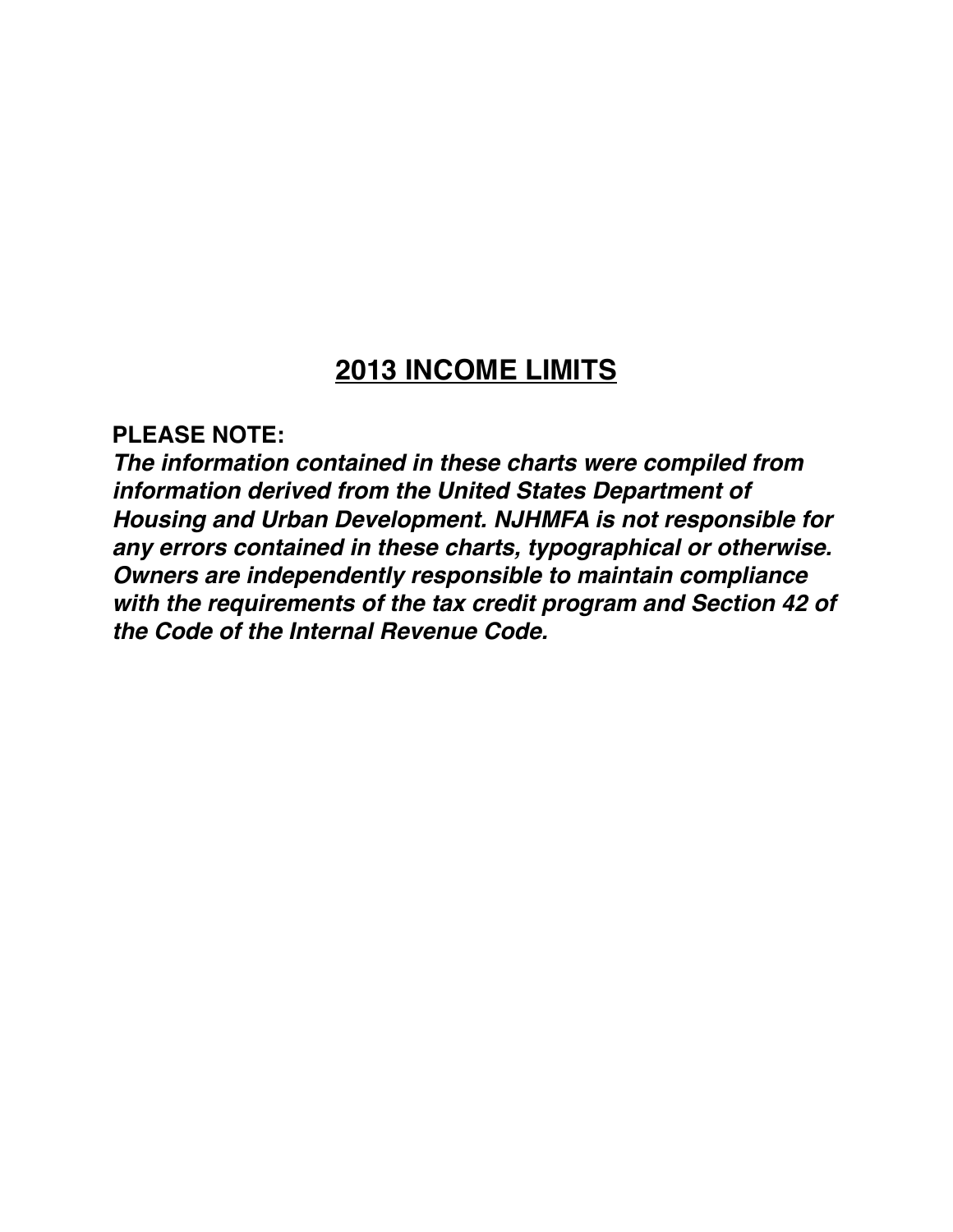|                          | <b>Atlantic County, New Jersey</b>               |
|--------------------------|--------------------------------------------------|
|                          | <b>Vintage of Maximum Income Limits</b>          |
|                          | *Placed In Service Date    Maximum Income Limits |
| On or before 12/31/2008  | <b>FY2013 HERA Special</b>                       |
| 1/1/2009 to 5/13/2010    | <u>FY2012</u>                                    |
| 5/14/2010 to 5/31/2011   | FY2012                                           |
| 6/1/2011 to 11/30/2011   | FY2012                                           |
| 12/01/2011 to 12/10/2012 | FY2012                                           |
| 12/11/2012-Present       | FY2013                                           |

\*If multiple buildings use the date the first building placed in service.

.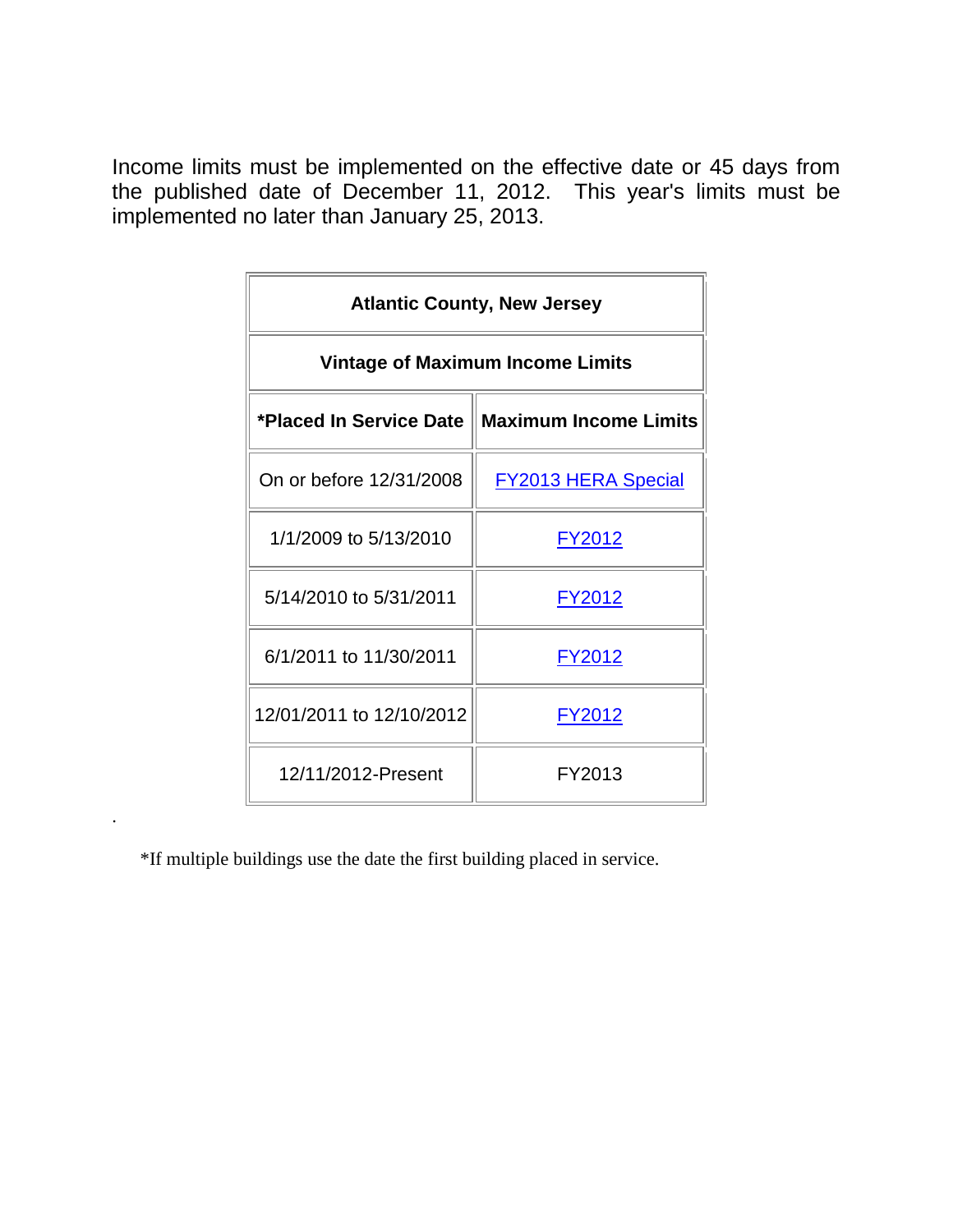$50%$ 

 $60%$ 

 $80\%$ 

| Housing Program:<br><b>INCOME</b> | Person | 2 Tax Credits<br>2 Person | 3 Person | HUD Area<br>4 Person | 5 Person  | ATLANTIC COUNTY<br>6 Person | Effective date: 12/01/2012<br>7 Person | 8 Person  |
|-----------------------------------|--------|---------------------------|----------|----------------------|-----------|-----------------------------|----------------------------------------|-----------|
| 30%                               | 14,400 | 16,440                    | 18,510   | 20,550               | 22,200    | 23,850                      | 25,500                                 | 27,150    |
| 40%                               | 19,200 | 21,920                    | 24,680   | 27,400               | 29,600    | 31,800                      | 34,000                                 | 36,200    |
| 50%                               | 24,000 | 27,400                    | 30,850   | 34,250               | 37,000    | 39,750                      | 42,500                                 | 45,250    |
| 60%                               | 28,800 | 32,880                    | 37,020   | 41,100               | 44,400    | 47,700                      | 51,000                                 | 54,300    |
| 80%                               | 38,400 | 43,840                    | 49,360   | 54,800               | 59,200    | 63,600                      | 68,000                                 | 72,400    |
| BY BEDROOM                        |        | 0 Bedroom                 | Bedroom  | 2 Bedroom            | 3 Bedroom | 4 Bedroom                   | 5 Bedroom                              | 6 Bedroom |
| 30%                               |        | 360                       | 385      | 462                  | 534       | 596                         | 658                                    |           |
| 40%                               |        | 480                       | 514      | 617                  | 712       | 795                         | 877                                    |           |
| 50%                               |        | 600                       | 642      | 771                  | 890       | 993                         | 1,096                                  |           |
| 60%                               |        | 720                       | 771      | 925                  | 1,068     | 1,192                       | 1,316                                  |           |
| 80%                               |        | 960                       | 1,028    | 1,234                | 1,425     | 1,590                       | 1,755                                  |           |

| $O/P$ HS017<br><b>NJHMFA</b> | Income and Rent Limits Report |                                   |          |                      | <b>2013 INCOME LIMITS</b> |                               | Run: 12/13/2012<br>09:01               | By: FSCIARRO<br>Page:<br>Date: 12/13/2012 |
|------------------------------|-------------------------------|-----------------------------------|----------|----------------------|---------------------------|-------------------------------|----------------------------------------|-------------------------------------------|
| Housing Program:<br>INCOME   | Person                        | 15 HERA Income Limits<br>2 Person | 3 Person | HUD Area<br>4 Person | 5 Person                  | 1 ATLANTIC COUNTY<br>6 Person | Effective date: 12/01/2012<br>' Person | 8 Person                                  |
| 30%                          | 15,150                        | 17,310                            | 19,470   | 21,630               | 23,370                    | 25,110                        | 26,850                                 | 28,560                                    |
| 40%                          | 20,200                        | 23,080                            | 25,960   | 28,840               | 31,160                    | 33,480                        | 35,800                                 | 38,080                                    |
| 50%                          | 25,250                        | 28,850                            | 32,450   | 36,050               | 38,950                    | 41,850                        | 44,750                                 | 47,600                                    |
| 60%                          | 30,300                        | 34,620                            | 38,940   | 43,260               | 46,740                    | 50,220                        | 53,700                                 | 57,120                                    |
| 80%                          | 40,400                        | 46,160                            | 51,920   | 57,680               | 62,320                    | 66,960                        | 71,600                                 | 76,160                                    |
| BY BEDROOM                   |                               | 0 Bedroom                         | Bedroom  | 2 Bedroom            | 3 Bedroom                 | 4 Bedroom                     | 5 Bedroom                              | 6 Bedroom                                 |
| 30%                          |                               | 378                               | 405      | 486                  | 562                       | 627                           | 692                                    |                                           |
| 40%                          |                               | 505                               | 541      | 649                  | 750                       | 837                           | 923                                    |                                           |

 $\frac{1}{10}$  ,  $\frac{1}{100}$  ,  $\frac{1}{100}$  ,  $\frac{1}{100}$  ,  $\frac{1}{100}$  ,  $\frac{1}{100}$  ,  $\frac{1}{100}$  ,  $\frac{1}{100}$  ,  $\frac{1}{100}$  ,  $\frac{1}{100}$  ,  $\frac{1}{100}$  ,  $\frac{1}{100}$  ,  $\frac{1}{100}$  ,  $\frac{1}{100}$  ,  $\frac{1}{100}$  ,  $\frac{1}{100}$ 

 $\frac{7}{0}$  , and the contract of the contract of the contract of the contract of the contract of the contract of the contract of the contract of the contract of the contract of the contract of the contract of the contract

 $\frac{1}{100}$  ,  $\frac{1}{100}$  ,  $\frac{1}{100}$  ,  $\frac{1}{100}$  ,  $\frac{1}{100}$  ,  $\frac{1}{100}$  ,  $\frac{1}{100}$  ,  $\frac{1}{100}$  ,  $\frac{1}{100}$  ,  $\frac{1}{100}$  ,  $\frac{1}{100}$  ,  $\frac{1}{100}$  ,  $\frac{1}{100}$  ,  $\frac{1}{100}$  ,  $\frac{1}{100}$  ,  $\frac{1}{100}$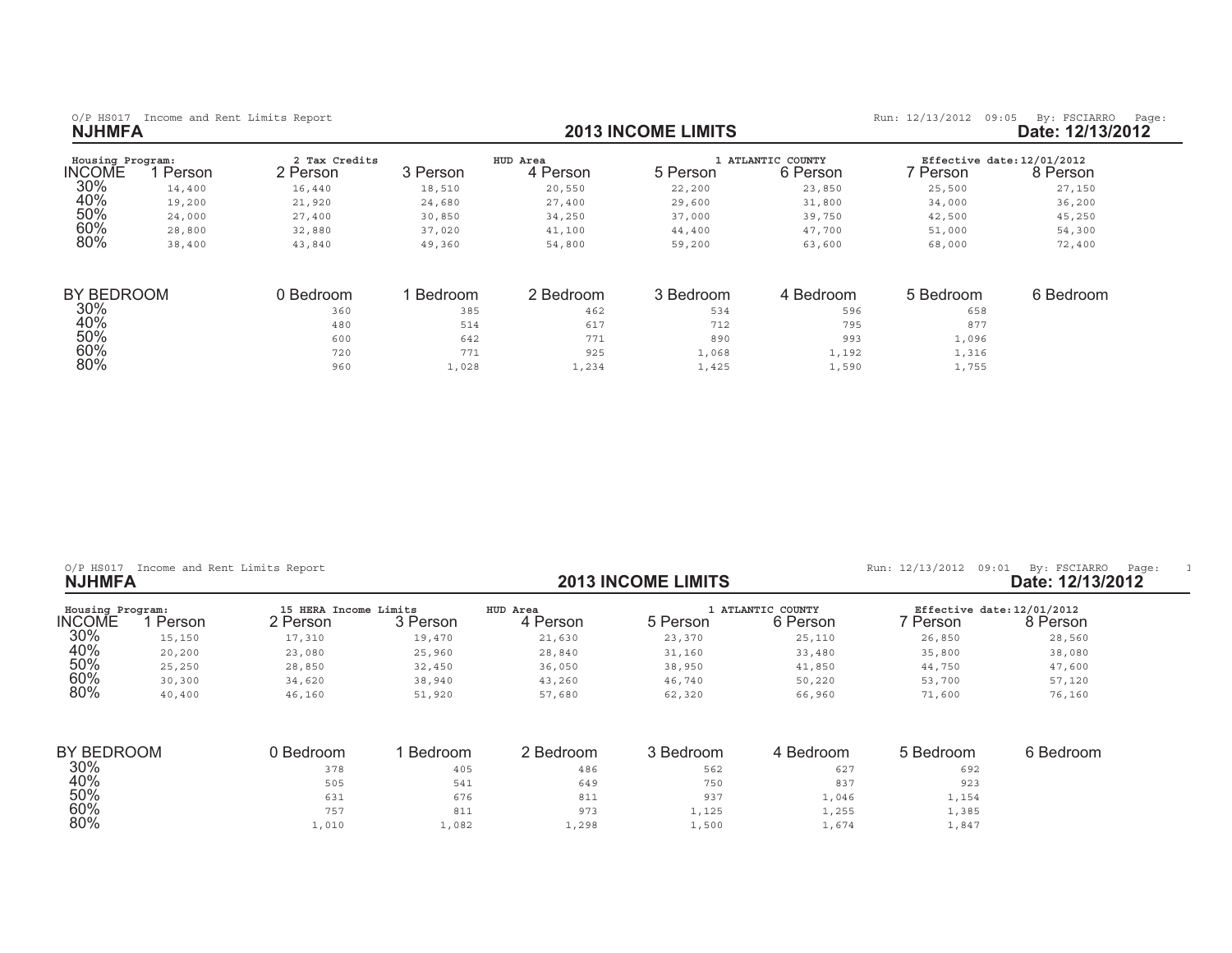|                          | <b>Bergen County, New Jersey</b>                 |
|--------------------------|--------------------------------------------------|
|                          | <b>Vintage of Maximum Income Limits</b>          |
|                          | *Placed In Service Date    Maximum Income Limits |
| On or before 12/31/2008  | <b>FY2013 HERA Special</b>                       |
| 1/1/2009 to 5/13/2010    | <u>FY2012</u>                                    |
| 5/14/2010 to 5/31/2011   | <u>FY2012</u>                                    |
| 6/1/2011 to 11/30/2011   | FY2012                                           |
| 12/01/2011 to 12/10/2012 | <u>FY2012</u>                                    |
| 12/11/2012-Present       | FY2013                                           |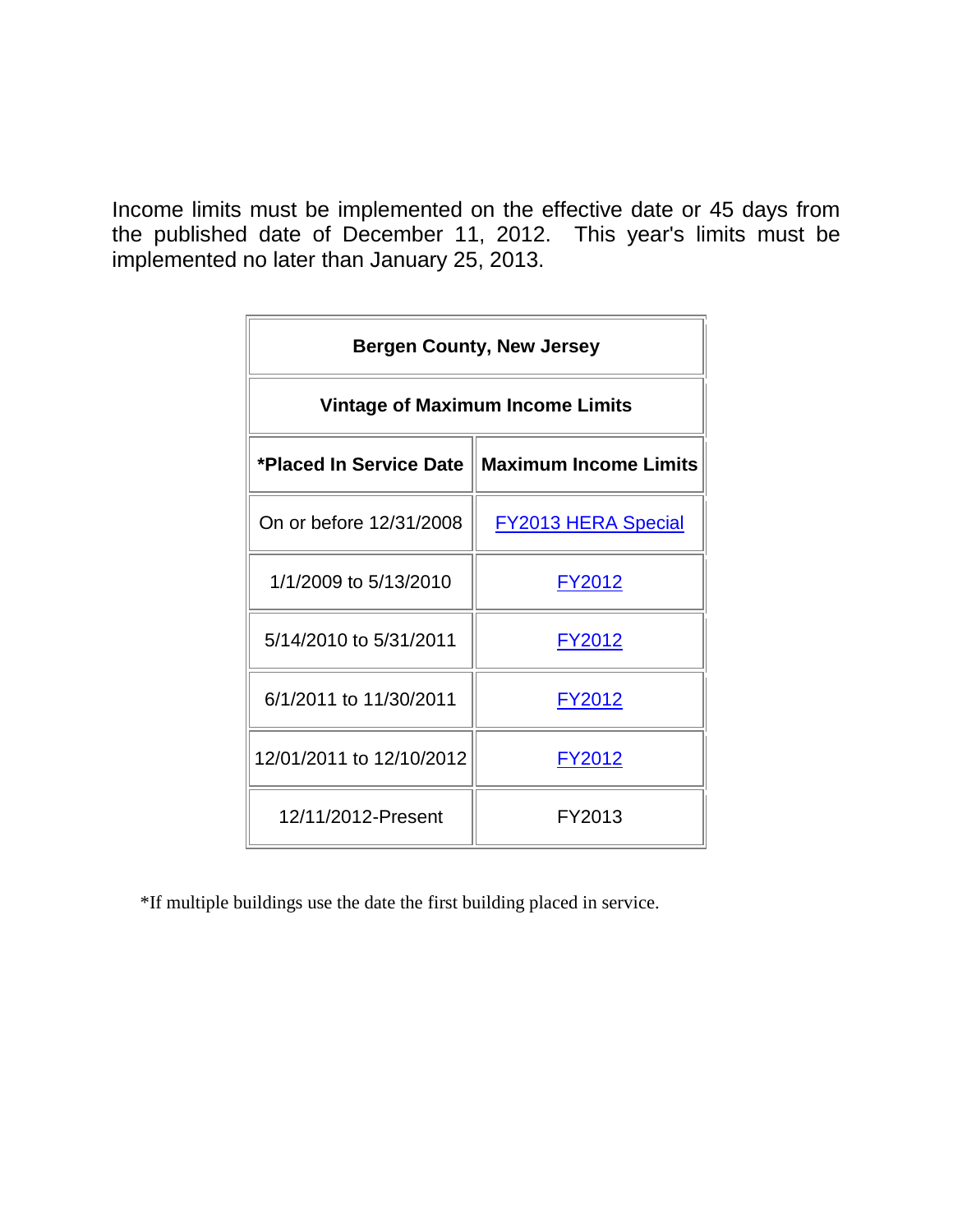| Housing Program: |        | 2 Tax Credits |          | HUD Area  | <b>BERGEN</b> | COUNTY    | Effective date: 12/01/2012 |           |
|------------------|--------|---------------|----------|-----------|---------------|-----------|----------------------------|-----------|
| INCOME           | Person | 2 Person      | 3 Person | 4 Person  | 5 Person      | 6 Person  | ' Person                   | 8 Person  |
| 30%              | 19,110 | 21,840        | 24,570   | 27,270    | 29,460        | 31,650    | 33,840                     | 36,000    |
| 40%              | 25,480 | 29,120        | 32,760   | 36,360    | 39,280        | 42,200    | 45,120                     | 48,000    |
| 50%              | 31,850 | 36,400        | 40,950   | 45,450    | 49,100        | 52,750    | 56,400                     | 60,000    |
| 60%              | 38,220 | 43,680        | 49,140   | 54,540    | 58,920        | 63,300    | 67,680                     | 72,000    |
| 80%              | 50,960 | 58,240        | 65,520   | 72,720    | 78,560        | 84,400    | 90,240                     | 96,000    |
| BY BEDROOM       |        | 0 Bedroom     | Bedroom  | 2 Bedroom | 3 Bedroom     | 4 Bedroom | 5 Bedroom                  | 6 Bedroom |
| 30%              |        | 477           | 511      | 614       | 709           | 791       | 873                        |           |
| 40%              |        | 637           | 682      | 819       | 945           | 1,055     | 1,164                      |           |
| 50%              |        | 796           | 853      | 1,023     | 1,181         | 1,318     | 1,455                      |           |

 $\frac{1}{10}$  , and the contract of the contract of the contract of the contract of the contract of the contract of the contract of the contract of the contract of the contract of the contract of the contract of the contract

 $\frac{1}{20}$  , and the contract of the contract of the contract of the contract of the contract of the contract of the contract of the contract of the contract of the contract of the contract of the contract of the contract

 $\frac{1}{274}$  ,  $\frac{274}{1,365}$  ,  $\frac{1}{638}$  ,  $\frac{1}{891}$  ,  $\frac{2}{110}$  ,  $\frac{2}{328}$ 

|  |  | $O/P$ HS017 |  |  |  |  | Income and Rent Limits Report |
|--|--|-------------|--|--|--|--|-------------------------------|
|--|--|-------------|--|--|--|--|-------------------------------|

60%

 $80\%$ 

0/P HS017 Income and Rent Limits Report **12/13/2012** (P HS017 Income and Rent Limits Report **income and Report 12/13/2012** (Page: 12/13/2012 (Page: 12/13/2012 (Page: 12/13/2012 (Page: 12/13/2012 (Page: 12/13/2012 (Page: 12

| Housing Program: |        | 15 HERA Income Limits |          | HUD Area  |           | <b>BERGEN COUNTY</b> | Effective date: 12/01/2012 |           |
|------------------|--------|-----------------------|----------|-----------|-----------|----------------------|----------------------------|-----------|
| <b>INCOME</b>    | Person | 2 Person              | 3 Person | 4 Person  | 5 Person  | 6 Person             | 7 Person                   | 8 Person  |
| 30%              | 20,040 | 22,890                | 25,740   | 28,590    | 30,900    | 33,180               | 35,460                     | 37,740    |
| 40%              | 26,720 | 30,520                | 34,320   | 38,120    | 41,200    | 44,240               | 47,280                     | 50,320    |
| 50%              | 33,400 | 38,150                | 42,900   | 47,650    | 51,500    | 55,300               | 59,100                     | 62,900    |
| 60%              | 40,080 | 45,780                | 51,480   | 57,180    | 61,800    | 66,360               | 70,920                     | 75,480    |
| 80%              | 53,440 | 61,040                | 68,640   | 76,240    | 82,400    | 88,480               | 94,560                     | 100,640   |
| BY BEDROOM       |        | 0 Bedroom             | Bedroom  | 2 Bedroom | 3 Bedroom | 4 Bedroom            | 5 Bedroom                  | 6 Bedroom |
| 30%              |        | 501                   | 536      | 643       | 743       | 829                  | 915                        |           |
| 40%              |        | 668                   | 715      | 858       | 991       | 1,106                | 1,220                      |           |
| 50%              |        | 835                   | 894      | 1,072     | 1,239     | 1,382                | 1,525                      |           |
| 60%              |        | 1,002                 | 1,073    | 1,287     | 1,487     | 1,659                | 1,830                      |           |
| 80%              |        | 1,336                 | 1,431    | 1,716     | 1,983     | 2,212                | 2,440                      |           |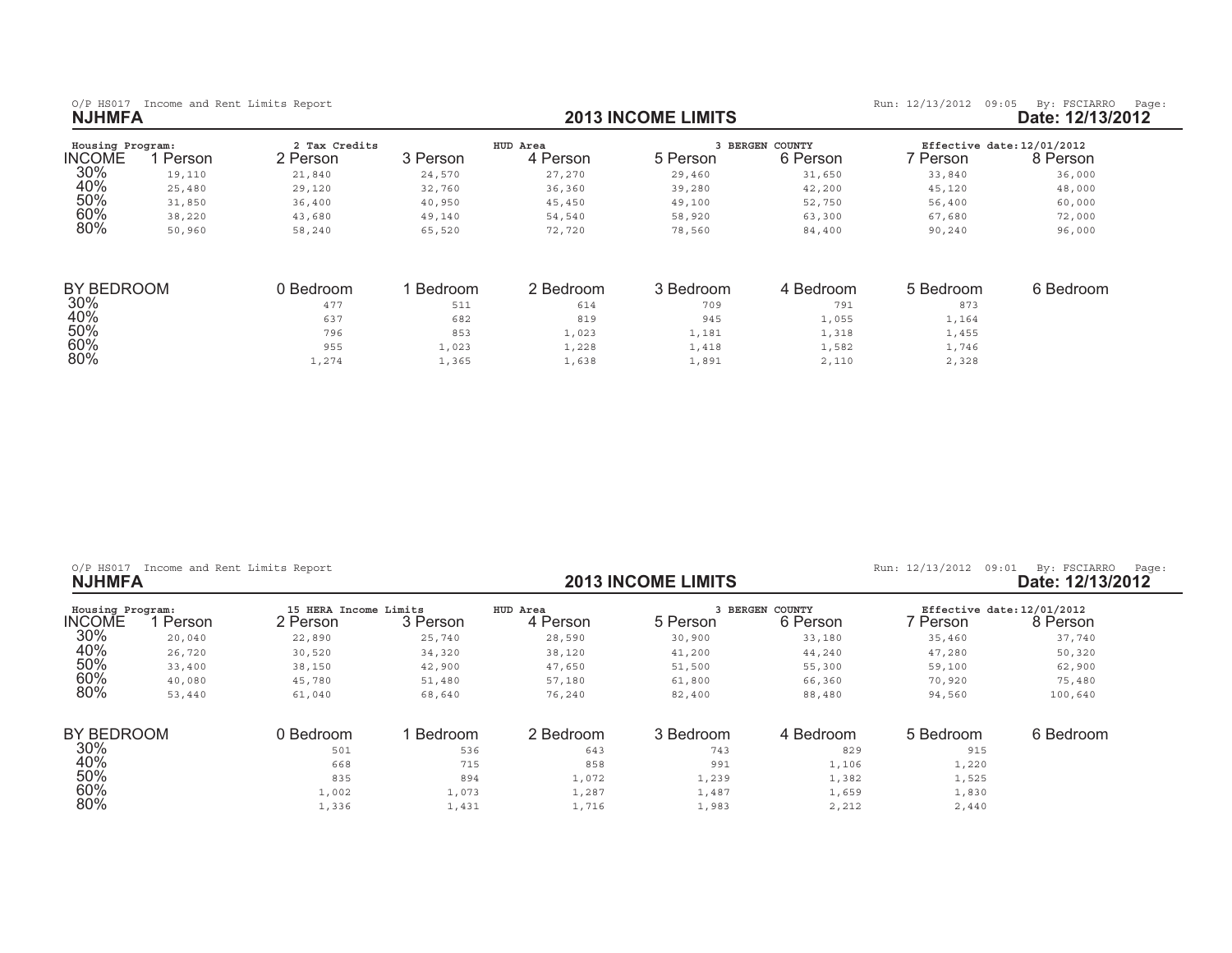|                          | <b>Burlington County, New Jersey</b>             |
|--------------------------|--------------------------------------------------|
|                          | <b>Vintage of Maximum Income Limits</b>          |
|                          | *Placed In Service Date    Maximum Income Limits |
| On or before 12/31/2008  | <b>FY2013 HERA Special</b>                       |
| 1/1/2009 to 5/13/2010    | <u>FY2012</u>                                    |
| 5/14/2010 to 5/31/2011   | FY2012                                           |
| 6/1/2011 to 11/30/2011   | FY2012                                           |
| 12/01/2011 to 12/10/2012 | <u>FY2012</u>                                    |
| 12/11/2012-Present       | FY2013                                           |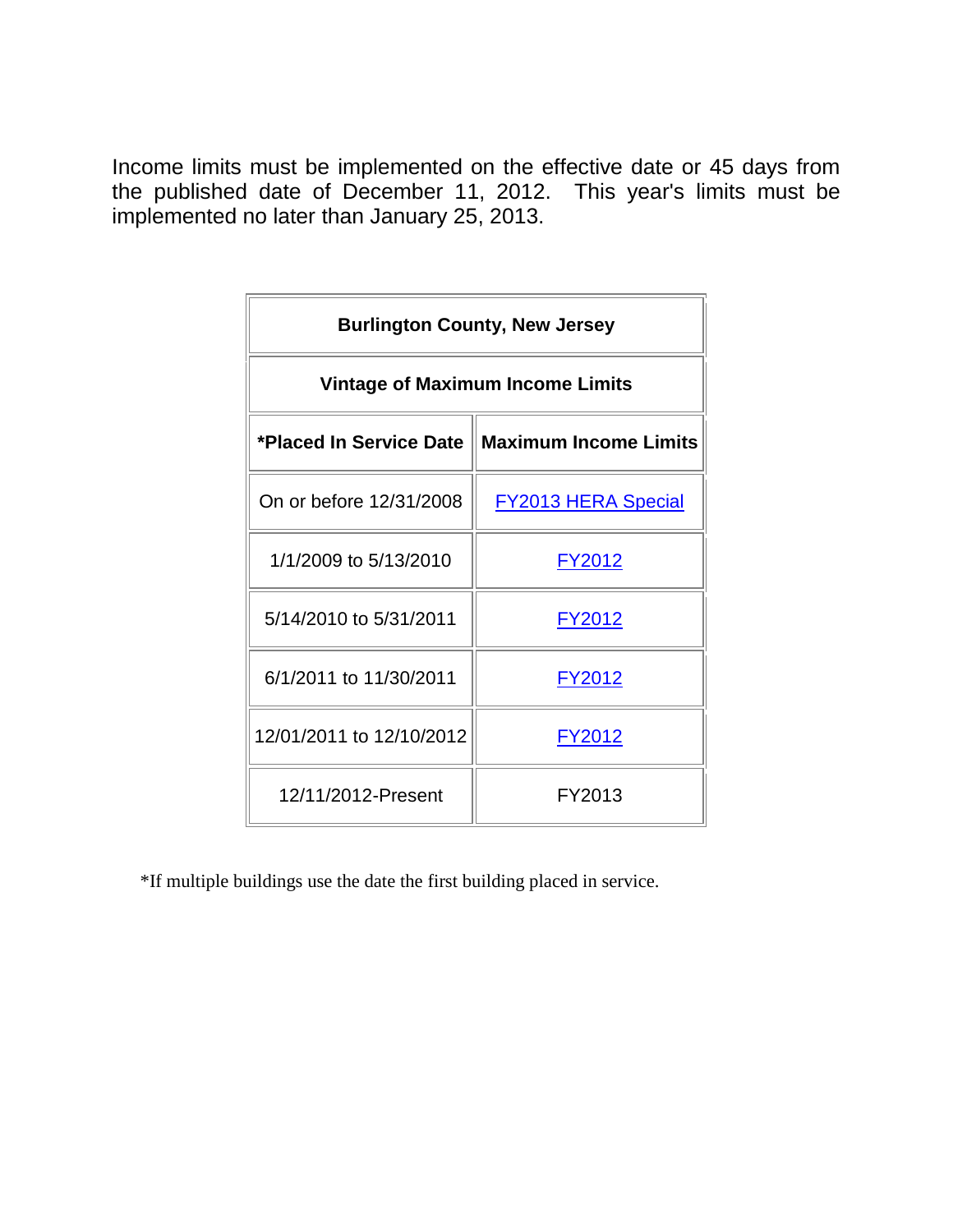| Housing Program:<br>INCOME | Person | 2 Tax Credits<br>2 Person | ` Person | HUD Area<br>Person | 5 Person | BURLINGTON COUNTY<br><b>S</b> Person | Person | Effective date: 12/01/2012<br>8 Person |
|----------------------------|--------|---------------------------|----------|--------------------|----------|--------------------------------------|--------|----------------------------------------|
| 30%                        | 16,650 | 19,020                    | 21,390   | 23,760             | 25,680   | 27,570                               | 29,490 | 31,380                                 |
| 40%                        | 22,200 | 25,360                    | 28,520   | 31,680             | 34,240   | 36,760                               | 39,320 | 41,840                                 |
| 50%                        | 27,750 | 31,700                    | 35,650   | 39,600             | 42,800   | 45,950                               | 49,150 | 52,300                                 |
| 60%                        | 33,300 | 38,040                    | 42,780   | 47,520             | 51,360   | 55,140                               | 58,980 | 62,760                                 |
| 80%                        | 44,400 | 50,720                    | 57,040   | 63,360             | 68,480   | 73,520                               | 78,640 | 83,680                                 |

| BY BEDROOM | Bedroom | Bedroom | 2 Bedroom | 3 Bedroom     | 4 Bedroom | 5 Bedroom | 6 Bedroom |
|------------|---------|---------|-----------|---------------|-----------|-----------|-----------|
| 30%        | 416     | 445     | 534       | 618           | 689       | 760       |           |
| 40%        | 555     | 594     | 713       | 824           | 919       | 1,014     |           |
| 50%        | 693     | 743     | 891       | $\perp$ , 030 | 1,148     | 1,268     |           |
| 60%        | 832     | 891     | .,069     | 1,236         | 1,378     | 1,521     |           |
| 80%        | 1,110   | 1,189   | 1,426     | 1,648         | 1,838     | 2,029     |           |

|  | $O/P$ HS017 | Income and Rent Limits Report |  |  |
|--|-------------|-------------------------------|--|--|
|  |             |                               |  |  |

0/P HS017 Income and Rent Limits Report **12/13/2012** COME LIMITS Run: 12/13/2012 09:01 By: FSCIARRO Page:<br>**2013 INCOME LIMITS** Run: 12/13/2012 Date: 12/13/2012

| ate: 12/13/2012 |
|-----------------|
|-----------------|

| Housing Program: |        | 15 HERA Income Limits |          | HUD Area  |           | <b>BURLINGTON COUNTY</b> | Effective date: 12/01/2012 |           |
|------------------|--------|-----------------------|----------|-----------|-----------|--------------------------|----------------------------|-----------|
| <b>INCOME</b>    | Person | 2 Person              | 3 Person | 4 Person  | 5 Person  | 6 Person                 | ' Person                   | 8 Person  |
| 30%              | 17,130 | 19,560                | 22,020   | 24,450    | 26,430    | 28,380                   | 30,330                     | 32,280    |
| 40%              | 22,840 | 26,080                | 29,360   | 32,600    | 35,240    | 37,840                   | 40,440                     | 43,040    |
| 50%              | 28,550 | 32,600                | 36,700   | 40,750    | 44,050    | 47,300                   | 50,550                     | 53,800    |
| 60%              | 34,260 | 39,120                | 44,040   | 48,900    | 52,860    | 56,760                   | 60,660                     | 64,560    |
| 80%              | 45,680 | 52,160                | 58,720   | 65,200    | 70,480    | 75,680                   | 80,880                     | 86,080    |
| BY BEDROOM       |        | 0 Bedroom             | Bedroom  | 2 Bedroom | 3 Bedroom | 4 Bedroom                | 5 Bedroom                  | 6 Bedroom |
| 30%              |        | 428                   | 458      | 550       | 636       | 709                      | 782                        |           |
| 40%              |        | 571                   | 611      | 734       | 848       | 946                      | 1,043                      |           |
| 50%              |        | 713                   | 764      | 917       | 1,060     | 1,182                    | 1,304                      |           |
| 60%              |        | 856                   | 917      | 1,101     | 1,272     | 1,419                    | 1,565                      |           |
| 80%              |        | 1,142                 | 1,223    | 1,468     | 1,696     | 1,892                    | 2,087                      |           |

**2013 INCOME LIMITS**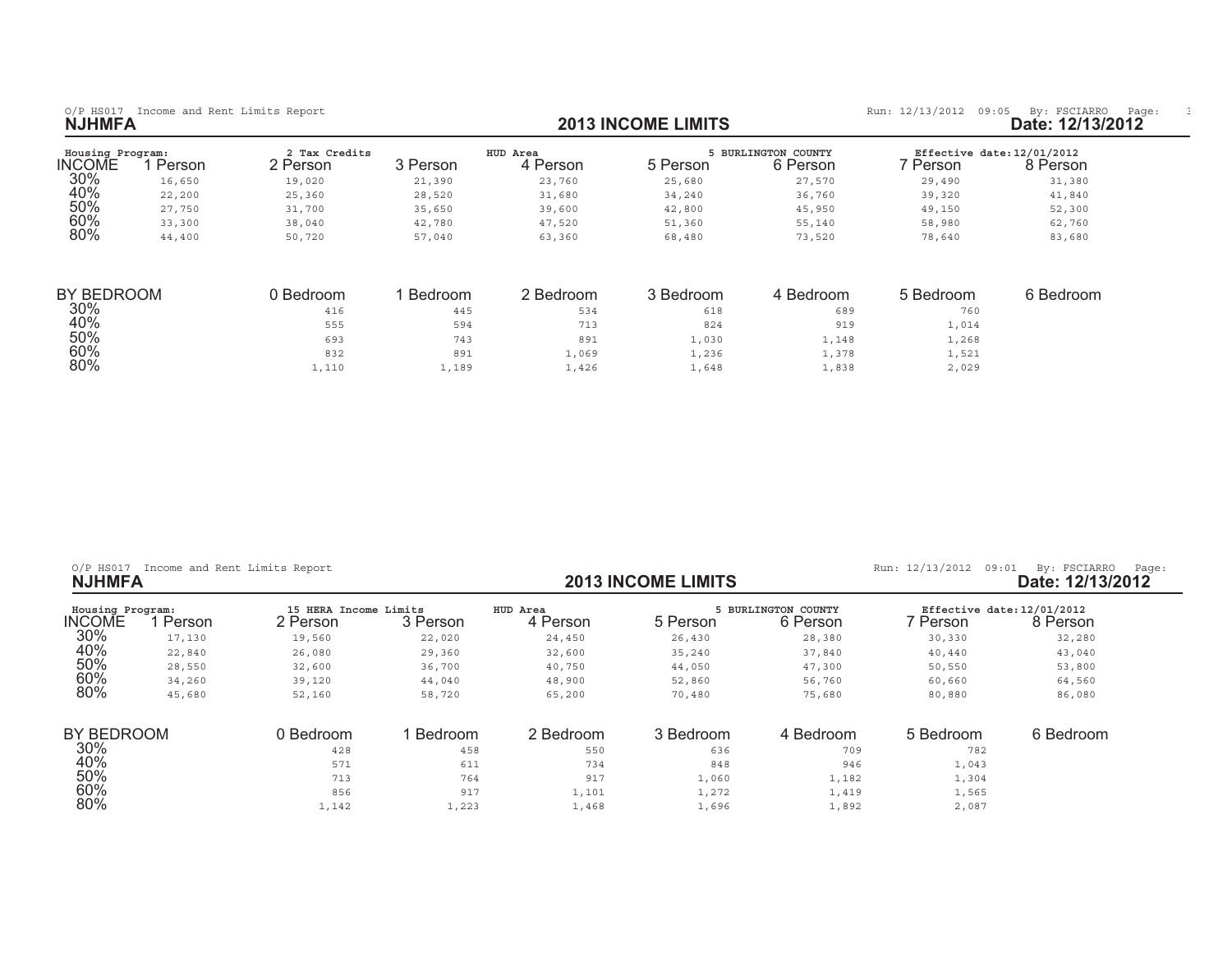| <b>Camden County, New Jersey</b>        |                                                  |  |  |  |  |  |
|-----------------------------------------|--------------------------------------------------|--|--|--|--|--|
| <b>Vintage of Maximum Income Limits</b> |                                                  |  |  |  |  |  |
|                                         | *Placed In Service Date    Maximum Income Limits |  |  |  |  |  |
| On or before 12/31/2008                 | <b>FY2013 HERA Special</b>                       |  |  |  |  |  |
| 1/1/2009 to 5/13/2010                   | <u>FY2012</u>                                    |  |  |  |  |  |
| 5/14/2010 to 5/31/2011                  | FY2012                                           |  |  |  |  |  |
| 6/1/2011 to 11/30/2011                  | FY2012                                           |  |  |  |  |  |
| 12/01/2011 to 12/10/2012                | <u>FY2012</u>                                    |  |  |  |  |  |
| 12/11/2012-Present                      | FY2013                                           |  |  |  |  |  |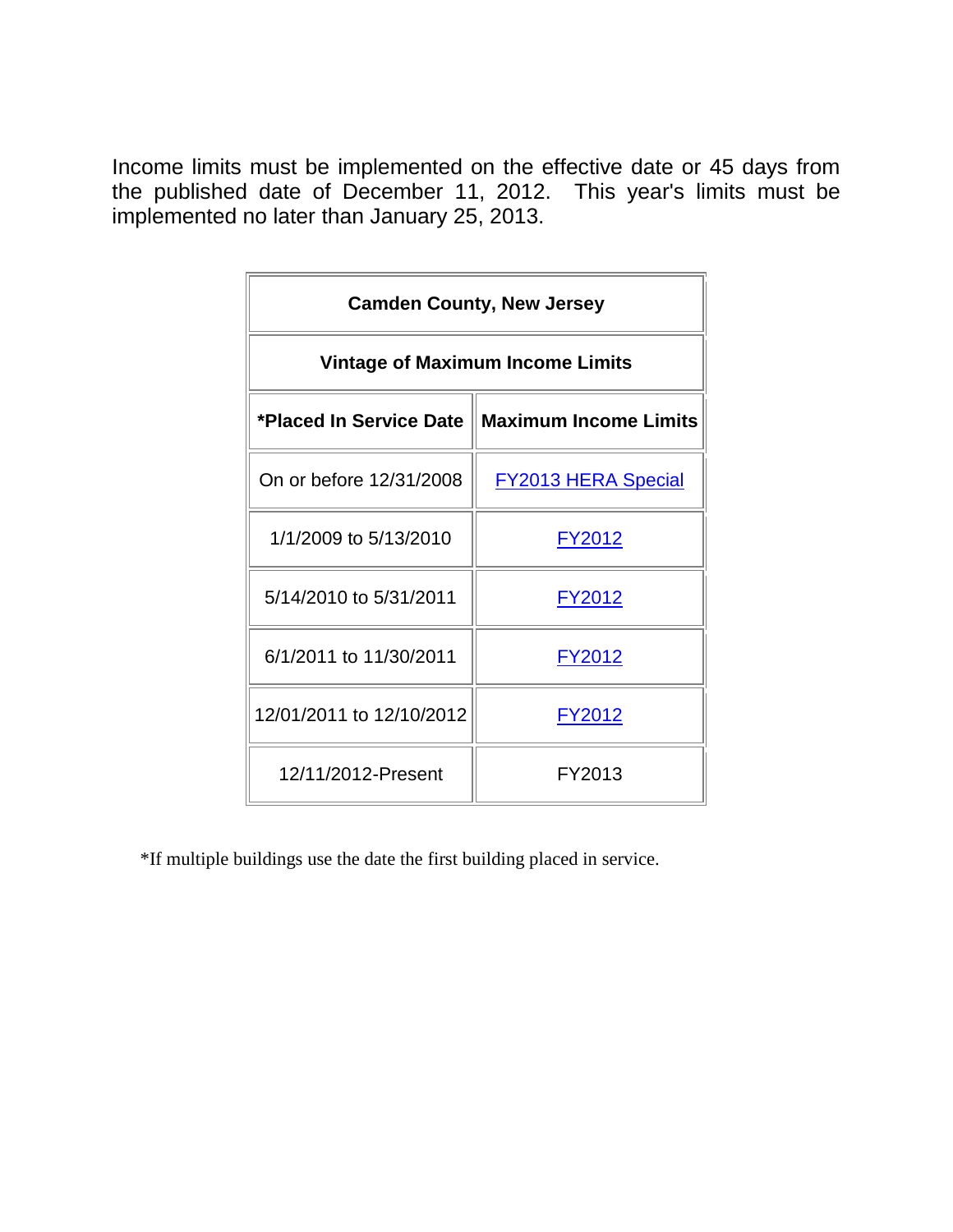0/P HS017 Income and Rent Limits Report **and Report and Report of the State: 12/13/2013 INCOME LIMITS <b>by:** FSCIARRO Page: 12/13/2012<br>**2013 INCOME LIMITS Date: 12/13/2012** 

| Housing Program:<br>INCOME | Person | 2 Tax Credits<br>2 Person | 3 Person | HUD Area<br>4 Person | 5 Person  | CAMDEN COUNTY<br>6 Person | Effective date: 12/01/2012<br>7 Person | 8 Person  |
|----------------------------|--------|---------------------------|----------|----------------------|-----------|---------------------------|----------------------------------------|-----------|
| 30%                        | 16,650 | 19,020                    | 21,390   | 23,760               | 25,680    | 27,570                    | 29,490                                 | 31,380    |
| 40%                        | 22,200 | 25,360                    | 28,520   | 31,680               | 34,240    | 36,760                    | 39,320                                 | 41,840    |
| 50%                        | 27,750 | 31,700                    | 35,650   | 39,600               | 42,800    | 45,950                    | 49,150                                 | 52,300    |
| 60%                        | 33,300 | 38,040                    | 42,780   | 47,520               | 51,360    | 55,140                    | 58,980                                 | 62,760    |
| 80%                        | 44,400 | 50,720                    | 57,040   | 63,360               | 68,480    | 73,520                    | 78,640                                 | 83,680    |
| BY BEDROOM                 |        | 0 Bedroom                 | Bedroom  | 2 Bedroom            | 3 Bedroom | 4 Bedroom                 | 5 Bedroom                              | 6 Bedroom |
| 30%                        |        | 416                       | 445      | 534                  | 618       | 689                       | 760                                    |           |
| 40%                        |        | 555                       | 594      | 713                  | 824       | 919                       | 1,014                                  |           |
| 50%                        |        | 693                       | 743      | 891                  | 1,030     | 1,148                     | 1,268                                  |           |
| 60%                        |        | 832                       | 891      | 1,069                | 1,236     | 1,378                     | 1,521                                  |           |
| 80%                        |        | 1,110                     | 1,189    | 1,426                | 1,648     | 1,838                     | 2,029                                  |           |

 $\frac{1}{10}$  ,  $\frac{110}{10}$  ,  $\frac{110}{100}$  ,  $\frac{1}{100}$  ,  $\frac{1}{100}$  ,  $\frac{1}{100}$  ,  $\frac{1}{100}$  ,  $\frac{1}{100}$  ,  $\frac{1}{100}$  ,  $\frac{1}{100}$  ,  $\frac{1}{100}$  ,  $\frac{1}{100}$  ,  $\frac{1}{100}$  ,  $\frac{1}{100}$  ,  $\frac{1}{100}$  ,  $\frac{1}{100$ 

| $O/P$ HS017 | Income and Rent Limits Report |  |  |  |  |
|-------------|-------------------------------|--|--|--|--|
|-------------|-------------------------------|--|--|--|--|

0/P HS017 Income and Rent Limits Report **12/13/2012** (P HS017 Income and Rent Limits Report **income and Report 12/13/2012** (Page: 12/13/2012 (Page: 12/13/2012 (Page: 12/13/2012 (Page: 12/13/2012 (Page: 12/13/2012 (Page: 12

| Housing Program: |        | 15 HERA Income Limits |          | HUD Area  |           | CAMDEN COUNTY | Effective date: 12/01/2012 |           |
|------------------|--------|-----------------------|----------|-----------|-----------|---------------|----------------------------|-----------|
| <b>INCOME</b>    | Person | 2 Person              | 3 Person | 4 Person  | 5 Person  | 6 Person      | ' Person                   | 8 Person  |
| 30%              | 17,130 | 19,560                | 22,020   | 24,450    | 26,430    | 28,380        | 30,330                     | 32,280    |
| 40%              | 22,840 | 26,080                | 29,360   | 32,600    | 35,240    | 37,840        | 40,440                     | 43,040    |
| 50%              | 28,550 | 32,600                | 36,700   | 40,750    | 44,050    | 47,300        | 50,550                     | 53,800    |
| 60%              | 34,260 | 39,120                | 44,040   | 48,900    | 52,860    | 56,760        | 60,660                     | 64,560    |
| 80%              | 45,680 | 52,160                | 58,720   | 65,200    | 70,480    | 75,680        | 80,880                     | 86,080    |
| BY BEDROOM       |        | 0 Bedroom             | Bedroom  | 2 Bedroom | 3 Bedroom | 4 Bedroom     | 5 Bedroom                  | 6 Bedroom |
| 30%              |        | 428                   | 458      | 550       | 636       | 709           | 782                        |           |
| 40%              |        | 571                   | 611      | 734       | 848       | 946           | 1,043                      |           |
| 50%              |        | 713                   | 764      | 917       | 1,060     | 1,182         | 1,304                      |           |
| 60%              |        | 856                   | 917      | 1,101     | 1,272     | 1,419         | 1,565                      |           |
| 80%              |        | 1,142                 | 1,223    | 1,468     | 1,696     | 1,892         | 2,087                      |           |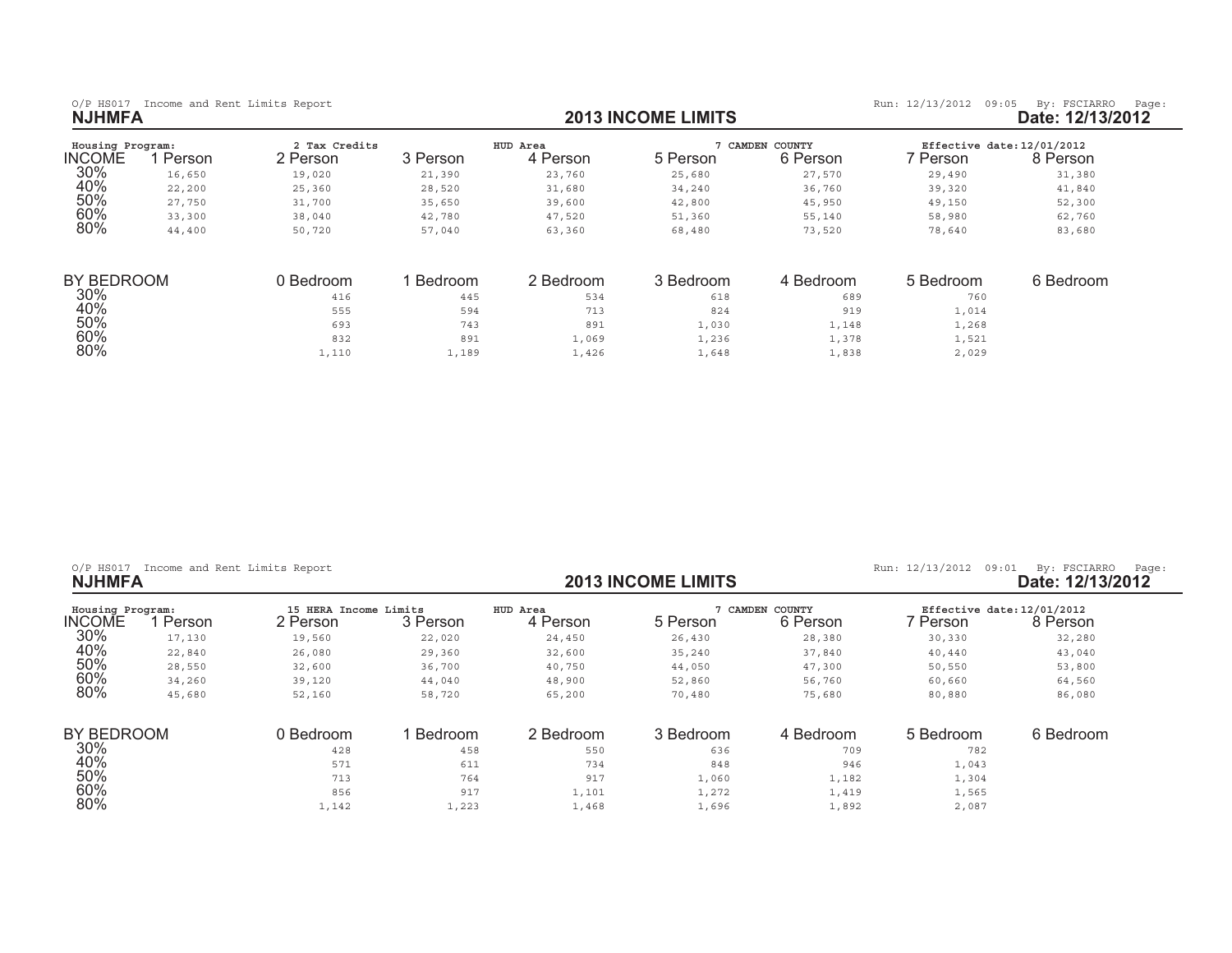| <b>Cape May County, New Jersey</b>      |                                                  |  |  |  |  |  |
|-----------------------------------------|--------------------------------------------------|--|--|--|--|--|
| <b>Vintage of Maximum Income Limits</b> |                                                  |  |  |  |  |  |
|                                         | *Placed In Service Date    Maximum Income Limits |  |  |  |  |  |
| On or before 12/31/2008                 | <b>FY2013 HERA Special</b>                       |  |  |  |  |  |
| 1/1/2009 to 5/13/2010                   | <u>FY2013</u>                                    |  |  |  |  |  |
| 5/14/2010 to 5/31/2011                  | FY2013                                           |  |  |  |  |  |
| 6/1/2011 to 11/30/2011                  | FY2013                                           |  |  |  |  |  |
| 12/01/2011 to 12/10/2012                | <u>FY2013</u>                                    |  |  |  |  |  |
| 12/11/2012-Present                      | FY2013                                           |  |  |  |  |  |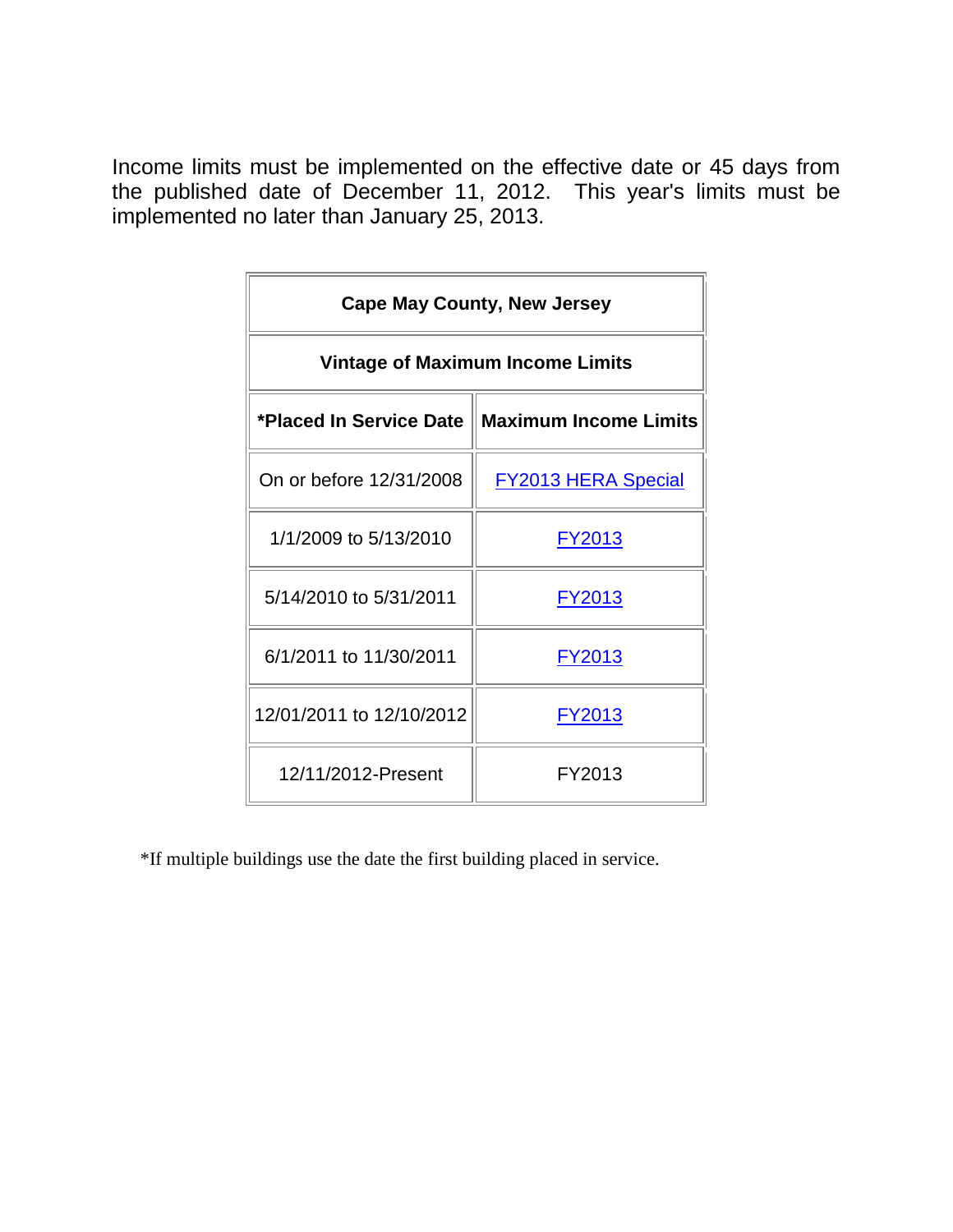| Housing Program:<br><b>INCOME</b> | Person | 2 Tax Credits<br>2 Person | 3 Person | HUD Area<br>4 Person | 5 Person  | 9 CAPE MAY COUNTY<br>6 Person | Effective date: 12/01/2012<br>. Person | 8 Person  |
|-----------------------------------|--------|---------------------------|----------|----------------------|-----------|-------------------------------|----------------------------------------|-----------|
| 30%                               | 15,690 | 17,910                    | 20,160   | 22,380               | 24,180    | 25,980                        | 27,780                                 | 29,550    |
| 40%                               | 20,920 | 23,880                    | 26,880   | 29,840               | 32,240    | 34,640                        | 37,040                                 | 39,400    |
| 50%                               | 26,150 | 29,850                    | 33,600   | 37,300               | 40,300    | 43,300                        | 46,300                                 | 49,250    |
| 60%                               | 31,380 | 35,820                    | 40,320   | 44,760               | 48,360    | 51,960                        | 55,560                                 | 59,100    |
| 80%                               | 41,840 | 47,760                    | 53,760   | 59,680               | 64,480    | 69,280                        | 74,080                                 | 78,800    |
| BY BEDROOM                        |        | 0 Bedroom                 | Bedroom  | 2 Bedroom            | 3 Bedroom | 4 Bedroom                     | 5 Bedroom                              | 6 Bedroom |
| 30%                               |        | 392                       | 420      | 504                  | 582       | 649                           | 716                                    |           |
| 40%                               |        | 523                       | 560      | 672                  | 776       | 866                           | 955                                    |           |
| 50%                               |        | 653                       | 700      | 840                  | 970       | 1,082                         | 1,194                                  |           |
| 60%                               |        | 784                       | 840      | 1,008                | 1,164     | 1,299                         | 1,433                                  |           |
| 80%                               |        | 1,046                     | 1,120    | 1,344                | 1,552     | 1,732                         | 1,911                                  |           |

|       |                                                                                                          |                                              |                       |                                        |                                                     | 09:01<br>By: FSCIARRO<br>Page:<br>Date: 12/13/2012 |
|-------|----------------------------------------------------------------------------------------------------------|----------------------------------------------|-----------------------|----------------------------------------|-----------------------------------------------------|----------------------------------------------------|
|       |                                                                                                          | 4 Person                                     | 5 Person              |                                        | ' Person                                            | Effective date: 12/01/2012<br>8 Person             |
|       | 20,700                                                                                                   | 22,980                                       | 24,840                | 26,670                                 | 28,500                                              | 30,360                                             |
|       | 27,600                                                                                                   | 30,640                                       | 33,120                | 35,560                                 | 38,000                                              | 40,480                                             |
|       | 34,500                                                                                                   | 38,300                                       | 41,400                | 44,450                                 | 47,500                                              | 50,600                                             |
|       | 41,400                                                                                                   | 45,960                                       | 49,680                | 53,340                                 | 57,000                                              | 60,720                                             |
|       | 55,200                                                                                                   | 61,280                                       | 66,240                | 71,120                                 | 76,000                                              | 80,960                                             |
|       |                                                                                                          |                                              |                       |                                        |                                                     | 6 Bedroom                                          |
| 402   | 431                                                                                                      | 517                                          | 597                   | 666                                    |                                                     |                                                    |
| 537   | 575                                                                                                      | 690                                          | 797                   | 889                                    | 981                                                 |                                                    |
| 671   | 718                                                                                                      | 862                                          | 996                   | 1,111                                  | 1,226                                               |                                                    |
| 805   | 862                                                                                                      | 1,035                                        | 1,195                 |                                        |                                                     |                                                    |
| 1,074 | 1,150                                                                                                    | 1,380                                        | 1,594                 | 1,778                                  | 1,962                                               |                                                    |
|       | Income and Rent Limits Report<br>2 Person<br>18,390<br>24,520<br>30,650<br>36,780<br>49,040<br>0 Bedroom | 15 HERA Income Limits<br>3 Person<br>Bedroom | HUD Area<br>2 Bedroom | <b>2013 INCOME LIMITS</b><br>3 Bedroom | 9 CAPE MAY COUNTY<br>6 Person<br>4 Bedroom<br>1,333 | Run: 12/13/2012<br>5 Bedroom<br>735<br>1,471       |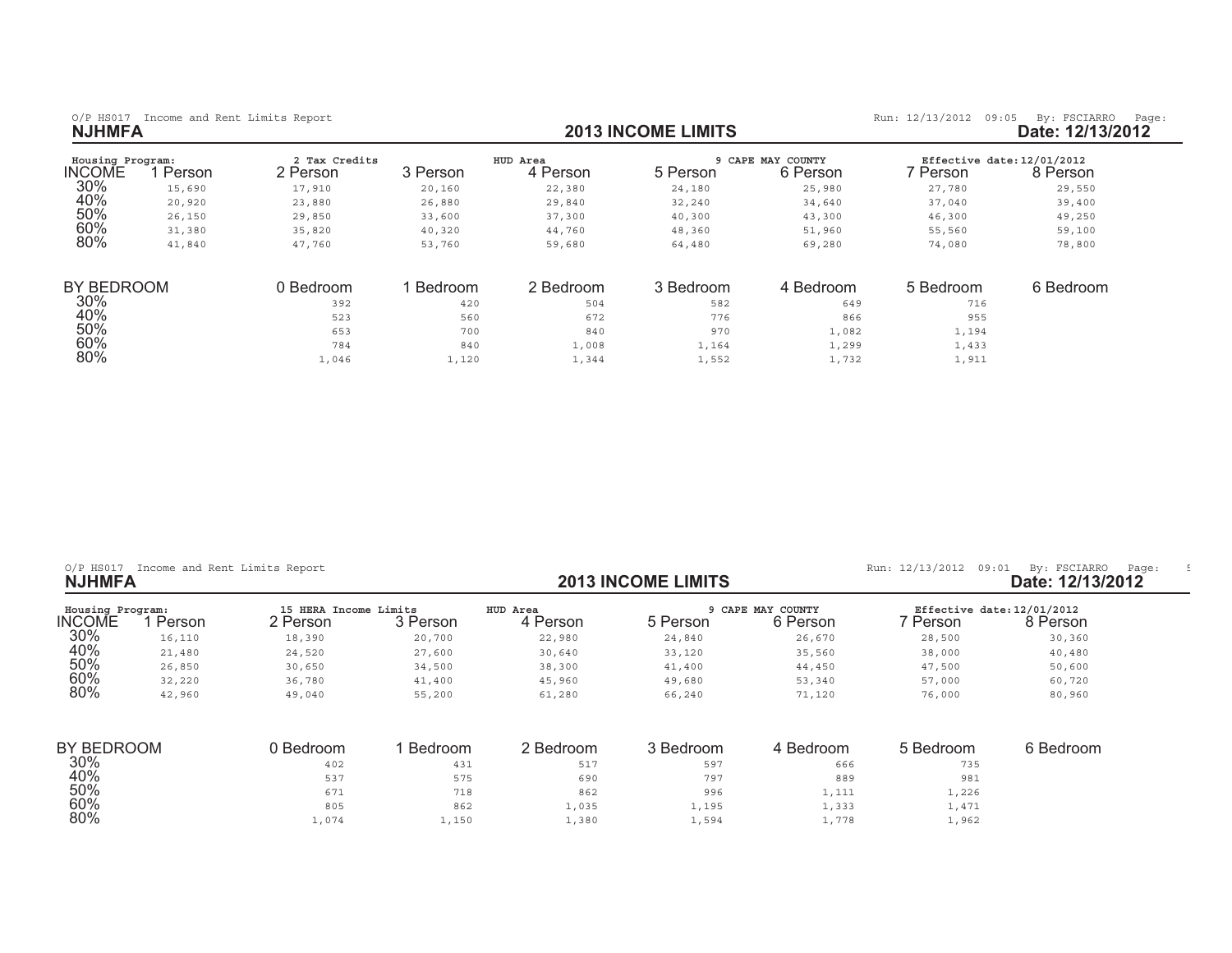| <b>Cumberland County, New Jersey</b>    |                                                  |  |  |  |  |  |
|-----------------------------------------|--------------------------------------------------|--|--|--|--|--|
| <b>Vintage of Maximum Income Limits</b> |                                                  |  |  |  |  |  |
|                                         | *Placed In Service Date    Maximum Income Limits |  |  |  |  |  |
| On or before 12/31/2008                 | <b>FY2013 HERA Special</b>                       |  |  |  |  |  |
| 1/1/2009 to 5/13/2010                   | FY2013                                           |  |  |  |  |  |
| 5/14/2010 to 5/31/2011                  | FY2013                                           |  |  |  |  |  |
| 6/1/2011 to 11/30/2011                  | FY2013                                           |  |  |  |  |  |
| 12/01/2011 to 12/10/2012                | <u>FY2013</u>                                    |  |  |  |  |  |
| 12/11/2012-Present                      | FY2013                                           |  |  |  |  |  |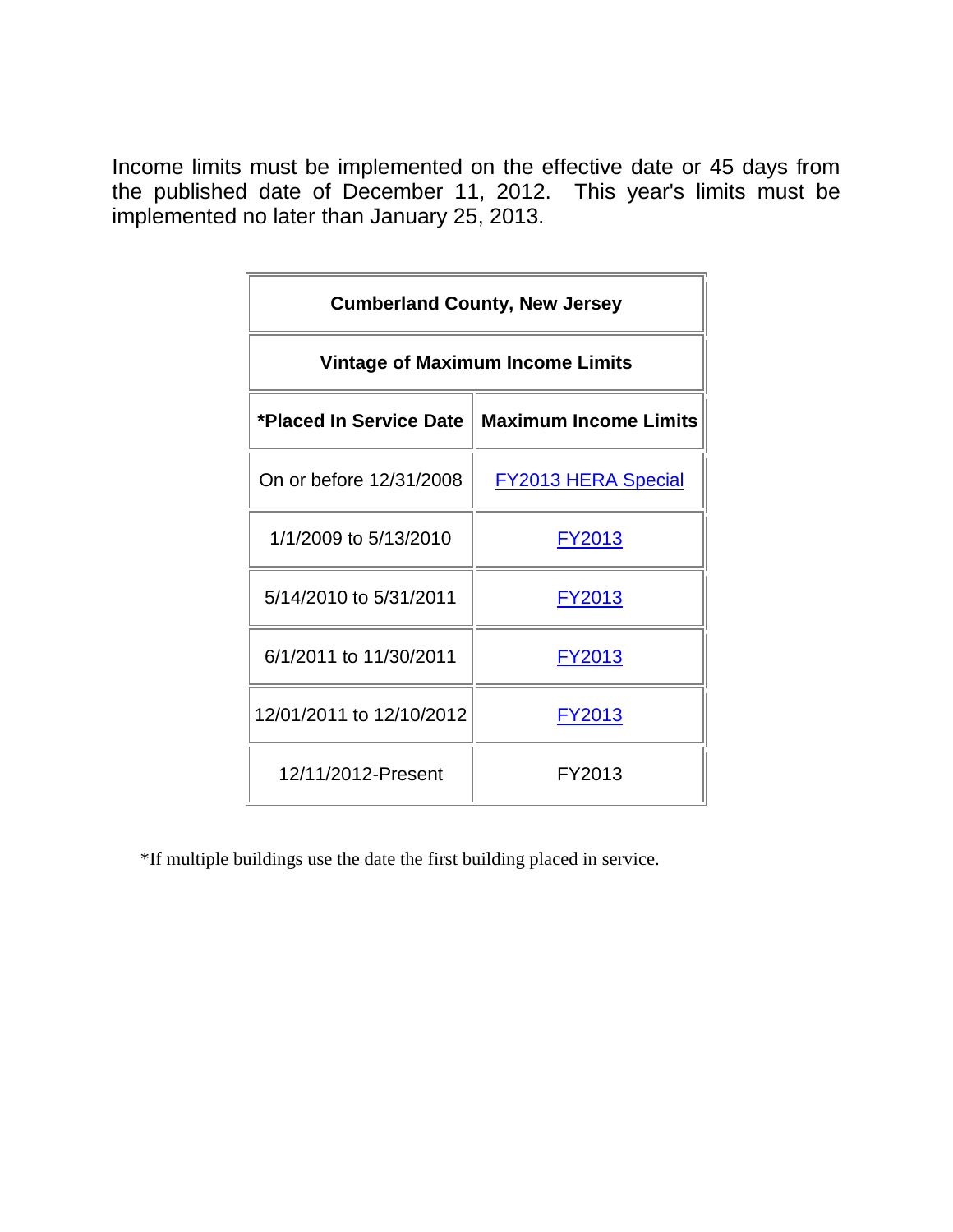| O/P HS017 Income and Rent Limits Report |  |  |  |
|-----------------------------------------|--|--|--|
| <b>NJHMFA</b>                           |  |  |  |

1

0/P HS017 Income and Rent Limits Report **and Report and Report of the State: 12/13/2013 INCOME LIMITS <b>by:** FSCIARRO Page: 12/13/2012<br>**2013 INCOME LIMITS Date: 12/13/2012** 

| Housing Program:<br><b>INCOME</b> | Person | 2 Tax Credits<br>2 Person | 3 Person | HUD Area<br>4 Person | 11<br>5 Person | CUMBERLAND COUNTY<br>6 Person | Effective date: 12/01/2012<br>7 Person. | 8 Person  |
|-----------------------------------|--------|---------------------------|----------|----------------------|----------------|-------------------------------|-----------------------------------------|-----------|
| 30%                               | 13,950 | 15,960                    | 17,940   | 19,920               | 21,540         | 23,130                        | 24,720                                  | 26,310    |
| 40%                               | 18,600 | 21,280                    | 23,920   | 26,560               | 28,720         | 30,840                        | 32,960                                  | 35,080    |
| 50%                               | 23,250 | 26,600                    | 29,900   | 33,200               | 35,900         | 38,550                        | 41,200                                  | 43,850    |
| 60%                               | 27,900 | 31,920                    | 35,880   | 39,840               | 43,080         | 46,260                        | 49,440                                  | 52,620    |
| 80%                               | 37,200 | 42,560                    | 47,840   | 53,120               | 57,440         | 61,680                        | 65,920                                  | 70,160    |
| BY BEDROOM                        |        | 0 Bedroom                 | Bedroom  | 2 Bedroom            | 3 Bedroom      | 4 Bedroom                     | 5 Bedroom                               | 6 Bedroom |
| 30%                               |        | 348                       | 373      | 448                  | 518            | 578                           | 637                                     |           |
| 40%                               |        | 465                       | 498      | 598                  | 691            | 771                           | 850                                     |           |
| 50%                               |        | 581                       | 623      | 747                  | 863            | 963                           | 1,063                                   |           |
| 60%                               |        | 697                       | 747      | 897                  | 1,036          | 1,156                         | 1,275                                   |           |
| 80%                               |        | 930                       | 997      | 1,196                | 1,382          | 1,542                         | 1,701                                   |           |

| $O/P$ HS017<br><b>NJHMFA</b> | Income and Rent Limits Report |                                   |          |                      | <b>2013 INCOME LIMITS</b> | Run: 12/13/2012 09:01<br>By: FSCIARRO<br>Page:<br>Date: 12/13/2012 |          |                                        |
|------------------------------|-------------------------------|-----------------------------------|----------|----------------------|---------------------------|--------------------------------------------------------------------|----------|----------------------------------------|
| Housing Program:<br>NCOME    | Person                        | 15 HERA Income Limits<br>2 Person | 3 Person | HUD Area<br>4 Person | 5 Person                  | 11 CUMBERLAND COUNTY<br>6 Person                                   | ' Person | Effective date: 12/01/2012<br>8 Person |
| 30%                          | 14,430                        | 16,470                            | 18,540   | 20,580               | 22,230                    | 23,880                                                             | 25,530   | 27,180                                 |
| 40%                          | 19,240                        | 21,960                            | 24,720   | 27,440               | 29,640                    | 31,840                                                             | 34,040   | 36,240                                 |
| 50%                          | 24,050                        | 27,450                            | 30,900   | 34,300               | 37,050                    | 39,800                                                             | 42,550   | 45,300                                 |
| 60%                          | 28,860                        | 32,940                            | 37,080   | 41,160               | 44,460                    | 47,760                                                             | 51,060   | 54,360                                 |
| 80%                          | 38,480                        | 43,920                            | 49,440   | 54,880               | 59,280                    | 63,680                                                             | 68,080   | 72,480                                 |

| <b>BY BEDROOM</b> | Bedroom | Bedroom      | 2 Bedroom | 3 Bedroom | Bedroom | ნ Bedroom | 6 Bedroom |
|-------------------|---------|--------------|-----------|-----------|---------|-----------|-----------|
| 30%               | 360     | 386          | 463       | 535       | 597     | 658       |           |
| 40%               | 481     | 515<br>ن ط ب | 618       | 713       | 796     | 878       |           |
| 50%               | 601     | 643          | 772       | 891       | 995     | 1,098     |           |
| 60%               | 721     | 772          | 927       | 1,070     | 1,194   | 1,317     |           |
| 80%               | 962     | 1,030        | 1,236     | 1,427     | 1,592   | 1,757     |           |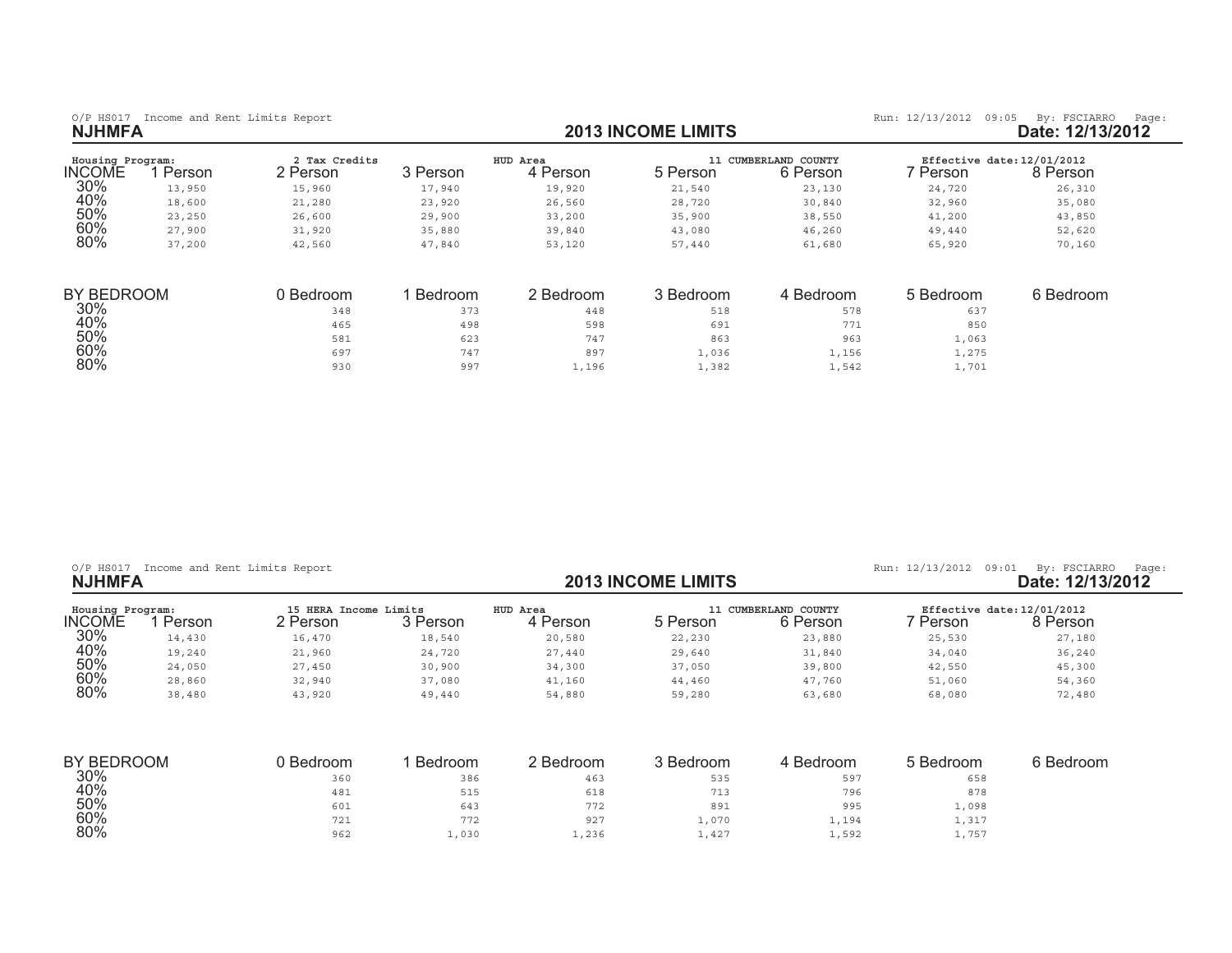| <b>Essex County, New Jersey</b>         |                                                  |  |  |  |  |  |
|-----------------------------------------|--------------------------------------------------|--|--|--|--|--|
| <b>Vintage of Maximum Income Limits</b> |                                                  |  |  |  |  |  |
|                                         | *Placed In Service Date    Maximum Income Limits |  |  |  |  |  |
| On or before 12/31/2008                 | <b>FY2013 HERA Special</b>                       |  |  |  |  |  |
| 1/1/2009 to 5/13/2010                   | <u>FY2012</u>                                    |  |  |  |  |  |
| 5/14/2010 to 5/31/2011                  | FY2012                                           |  |  |  |  |  |
| 6/1/2011 to 11/30/2011                  | FY2012                                           |  |  |  |  |  |
| 12/01/2011 to 12/10/2012                | <u>FY2012</u>                                    |  |  |  |  |  |
| 12/11/2012-Present                      | FY2013                                           |  |  |  |  |  |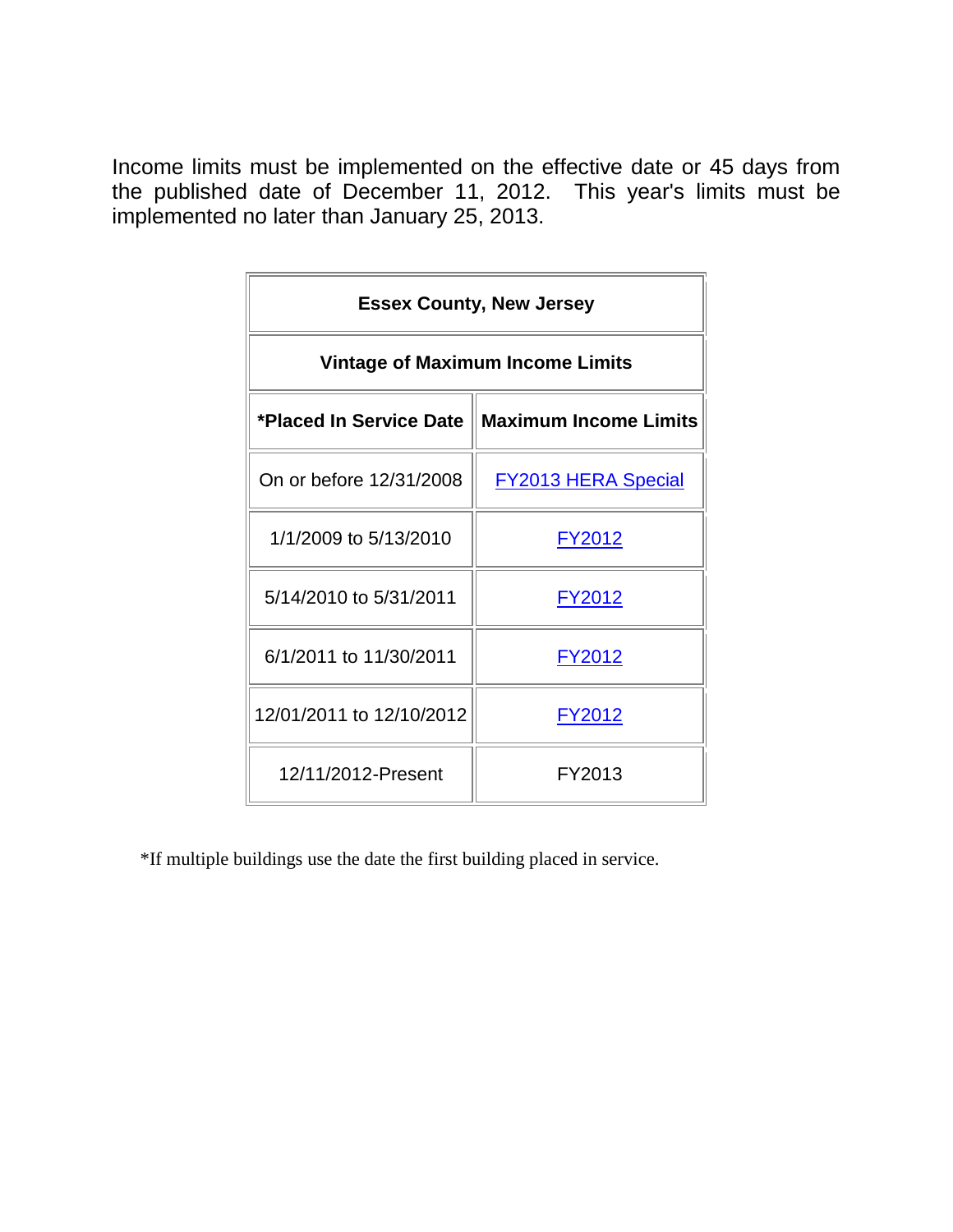| O/P HS017 Income and Rent Limits Report |  |  |  |
|-----------------------------------------|--|--|--|
| <b>NJHMFA</b>                           |  |  |  |

0/P HS017 Income and Rent Limits Report **and Report and Report of the State: 12/13/2013 INCOME LIMITS <b>by:** FSCIARRO Page: 12/13/2012<br>**2013 INCOME LIMITS Date: 12/13/2012** 

| Housing Program: |        | 2 Tax Credits |          | HUD Area  |           | 13 ESSEX COUNTY | Effective date: 12/01/2012 |           |
|------------------|--------|---------------|----------|-----------|-----------|-----------------|----------------------------|-----------|
| <b>INCOME</b>    | Person | 2 Person      | 3 Person | 4 Person  | 5 Person  | 6 Person        | Person                     | 8 Person  |
| 30%              | 18,720 | 21,390        | 24,060   | 26,730    | 28,890    | 31,020          | 33,150                     | 35,310    |
| 40%              | 24,960 | 28,520        | 32,080   | 35,640    | 38,520    | 41,360          | 44,200                     | 47,080    |
| 50%              | 31,200 | 35,650        | 40,100   | 44,550    | 48,150    | 51,700          | 55,250                     | 58,850    |
| 60%              | 37,440 | 42,780        | 48,120   | 53,460    | 57,780    | 62,040          | 66,300                     | 70,620    |
| 80%              | 49,920 | 57,040        | 64,160   | 71,280    | 77,040    | 82,720          | 88,400                     | 94,160    |
| BY BEDROOM       |        | 0 Bedroom     | Bedroom  | 2 Bedroom | 3 Bedroom | 4 Bedroom       | 5 Bedroom                  | 6 Bedroom |
| 30%              |        | 468           | 501      | 601       | 695       | 775             | 855                        |           |
| 40%              |        | 624           | 668      | 802       | 927       | 1,034           | 1,141                      |           |
| 50%              |        | 780           | 835      | 1,002     | 1,158     | 1,292           | 1,426                      |           |
| 60%              |        | 936           | 1,002    | 1,203     | 1,390     | 1,551           | 1,711                      |           |
| 80%              |        | 1,248         | 1,337    | 1,604     | 1,854     | 2,068           | 2,282                      |           |

| Income and Rent Limits Report<br>$O/P$ HS017<br><b>NJHMFA</b> |        |                                   |          |                      | <b>2013 INCOME LIMITS</b> | Run: 12/13/2012<br>09:01    | By: FSCIARRO<br>Page:<br>Date: 12/13/2012 |                                        |
|---------------------------------------------------------------|--------|-----------------------------------|----------|----------------------|---------------------------|-----------------------------|-------------------------------------------|----------------------------------------|
| Housing Program:<br><b>INCOME</b>                             | Person | 15 HERA Income Limits<br>2 Person | 3 Person | HUD Area<br>4 Person | 5 Person                  | 13 ESSEX COUNTY<br>6 Person | 7 Person                                  | Effective date: 12/01/2012<br>8 Person |
| 30%                                                           | 19,200 | 21,930                            | 24,660   | 27,390               | 29,610                    | 31,800                      | 33,990                                    | 36,180                                 |
| 40%                                                           | 25,600 | 29,240                            | 32,880   | 36,520               | 39,480                    | 42,400                      | 45,320                                    | 48,240                                 |
| 50%                                                           | 32,000 | 36,550                            | 41,100   | 45,650               | 49,350                    | 53,000                      | 56,650                                    | 60,300                                 |
| 60%                                                           | 38,400 | 43,860                            | 49,320   | 54,780               | 59,220                    | 63,600                      | 67,980                                    | 72,360                                 |
| 80%                                                           | 51,200 | 58,480                            | 65,760   | 73,040               | 78,960                    | 84,800                      | 90,640                                    | 96,480                                 |
| BY BEDROOM                                                    |        | 0 Bedroom                         | Bedroom  | 2 Bedroom            | 3 Bedroom                 | 4 Bedroom                   | 5 Bedroom                                 | 6 Bedroom                              |
| 30%                                                           |        | 480                               | 514      | 616                  | 712                       | 795                         | 877                                       |                                        |
| 40%                                                           |        | 640                               | 685      | 822                  | 950                       | 1,060                       | 1,169                                     |                                        |
| 50%                                                           |        | 800                               | 856      | 1,027                | 1,187                     | 1,325                       | 1,461                                     |                                        |
| 60%                                                           |        | 960                               | 1,028    | 1,233                | 1,425                     | 1,590                       | 1,754                                     |                                        |
| 80%                                                           |        | 1,280                             | 1,371    | 1,644                | 1,900                     | 2,120                       | 2,339                                     |                                        |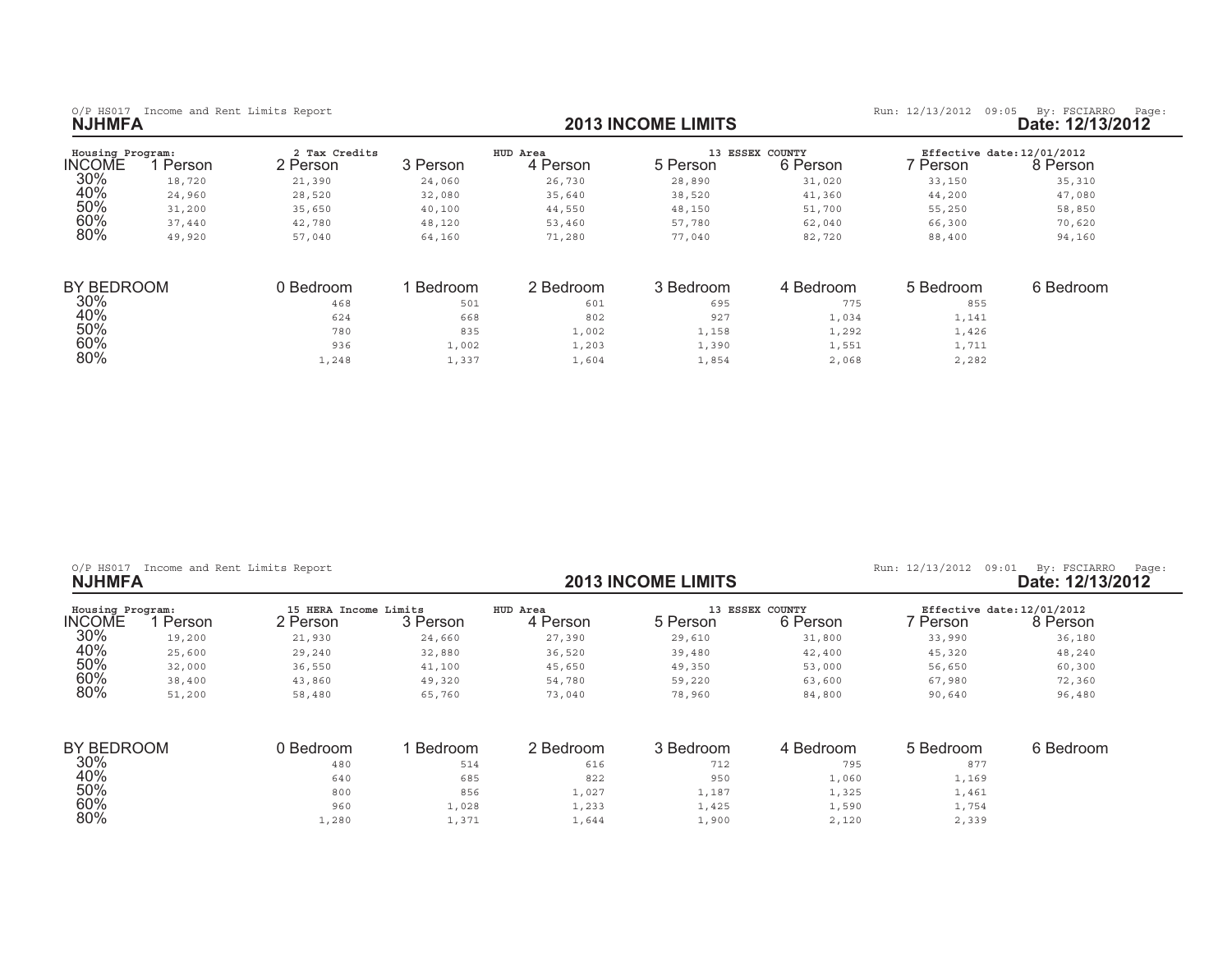| <b>Gloucester County, New Jersey</b>    |                                                  |  |  |  |  |  |
|-----------------------------------------|--------------------------------------------------|--|--|--|--|--|
| <b>Vintage of Maximum Income Limits</b> |                                                  |  |  |  |  |  |
|                                         | *Placed In Service Date    Maximum Income Limits |  |  |  |  |  |
| On or before 12/31/2008                 | <b>FY2013 HERA Special</b>                       |  |  |  |  |  |
| 1/1/2009 to 5/13/2010                   | <u>FY2012</u>                                    |  |  |  |  |  |
| 5/14/2010 to 5/31/2011                  | FY2012                                           |  |  |  |  |  |
| 6/1/2011 to 11/30/2011                  | FY2012                                           |  |  |  |  |  |
| 12/01/2011 to 12/10/2012                | <u>FY2012</u>                                    |  |  |  |  |  |
| 12/11/2012-Present                      | FY2013                                           |  |  |  |  |  |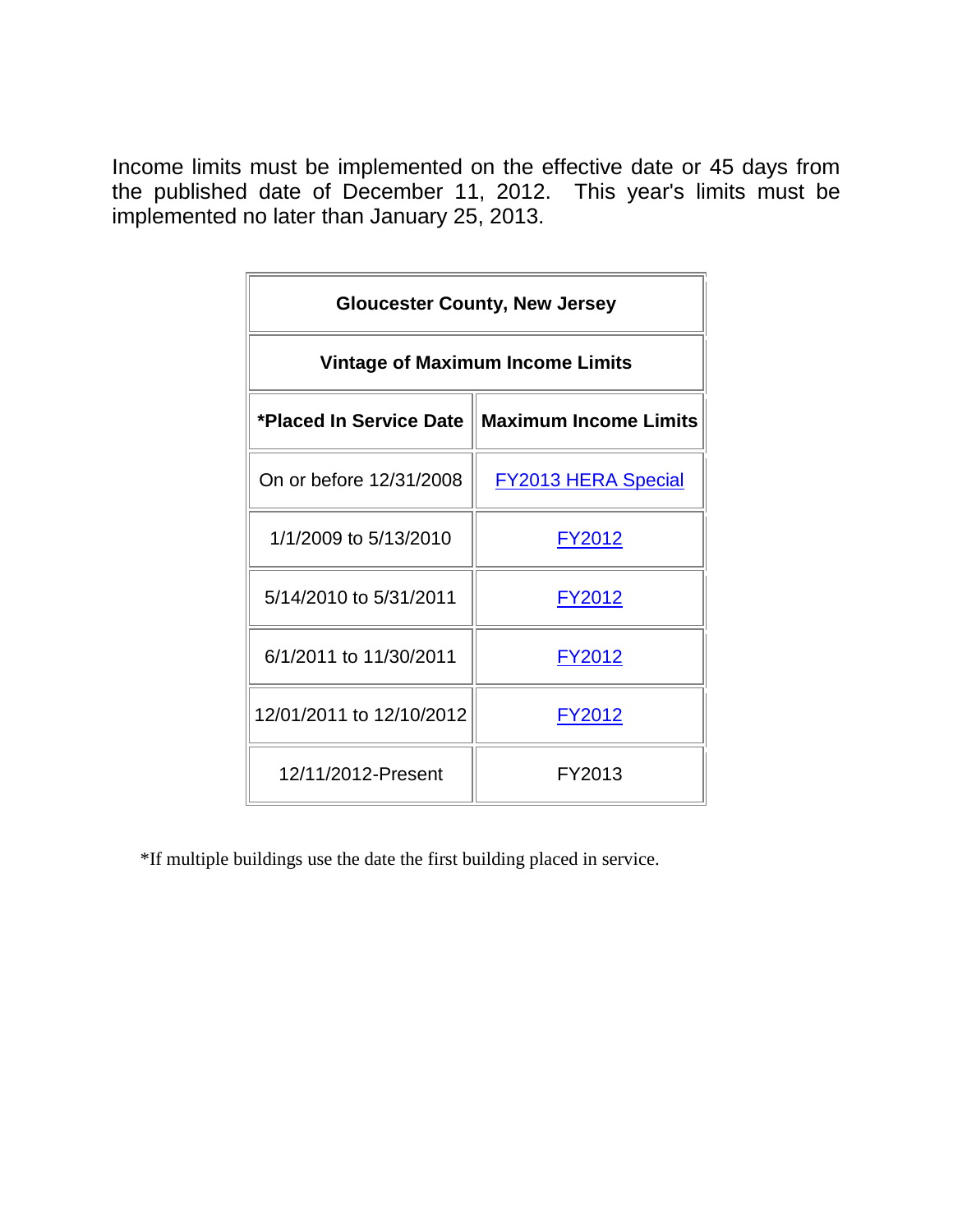| O/P HS017 Income and Rent Limits Report |  |  |  |
|-----------------------------------------|--|--|--|
| <b>NJHMFA</b>                           |  |  |  |

0/P HS017 Income and Rent Limits Report **and Report and Report of the State: 12/13/2013 INCOME LIMITS <b>by:** FSCIARRO Page: 12/13/2012<br>**2013 INCOME LIMITS Date: 12/13/2012** 

| Housing Program: |        | 2 Tax Credits |          | HUD Area  |           | 15 GLOUCESTER COUNTY | Effective date: 12/01/2012 |           |
|------------------|--------|---------------|----------|-----------|-----------|----------------------|----------------------------|-----------|
| <b>INCOME</b>    | Person | 2 Person      | 3 Person | 4 Person  | 5 Person  | 6 Person             | 7 Person                   | 8 Person  |
| 30%              | 16,650 | 19,020        | 21,390   | 23,760    | 25,680    | 27,570               | 29,490                     | 31,380    |
| 40%              | 22,200 | 25,360        | 28,520   | 31,680    | 34,240    | 36,760               | 39,320                     | 41,840    |
| 50%              | 27,750 | 31,700        | 35,650   | 39,600    | 42,800    | 45,950               | 49,150                     | 52,300    |
| 60%              | 33,300 | 38,040        | 42,780   | 47,520    | 51,360    | 55,140               | 58,980                     | 62,760    |
| 80%              | 44,400 | 50,720        | 57,040   | 63,360    | 68,480    | 73,520               | 78,640                     | 83,680    |
|                  |        |               |          |           |           |                      |                            |           |
| BY BEDROOM       |        | 0 Bedroom     | Bedroom  | 2 Bedroom | 3 Bedroom | 4 Bedroom            | 5 Bedroom                  | 6 Bedroom |
| 30%              |        | 416           | 445      | 534       | 618       | 689                  | 760                        |           |
| 40%              |        | 555           | 594      | 713       | 824       | 919                  | 1,014                      |           |
| 50%              |        | 693           | 743      | 891       | 1,030     | 1,148                | 1,268                      |           |
| 60%              |        | 832           | 891      | 1,069     | 1,236     | 1,378                | 1,521                      |           |
| 80%              |        | 1,110         | 1,189    | 1,426     | 1,648     | 1,838                | 2,029                      |           |

| Income and Rent Limits Report<br>$O/P$ HS017<br><b>NJHMFA</b> |        |                                   |          |                      | <b>2013 INCOME LIMITS</b> |                                  |                                        | 09:01<br>By: FSCIARRO<br>Page:<br>Date: 12/13/2012 |
|---------------------------------------------------------------|--------|-----------------------------------|----------|----------------------|---------------------------|----------------------------------|----------------------------------------|----------------------------------------------------|
| Housing Program:<br><b>INCOME</b>                             | Person | 15 HERA Income Limits<br>2 Person | 3 Person | HUD Area<br>4 Person | 5 Person                  | 15 GLOUCESTER COUNTY<br>6 Person | Effective date: 12/01/2012<br>7 Person | 8 Person                                           |
| 30%                                                           | 17,130 | 19,560                            | 22,020   | 24,450               | 26,430                    | 28,380                           | 30,330                                 | 32,280                                             |
| 40%                                                           | 22,840 | 26,080                            | 29,360   | 32,600               | 35,240                    | 37,840                           | 40,440                                 | 43,040                                             |
| 50%                                                           | 28,550 | 32,600                            | 36,700   | 40,750               | 44,050                    | 47,300                           | 50,550                                 | 53,800                                             |
| 60%                                                           | 34,260 | 39,120                            | 44,040   | 48,900               | 52,860                    | 56,760                           | 60,660                                 | 64,560                                             |
| 80%                                                           | 45,680 | 52,160                            | 58,720   | 65,200               | 70,480                    | 75,680                           | 80,880                                 | 86,080                                             |
| BY BEDROOM                                                    |        | 0 Bedroom                         | Bedroom  | 2 Bedroom            | 3 Bedroom                 | 4 Bedroom                        | 5 Bedroom                              | 6 Bedroom                                          |
| 30%                                                           |        | 428                               | 458      | 550                  | 636                       | 709                              | 782                                    |                                                    |
| 40%                                                           |        | 571                               | 611      | 734                  | 848                       | 946                              | 1,043                                  |                                                    |
| 50%                                                           |        | 713                               | 764      | 917                  | 1,060                     | 1,182                            | 1,304                                  |                                                    |
| 60%                                                           |        | 856                               | 917      | 1,101                | 1,272                     | 1,419                            | 1,565                                  |                                                    |
| 80%                                                           |        | 1,142                             | 1,223    | 1,468                | 1,696                     | 1,892                            | 2,087                                  |                                                    |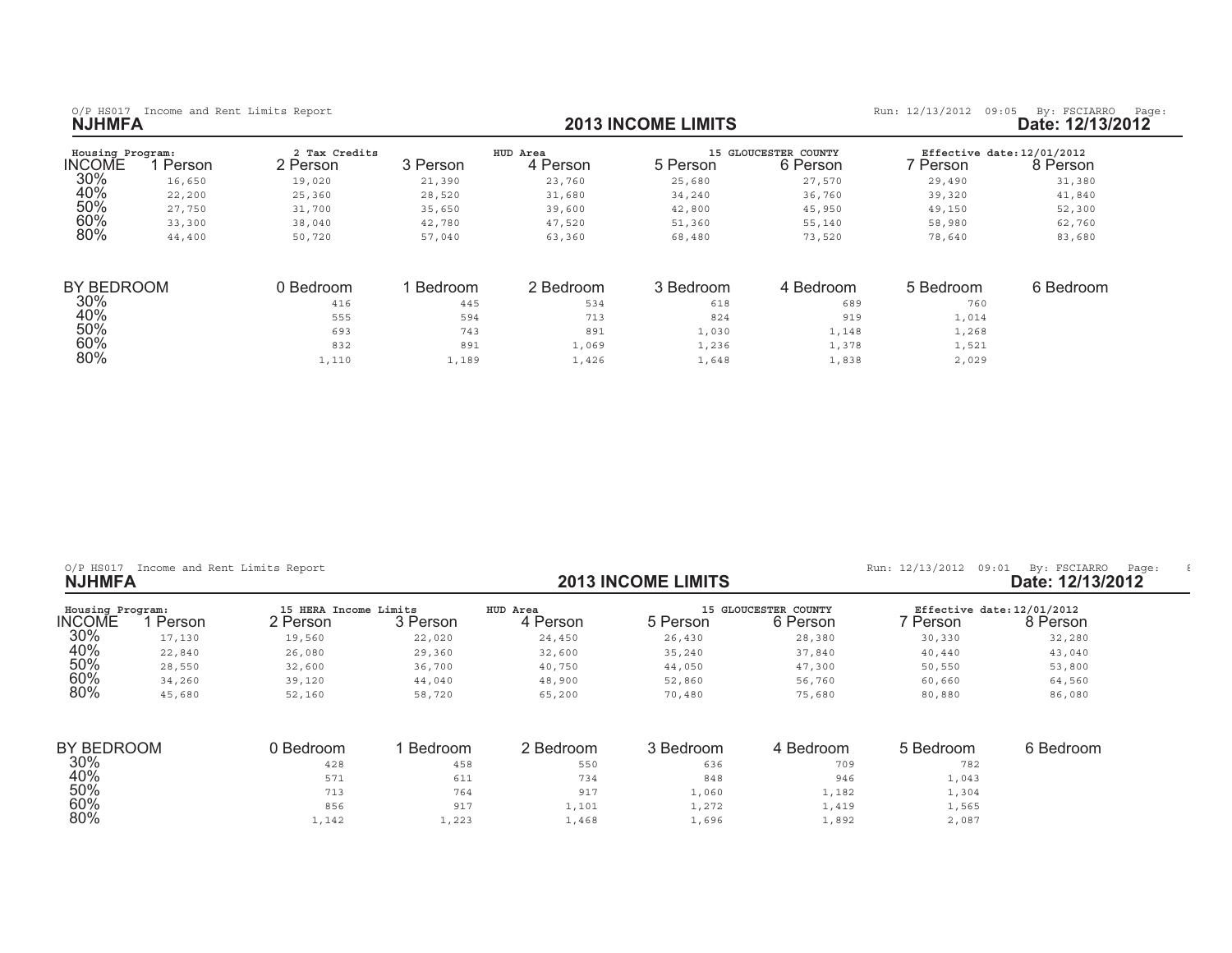| <b>Hudson County, New Jersey</b>        |                                                  |  |  |  |  |  |
|-----------------------------------------|--------------------------------------------------|--|--|--|--|--|
| <b>Vintage of Maximum Income Limits</b> |                                                  |  |  |  |  |  |
|                                         | *Placed In Service Date    Maximum Income Limits |  |  |  |  |  |
| On or before 12/31/2008                 | <u>FY2013</u>                                    |  |  |  |  |  |
| 1/1/2009 to 5/13/2010                   | <u>FY2013</u>                                    |  |  |  |  |  |
| 5/14/2010 to 5/31/2011                  | FY2013                                           |  |  |  |  |  |
| 6/1/2011 to 11/30/2011                  | FY2013                                           |  |  |  |  |  |
| 12/01/2011 to 12/10/2012                | FY2013                                           |  |  |  |  |  |
| 12/11/2012-Present                      | FY2013                                           |  |  |  |  |  |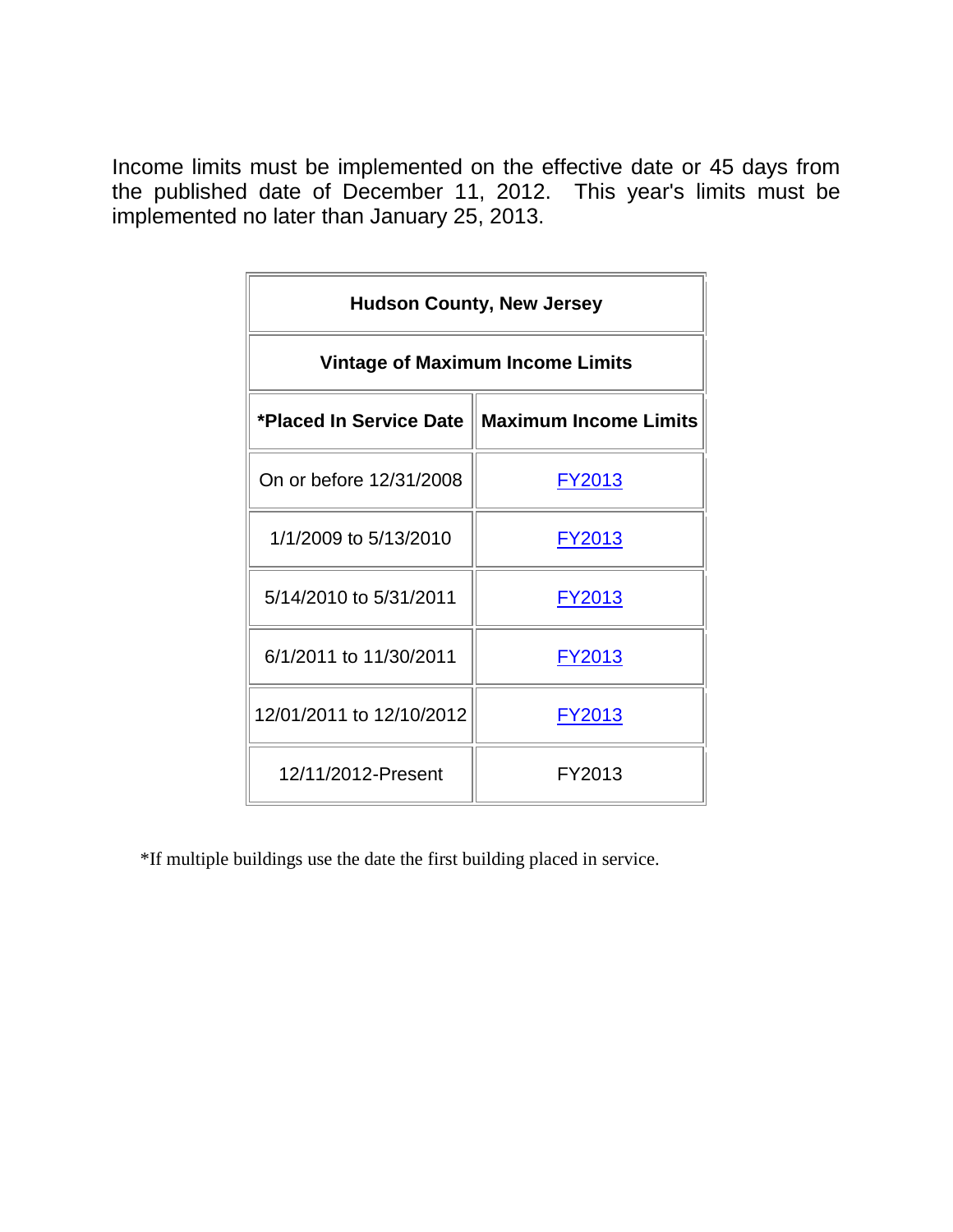| <b>NJHMFA</b>              | O/P HS017 Income and Rent Limits Report |                           |          |                      | <b>2013 INCOME LIMITS</b> |                           | Run: 12/13/2012<br>09:05               | By: FSCIARRO<br>Page:<br>Date: 12/13/2012 |
|----------------------------|-----------------------------------------|---------------------------|----------|----------------------|---------------------------|---------------------------|----------------------------------------|-------------------------------------------|
| Housing Program:<br>INCOME | 1 Person                                | 2 Tax Credits<br>2 Person | 3 Person | HUD Area<br>4 Person | 17<br>5 Person            | HUDSON COUNTY<br>6 Person | Effective date: 12/01/2012<br>7 Person | 8 Person                                  |
| 30%                        | 16,200                                  | 18,510                    | 20,820   | 23,130               | 24,990                    | 26,850                    | 28,710                                 | 30,540                                    |
| 40%                        | 21,600                                  | 24,680                    | 27,760   | 30,840               | 33,320                    | 35,800                    | 38,280                                 | 40,720                                    |
| 50%                        | 27,000                                  | 30,850                    | 34,700   | 38,550               | 41,650                    | 44,750                    | 47,850                                 | 50,900                                    |
| 60%                        | 32,400                                  | 37,020                    | 41,640   | 46,260               | 49,980                    | 53,700                    | 57,420                                 | 61,080                                    |
| 80%                        | 43,200                                  | 49,360                    | 55,520   | 61,680               | 66,640                    | 71,600                    | 76,560                                 | 81,440                                    |
| BY BEDROOM                 |                                         | 0 Bedroom                 | Bedroom  | 2 Bedroom            | 3 Bedroom                 | 4 Bedroom                 | 5 Bedroom                              | 6 Bedroom                                 |
| 30%                        |                                         | 405                       | 433      | 520                  | 601                       | 671                       | 740                                    |                                           |
| 40%                        |                                         | 540                       | 578      | 694                  | 802                       | 895                       | 987                                    |                                           |
| 50%                        |                                         | 675                       | 723      | 867                  | 1,002                     | 1,118                     | 1,234                                  |                                           |
| 60%                        |                                         | 810                       | 867      | 1,041                | 1,203                     | 1,342                     | 1,481                                  |                                           |
| 80%                        |                                         | 1,080                     | 1,157    | 1,388                | 1,604                     | 1,790                     | 1,975                                  |                                           |

|  | O/P HS017 Income and Rent Limits Report |  |  |
|--|-----------------------------------------|--|--|
|  |                                         |  |  |

0/P HS017 Income and Rent Limits Report **12/13/2012** (P HS017 Income and Rent Limits Report **income and Report 12/13/2012** (Page: 12/13/2012 (Page: 12/13/2012 (Page: 12/13/2012 (Page: 12/13/2012 (Page: 12/13/2012 (Page: 12

| Housing Program: |        | 15 HERA Income Limits |                | HUD Area  | 17        | HUDSON COUNTY | Effective date: 12/01/2012 |           |
|------------------|--------|-----------------------|----------------|-----------|-----------|---------------|----------------------------|-----------|
| <b>INCOME</b>    | Person | 2 Person              | 3 Person       | 4 Person  | 5 Person  | 6 Person      | Person                     | 8 Person  |
| 30%              | 16,200 | 18,510                | 20,820         | 23,130    | 24,990    | 26,850        | 28,710                     | 30,540    |
| 40%              | 21,600 | 24,680                | 27,760         | 30,840    | 33,320    | 35,800        | 38,280                     | 40,720    |
| 50%              | 27,000 | 30,850                | 34,700         | 38,550    | 41,650    | 44,750        | 47,850                     | 50,900    |
| 60%              | 32,400 | 37,020                | 41,640         | 46,260    | 49,980    | 53,700        | 57,420                     | 61,080    |
| 80%              | 43,200 | 49,360                | 55,520         | 61,680    | 66,640    | 71,600        | 76,560                     | 81,440    |
| BY BEDROOM       |        | 0 Bedroom             | <b>Bedroom</b> | 2 Bedroom | 3 Bedroom | 4 Bedroom     | 5 Bedroom                  | 6 Bedroom |
| 30%              |        | 405                   | 433            | 520       | 601       | 671           | 740                        |           |
| 40%              |        | 540                   | 578            | 694       | 802       | 895           | 987                        |           |
| 50%              |        | 675                   | 723            | 867       | 1,002     | 1,118         | 1,234                      |           |
| 60%              |        | 810                   | 867            | 1,041     | 1,203     | 1,342         | 1,481                      |           |
| 80%              |        | 1,080                 | 1,157          | 1,388     | 1,604     | 1,790         | 1,975                      |           |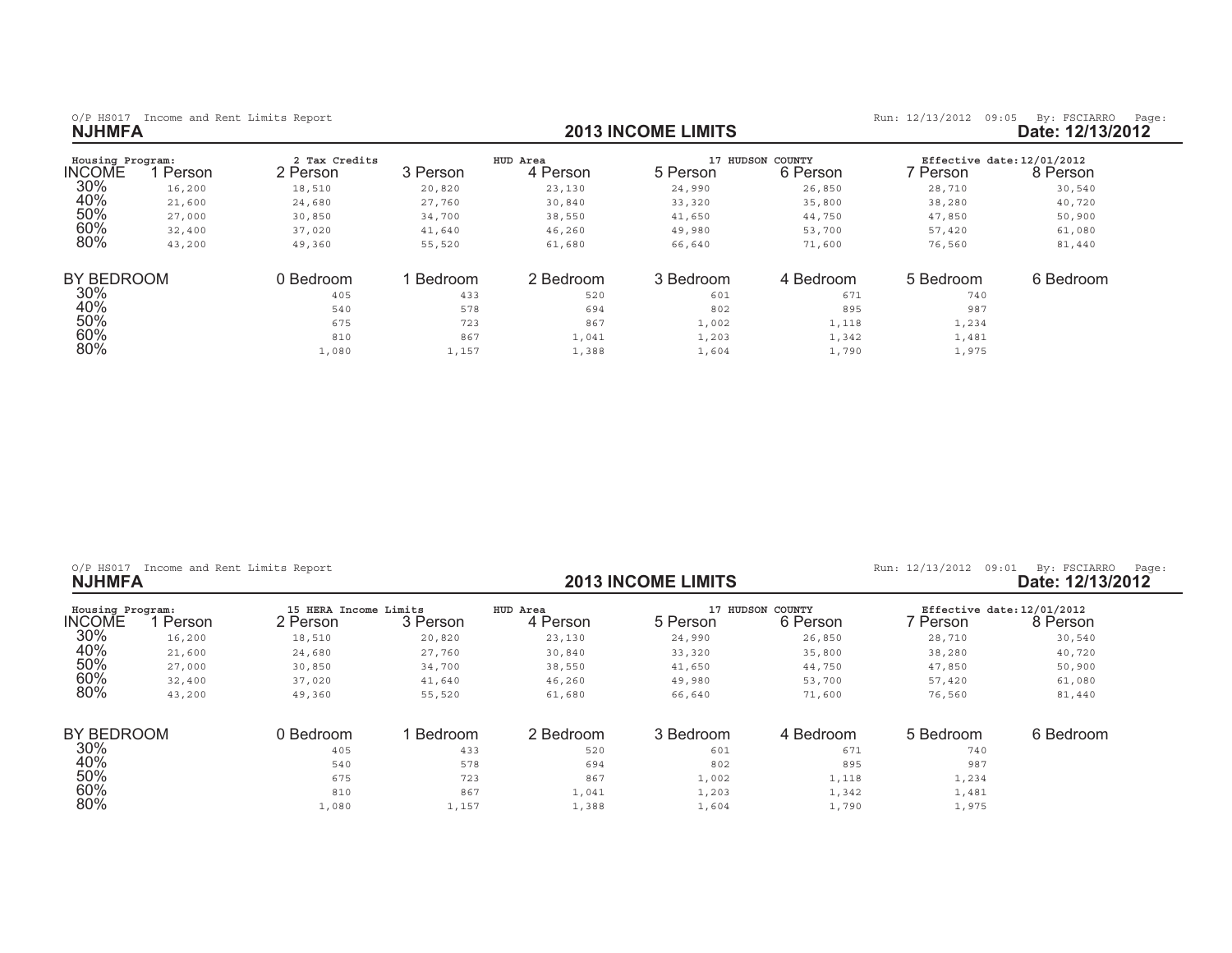| <b>Hunterdon County, New Jersey</b>     |                                                  |  |  |  |  |  |
|-----------------------------------------|--------------------------------------------------|--|--|--|--|--|
| <b>Vintage of Maximum Income Limits</b> |                                                  |  |  |  |  |  |
|                                         | *Placed In Service Date    Maximum Income Limits |  |  |  |  |  |
| On or before 12/31/2008                 | <b>FY2013 HERA Special</b>                       |  |  |  |  |  |
| 1/1/2009 to 5/13/2010                   | FY2012                                           |  |  |  |  |  |
| 5/14/2010 to 5/31/2011                  | <b>FY2012</b>                                    |  |  |  |  |  |
| 6/1/2011 to 11/30/2011                  | FY2012                                           |  |  |  |  |  |
| 12/01/2011 to 12/10/2012                | <u>FY2012</u>                                    |  |  |  |  |  |
| 12/11/2012-Present                      | FY2013                                           |  |  |  |  |  |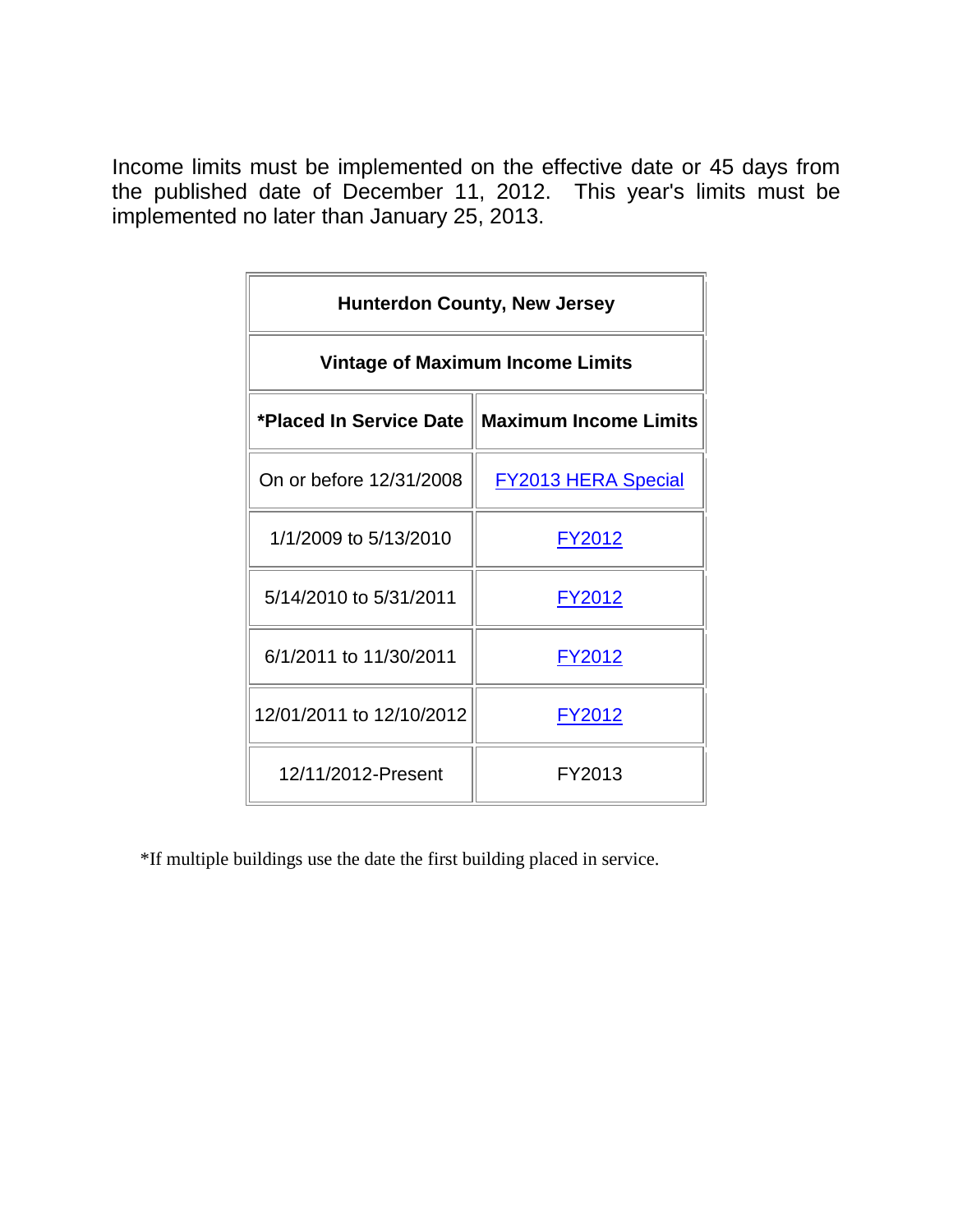| O/P HS017 Income and Rent Limits Report |  |  |  |
|-----------------------------------------|--|--|--|
| <b>NJHMFA</b>                           |  |  |  |

 $60%$ 

 $80\%$ 

0/P HS017 Income and Rent Limits Report **and Report and Report of the State: 12/13/2013 INCOME LIMITS <b>by:** FSCIARRO Page: 12/13/2012<br>**2013 INCOME LIMITS Date: 12/13/2012** 

| Housing Program:<br>INCOME | Person | 2 Tax Credits<br>2 Person | 3 Person | HUD Area<br>4 Person | 5 Person  | 19 HUNTERDON COUNTY<br>6 Person | Effective date: 12/01/2012<br>' Person | 8 Person  |
|----------------------------|--------|---------------------------|----------|----------------------|-----------|---------------------------------|----------------------------------------|-----------|
| 30%                        | 21,840 | 24,960                    | 28,080   | 31,170               | 33,690    | 36,180                          | 38,670                                 | 41,160    |
| 40%                        | 29,120 | 33,280                    | 37,440   | 41,560               | 44,920    | 48,240                          | 51,560                                 | 54,880    |
| 50%                        | 36,400 | 41,600                    | 46,800   | 51,950               | 56,150    | 60,300                          | 64,450                                 | 68,600    |
| 60%                        | 43,680 | 49,920                    | 56,160   | 62,340               | 67,380    | 72,360                          | 77,340                                 | 82,320    |
| 80%                        | 58,240 | 66,560                    | 74,880   | 83,120               | 89,840    | 96,480                          | 103,120                                | 109,760   |
| BY BEDROOM                 |        | 0 Bedroom                 | Bedroom  | 2 Bedroom            | 3 Bedroom | 4 Bedroom                       | 5 Bedroom                              | 6 Bedroom |
| 30%                        |        | 546                       | 585      | 702                  | 810       | 904                             | 997                                    |           |
| 40%                        |        | 728                       | 780      | 936                  | 1,081     | 1,206                           | 1,330                                  |           |
| 50%                        |        | 910                       | 975      | 1,170                | 1,351     | 1,507                           | 1,663                                  |           |
| 60%                        |        | 1,092                     | 1,170    | 1,404                | 1,621     | 1,809                           | 1,995                                  |           |
| 80%                        |        | 1,456                     | 1,560    | 1,872                | 2,162     | 2,412                           | 2,661                                  |           |

| $O/P$ HS017<br><b>NJHMFA</b>      | Income and Rent Limits Report |                                   |          |                      | <b>2013 INCOME LIMITS</b> |                                        | Run: 12/13/2012<br>09:01                | By: FSCIARRO<br>Page:<br>Date: 12/13/2012 |
|-----------------------------------|-------------------------------|-----------------------------------|----------|----------------------|---------------------------|----------------------------------------|-----------------------------------------|-------------------------------------------|
| Housing Program:<br><b>INCOME</b> | Person                        | 15 HERA Income Limits<br>2 Person | 3 Person | HUD Area<br>4 Person | 19<br>5 Person            | COUNTY<br><b>HUNTERDON</b><br>6 Person | Effective date: 12/01/2012<br>7 Person. | 8 Person                                  |
| 30%                               | 22,050                        | 25,200                            | 28,350   | 31,500               | 34,020                    | 36,540                                 | 39,060                                  | 41,580                                    |
| 40%                               | 29,400                        | 33,600                            | 37,800   | 42,000               | 45,360                    | 48,720                                 | 52,080                                  | 55,440                                    |
| 50%                               | 36,750                        | 42,000                            | 47,250   | 52,500               | 56,700                    | 60,900                                 | 65,100                                  | 69,300                                    |
| 60%                               | 44,100                        | 50,400                            | 56,700   | 63,000               | 68,040                    | 73,080                                 | 78,120                                  | 83,160                                    |
| 80%                               | 58,800                        | 67,200                            | 75,600   | 84,000               | 90,720                    | 97,440                                 | 104,160                                 | 110,880                                   |
| BY BEDROOM                        |                               | 0 Bedroom                         | Bedroom  | 2 Bedroom            | 3 Bedroom                 | 4 Bedroom                              | 5 Bedroom                               | 6 Bedroom                                 |
| 30%                               |                               | 551                               | 590      | 708                  | 819                       | 913                                    | 1,008                                   |                                           |
| 40%                               |                               | 735                               | 787      | 945                  | 1,092                     | 1,218                                  | 1,344                                   |                                           |
| 50%                               |                               | 918                               | 984      | 1,181                | 1,365                     | 1,522                                  | 1,680                                   |                                           |

 $\frac{1}{102}$  ,  $\frac{1}{102}$  ,  $\frac{1}{103}$  ,  $\frac{1}{101}$  ,  $\frac{1}{101}$  ,  $\frac{1}{101}$  ,  $\frac{1}{101}$  ,  $\frac{1}{101}$  ,  $\frac{1}{101}$  ,  $\frac{1}{101}$  ,  $\frac{1}{101}$  ,  $\frac{1}{101}$  ,  $\frac{1}{101}$  ,  $\frac{1}{101}$  ,  $\frac{1}{101}$  ,  $\frac{1}{101}$ 

 $\frac{1}{40}$ ,  $\frac{1}{40}$ ,  $\frac{1}{40}$ ,  $\frac{1}{40}$ ,  $\frac{1}{40}$ ,  $\frac{1}{40}$ ,  $\frac{1}{40}$ ,  $\frac{1}{40}$ ,  $\frac{1}{40}$ ,  $\frac{1}{40}$ ,  $\frac{1}{40}$ ,  $\frac{1}{40}$ ,  $\frac{1}{40}$ ,  $\frac{1}{40}$ ,  $\frac{1}{40}$ ,  $\frac{1}{40}$ ,  $\frac{1}{40}$ ,  $\frac{1}{40}$ ,  $\frac{1$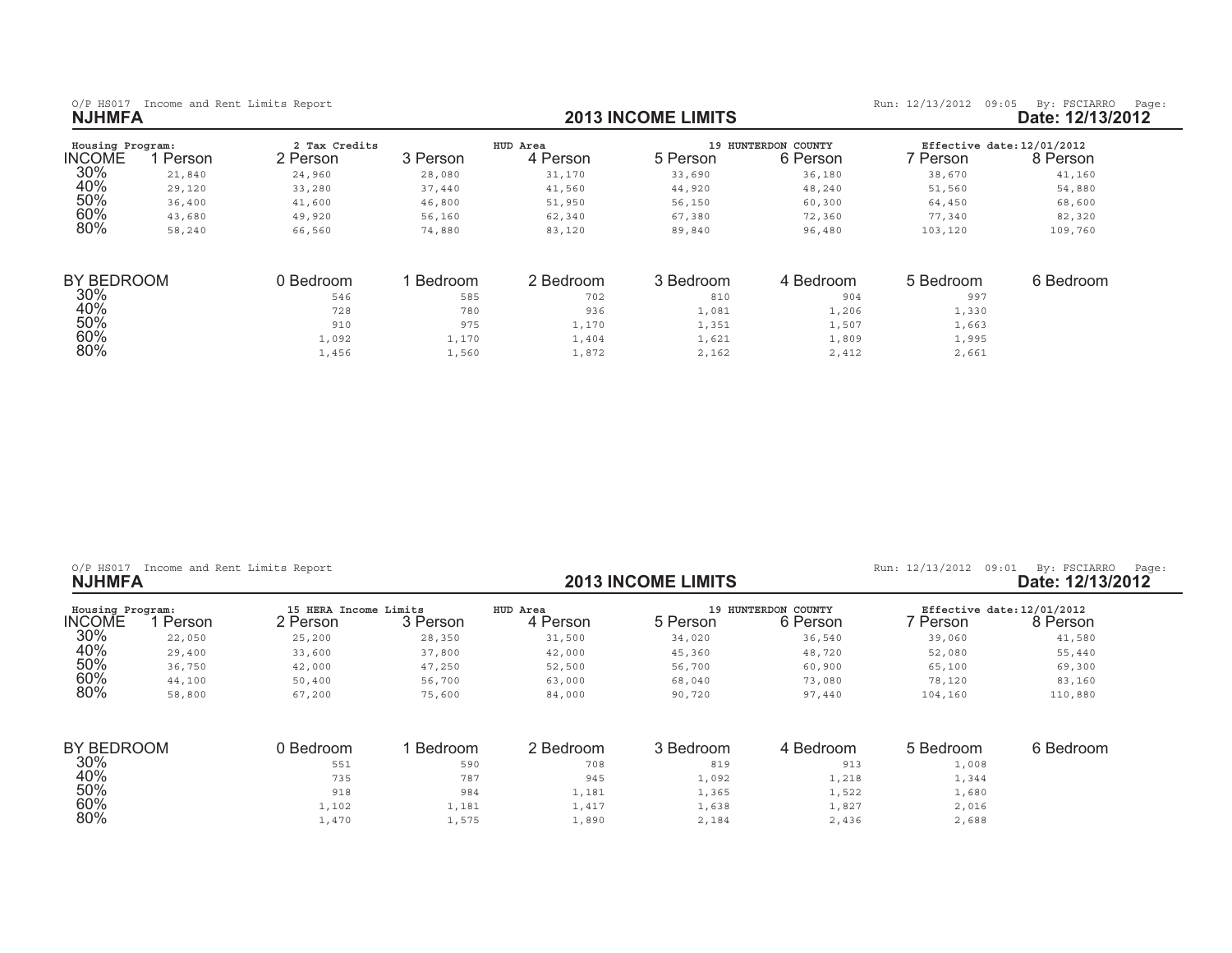| <b>Mercer County, New Jersey</b>        |                                                  |  |  |  |  |  |  |
|-----------------------------------------|--------------------------------------------------|--|--|--|--|--|--|
| <b>Vintage of Maximum Income Limits</b> |                                                  |  |  |  |  |  |  |
|                                         | *Placed In Service Date    Maximum Income Limits |  |  |  |  |  |  |
| On or before 12/31/2008                 | <b>FY2013 HERA Special</b>                       |  |  |  |  |  |  |
| 1/1/2009 to 5/13/2010                   | <u>FY2012</u>                                    |  |  |  |  |  |  |
| 5/14/2010 to 5/31/2011                  | FY2012                                           |  |  |  |  |  |  |
| 6/1/2011 to 11/30/2011                  | FY2012                                           |  |  |  |  |  |  |
| 12/01/2011 to 12/10/2012                | <u>FY2012</u>                                    |  |  |  |  |  |  |
| 12/11/2012-Present                      | FY2013                                           |  |  |  |  |  |  |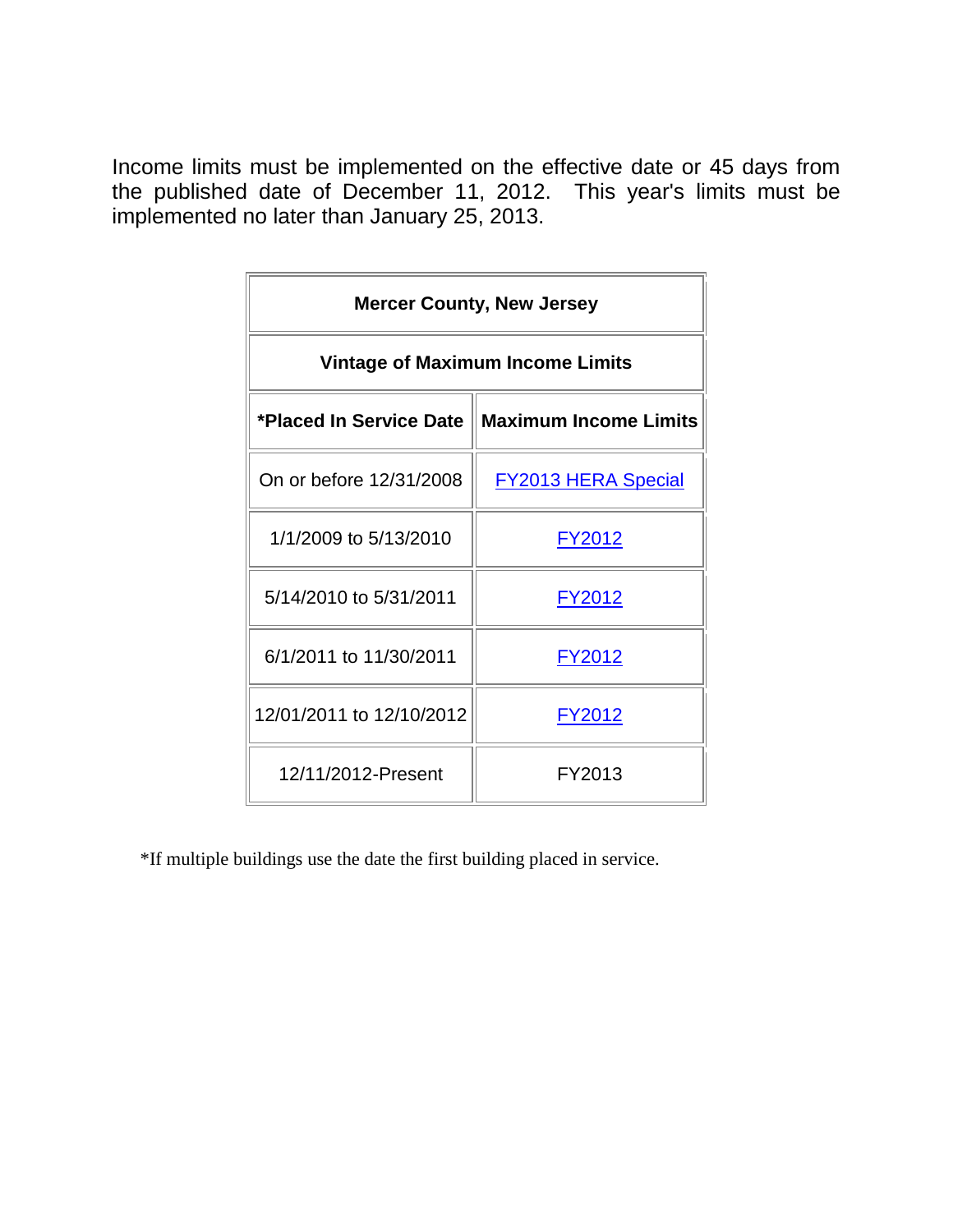0/P HS017 Income and Rent Limits Report **and Report and Report of the State: 12/13/2013 INCOME LIMITS <b>by:** FSCIARRO Page: 12/13/2012<br>**2013 INCOME LIMITS Date: 12/13/2012** 

| Housing Program: |        | 2 Tax Credits |          | HUD Area  | 21 MERCER | <b>COUNTY</b> | Effective date: 12/01/2012 |           |
|------------------|--------|---------------|----------|-----------|-----------|---------------|----------------------------|-----------|
| <b>INCOME</b>    | Person | 2 Person      | 3 Person | 4 Person  | 5 Person  | 6 Person      | 7 Person                   | 8 Person  |
| 30%              | 19,110 | 21,840        | 24,570   | 27,300    | 29,490    | 31,680        | 33,870                     | 36,060    |
| 40%              | 25,480 | 29,120        | 32,760   | 36,400    | 39,320    | 42,240        | 45,160                     | 48,080    |
| 50%              | 31,850 | 36,400        | 40,950   | 45,500    | 49,150    | 52,800        | 56,450                     | 60,100    |
| 60%              | 38,220 | 43,680        | 49,140   | 54,600    | 58,980    | 63,360        | 67,740                     | 72,120    |
| 80%              | 50,960 | 58,240        | 65,520   | 72,800    | 78,640    | 84,480        | 90,320                     | 96,160    |
| BY BEDROOM       |        | 0 Bedroom     | Bedroom  | 2 Bedroom | 3 Bedroom | 4 Bedroom     | 5 Bedroom                  | 6 Bedroom |
| 30%              |        |               |          |           |           |               |                            |           |
|                  |        | 477           | 511      | 614       | 709       | 792           | 874                        |           |
| 40%              |        | 637           | 682      | 819       | 946       | 1,056         | 1,165                      |           |
| 50%              |        | 796           | 853      | 1,023     | 1,183     | 1,320         | 1,456                      |           |
| 60%              |        | 955           | 1,023    | 1,228     | 1,419     | 1,584         | 1,748                      |           |
| 80%              |        | 1,274         | 1,365    | 1,638     | 1,893     | 2,112         | 2,331                      |           |

| $O/P$ HS017<br><b>NJHMFA</b>      | Income and Rent Limits Report |                                   |          |                      | <b>2013 INCOME LIMITS</b> |                              | Run: 12/13/2012<br>09:01               | By: FSCIARRO<br>Page:<br>Date: 12/13/2012 |
|-----------------------------------|-------------------------------|-----------------------------------|----------|----------------------|---------------------------|------------------------------|----------------------------------------|-------------------------------------------|
| Housing Program:<br><b>INCOME</b> | Person                        | 15 HERA Income Limits<br>2 Person | 3 Person | HUD Area<br>4 Person | 5 Person                  | 21 MERCER COUNTY<br>6 Person | Effective date: 12/01/2012<br>7 Person | 8 Person                                  |
| 30%                               | 20,670                        | 23,610                            | 26,550   | 29,490               | 31,860                    | 34,230                       | 36,570                                 | 38,940                                    |
| 40%                               | 27,560                        | 31,480                            | 35,400   | 39,320               | 42,480                    | 45,640                       | 48,760                                 | 51,920                                    |
| 50%                               | 34,450                        | 39,350                            | 44,250   | 49,150               | 53,100                    | 57,050                       | 60,950                                 | 64,900                                    |
| 60%                               | 41,340                        | 47,220                            | 53,100   | 58,980               | 63,720                    | 68,460                       | 73,140                                 | 77,880                                    |
| 80%                               | 55,120                        | 62,960                            | 70,800   | 78,640               | 84,960                    | 91,280                       | 97,520                                 | 103,840                                   |
| BY BEDROOM                        |                               | 0 Bedroom                         | Bedroom  | 2 Bedroom            | 3 Bedroom                 | 4 Bedroom                    | 5 Bedroom                              | 6 Bedroom                                 |
| 30%                               |                               | 516                               | 553      | 663                  | 766                       | 855                          | 943                                    |                                           |
| 40%                               |                               | 689                               | 738      | 885                  | 1,022                     | 1,141                        | 1,258                                  |                                           |
| 50%                               |                               | 861                               | 922      | 1,106                | 1,278                     | 1,426                        | 1,573                                  |                                           |
| 60%                               |                               | 1,033                             | 1,107    | 1,327                | 1,533                     | 1,711                        | 1,887                                  |                                           |
| 80%                               |                               | 1,378                             | 1,476    | 1,770                | 2,045                     | 2,282                        | 2,517                                  |                                           |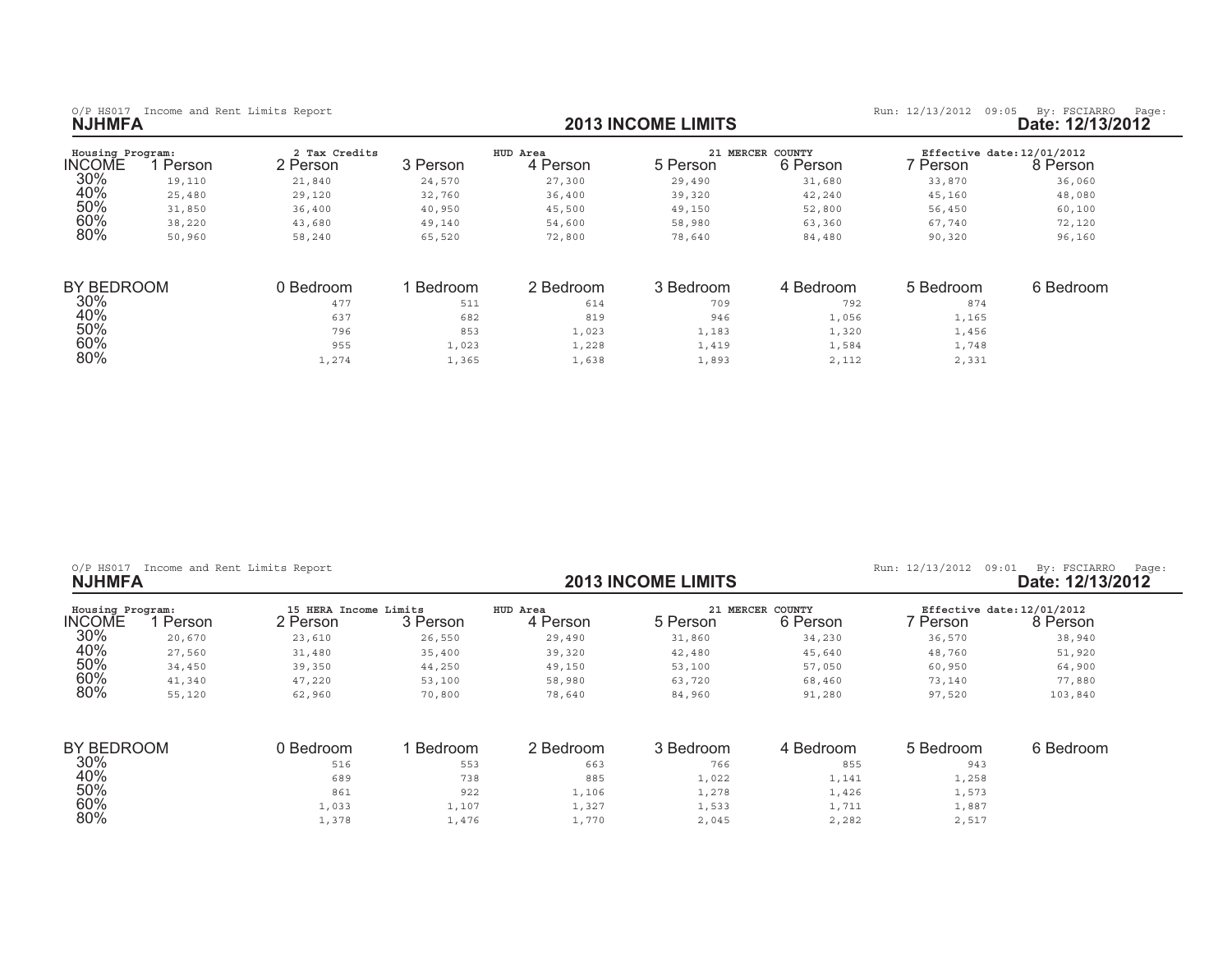| <b>Middlesex County, New Jersey</b>     |                                                  |  |  |  |  |  |
|-----------------------------------------|--------------------------------------------------|--|--|--|--|--|
| <b>Vintage of Maximum Income Limits</b> |                                                  |  |  |  |  |  |
|                                         | *Placed In Service Date    Maximum Income Limits |  |  |  |  |  |
| On or before 12/31/2008                 | <b>FY2013 HERA Special</b>                       |  |  |  |  |  |
| 1/1/2009 to 5/13/2010                   | <u>FY2012</u>                                    |  |  |  |  |  |
| 5/14/2010 to 5/31/2011                  | <u>FY2012</u>                                    |  |  |  |  |  |
| 6/1/2011 to 11/30/2011                  | FY2012                                           |  |  |  |  |  |
| 12/01/2011 to 12/10/2012                | <u>FY2012</u>                                    |  |  |  |  |  |
| 12/11/2012-Present                      | FY2013                                           |  |  |  |  |  |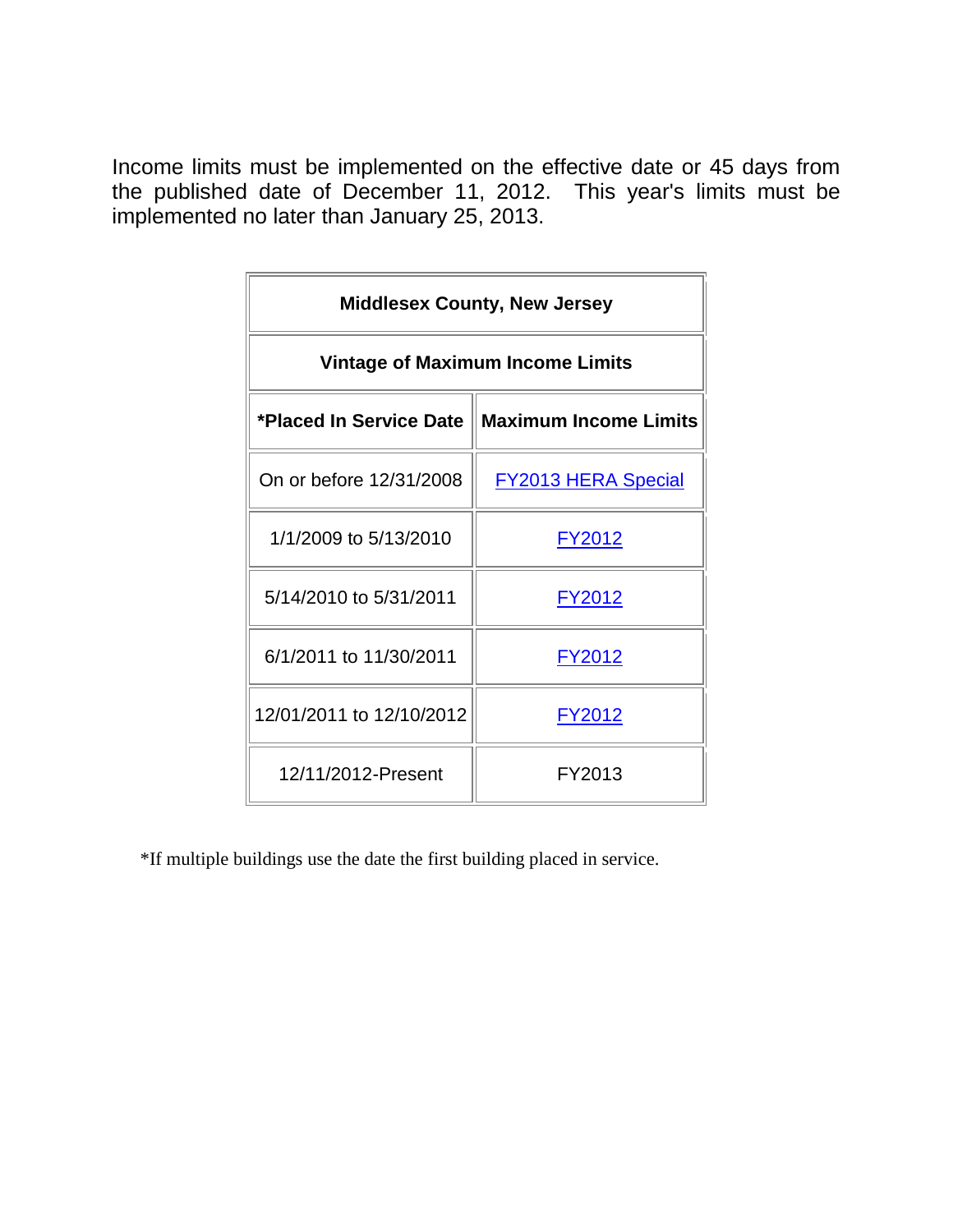| Housing Program:  |        | 2 Tax Credits |          | HUD Area  |           | 23 MIDDLESEX COUNTY | Effective date: 12/01/2012 |           |
|-------------------|--------|---------------|----------|-----------|-----------|---------------------|----------------------------|-----------|
| <b>INCOME</b>     | Person | 2 Person      | 3 Person | 4 Person  | 5 Person  | 6 Person            | 7 Person                   | 8 Person  |
| 30%               | 21,840 | 24,960        | 28,080   | 31,170    | 33,690    | 36,180              | 38,670                     | 41,160    |
| 40%               | 29,120 | 33,280        | 37,440   | 41,560    | 44,920    | 48,240              | 51,560                     | 54,880    |
| 50%               | 36,400 | 41,600        | 46,800   | 51,950    | 56,150    | 60,300              | 64,450                     | 68,600    |
| 60%               | 43,680 | 49,920        | 56,160   | 62,340    | 67,380    | 72,360              | 77,340                     | 82,320    |
| 80%               | 58,240 | 66,560        | 74,880   | 83,120    | 89,840    | 96,480              | 103,120                    | 109,760   |
| <b>BY BEDROOM</b> |        | 0 Bedroom     | Bedroom  | 2 Bedroom | 3 Bedroom | 4 Bedroom           | 5 Bedroom                  | 6 Bedroom |
| 30%               |        | 546           | 585      | 702       | 810       | 904                 | 997                        |           |
| 40%               |        | 728           | 780      | 936       |           |                     |                            |           |
|                   |        |               |          |           | 1,081     | 1,206               | 1,330                      |           |
| 50%               |        | 910           | 975      | 1,170     | 1,351     | 1,507               | 1,663                      |           |
| 60%               |        | 1,092         | 1,170    | 1,404     | 1,621     | 1,809               | 1,995                      |           |

 $\frac{1}{160}$  ,  $\frac{1}{160}$  ,  $\frac{1}{160}$  ,  $\frac{1}{160}$  ,  $\frac{1}{160}$  ,  $\frac{1}{160}$  ,  $\frac{1}{160}$  ,  $\frac{1}{160}$  ,  $\frac{1}{160}$  ,  $\frac{1}{160}$  ,  $\frac{1}{160}$  ,  $\frac{1}{160}$  ,  $\frac{1}{160}$  ,  $\frac{1}{160}$  ,  $\frac{1}{160}$  ,  $\frac{1}{160}$ 

|  | $O/P$ HS017 |  |  |  | Income and Rent Limits Report |  |
|--|-------------|--|--|--|-------------------------------|--|
|--|-------------|--|--|--|-------------------------------|--|

 $80%$ 

0/P HS017 Income and Rent Limits Report **12/13/2012** (P HS017 Income and Rent Limits Report **income and Report 12/13/2012** (Page: 12/13/2012 (Page: 12/13/2012 (Page: 12/13/2012 (Page: 12/13/2012 (Page: 12/13/2012 (Page: 12

| Housing Program: |        | HERA Income Limits<br>15 |          | HUD Area  | 23        | MIDDLESEX COUNTY | Effective date: 12/01/2012 |           |
|------------------|--------|--------------------------|----------|-----------|-----------|------------------|----------------------------|-----------|
| <b>INCOME</b>    | Person | 2 Person                 | 3 Person | 4 Person  | 5 Person  | 6 Person         | ' Person                   | 8 Person  |
| 30%              | 22,050 | 25,200                   | 28,350   | 31,500    | 34,020    | 36,540           | 39,060                     | 41,580    |
| 40%              | 29,400 | 33,600                   | 37,800   | 42,000    | 45,360    | 48,720           | 52,080                     | 55,440    |
| 50%              | 36,750 | 42,000                   | 47,250   | 52,500    | 56,700    | 60,900           | 65,100                     | 69,300    |
| 60%              | 44,100 | 50,400                   | 56,700   | 63,000    | 68,040    | 73,080           | 78,120                     | 83,160    |
| 80%              | 58,800 | 67,200                   | 75,600   | 84,000    | 90,720    | 97,440           | 104,160                    | 110,880   |
| BY BEDROOM       |        | 0 Bedroom                | Bedroom  | 2 Bedroom | 3 Bedroom | 4 Bedroom        | 5 Bedroom                  | 6 Bedroom |
| 30%              |        | 551                      | 590      | 708       | 819       | 913              | 1,008                      |           |
| 40%              |        | 735                      | 787      | 945       | 1,092     | 1,218            | 1,344                      |           |
| 50%              |        | 918                      | 984      | 1,181     | 1,365     | 1,522            | 1,680                      |           |
| 60%              |        | 1,102                    | 1,181    | 1,417     | 1,638     | 1,827            | 2,016                      |           |
| 80%              |        | 1,470                    | 1,575    | 1,890     | 2,184     | 2,436            | 2,688                      |           |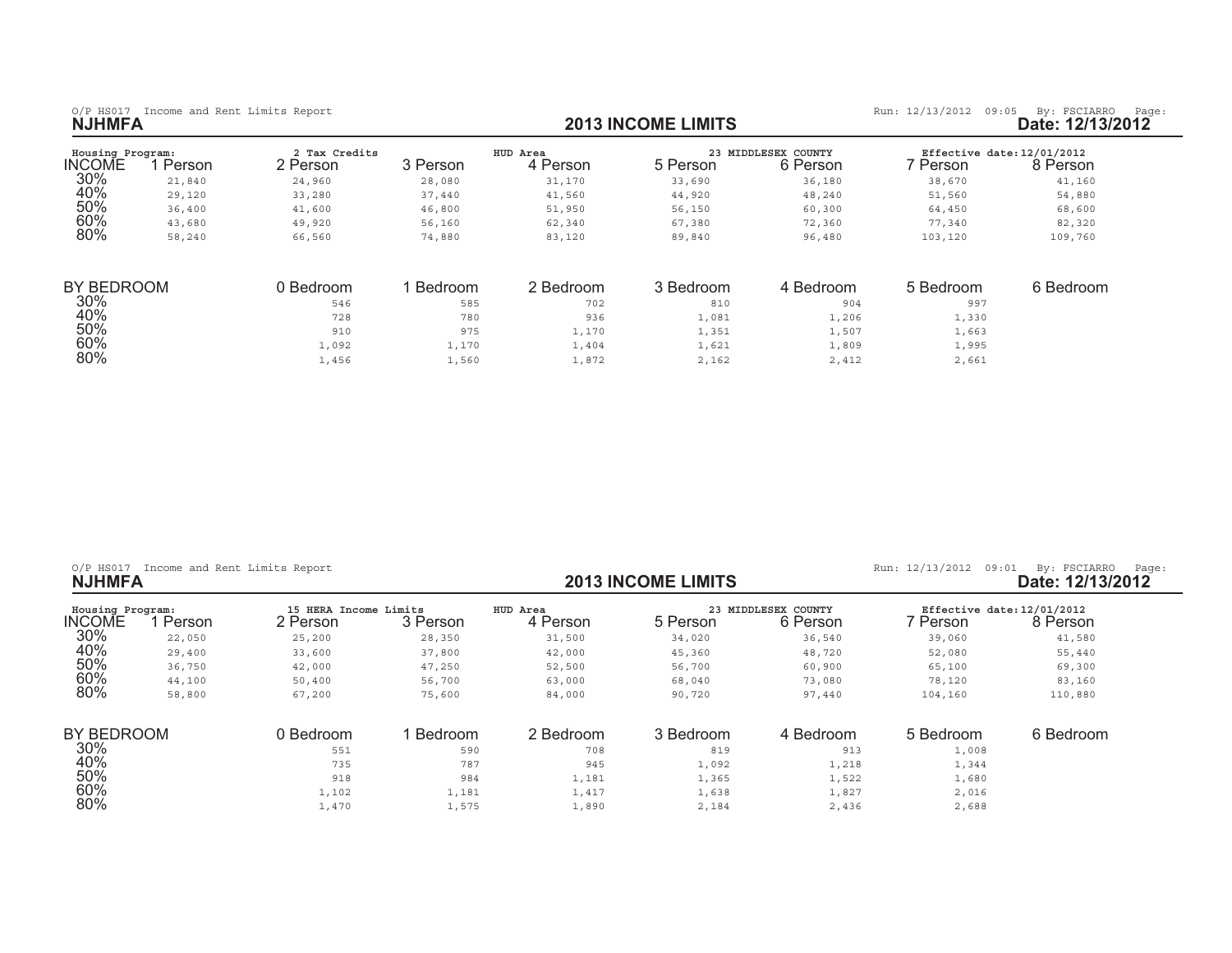| <b>Monmouth County, New Jersey</b>               |               |  |  |  |  |  |
|--------------------------------------------------|---------------|--|--|--|--|--|
| <b>Vintage of Maximum Income Limits</b>          |               |  |  |  |  |  |
| *Placed In Service Date    Maximum Income Limits |               |  |  |  |  |  |
| On or before 12/31/2008                          | <u>FY2013</u> |  |  |  |  |  |
| 1/1/2009 to 5/13/2010                            | <u>FY2013</u> |  |  |  |  |  |
| 5/14/2010 to 5/31/2011                           | <u>FY2013</u> |  |  |  |  |  |
| 6/1/2011 to 11/30/2011                           | FY2013        |  |  |  |  |  |
| 12/01/2011 to 12/10/2012                         | FY2013        |  |  |  |  |  |
| 12/11/2012-Present                               | FY2013        |  |  |  |  |  |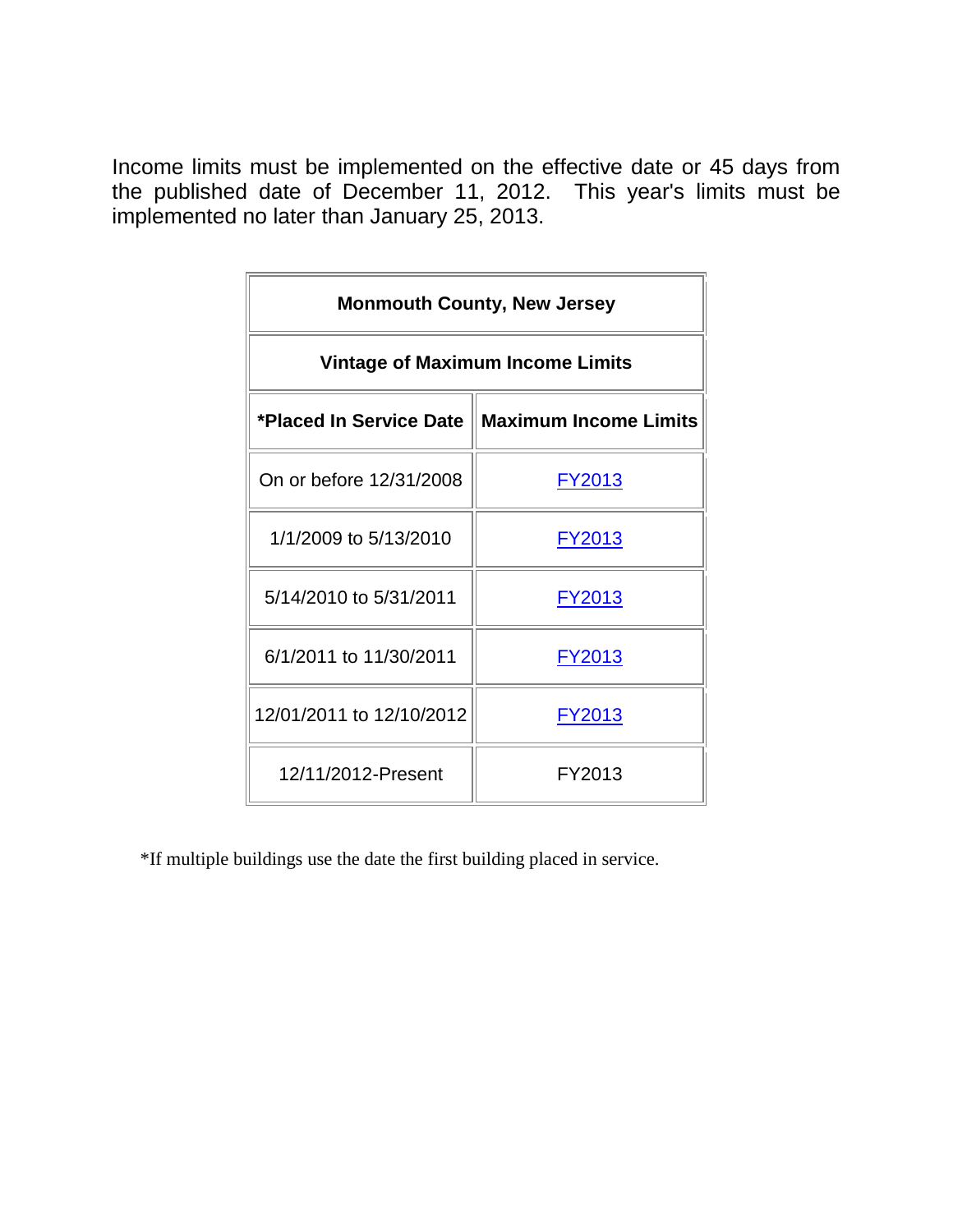| Housing Program: |        | 2 Tax Credits |          | HUD Area  |           | 25 MONMOUTH COUNTY | Effective date: 12/01/2012 |           |
|------------------|--------|---------------|----------|-----------|-----------|--------------------|----------------------------|-----------|
| <b>INCOME</b>    | Person | 2 Person      | 3 Person | 4 Person  | 5 Person  | 6 Person           | 7 Person                   | 8 Person  |
| 30%              | 19,290 | 22,050        | 24,810   | 27,540    | 29,760    | 31,950             | 34,170                     | 36,360    |
| 40%              | 25,720 | 29,400        | 33,080   | 36,720    | 39,680    | 42,600             | 45,560                     | 48,480    |
| 50%              | 32,150 | 36,750        | 41,350   | 45,900    | 49,600    | 53,250             | 56,950                     | 60,600    |
| 60%              | 38,580 | 44,100        | 49,620   | 55,080    | 59,520    | 63,900             | 68,340                     | 72,720    |
| 80%              | 51,440 | 58,800        | 66,160   | 73,440    | 79,360    | 85,200             | 91,120                     | 96,960    |
|                  |        |               |          |           |           |                    |                            |           |
| BY BEDROOM       |        | 0 Bedroom     | Bedroom  | 2 Bedroom | 3 Bedroom | 4 Bedroom          | 5 Bedroom                  | 6 Bedroom |
| 30%              |        | 482           | 516      | 620       | 716       | 798                | 881                        |           |
| 40%              |        | 643           | 689      | 827       | 955       | 1,065              | 1,175                      |           |
| 50%              |        | 803           | 861      | 1,033     | 1,193     | 1,331              | 1,469                      |           |
| 60%              |        | 964           | 1,033    | 1,240     | 1,432     | 1,597              | 1,763                      |           |

 $\frac{1}{2}$ ,  $\frac{1}{2}$ ,  $\frac{286}{1}$  ,  $\frac{1}{378}$  ,  $\frac{1}{654}$  ,  $\frac{1}{910}$  ,  $\frac{2}{130}$  ,  $\frac{2}{351}$ 

|               |  |  | O/P HS017 Income and Rent Limits Report |
|---------------|--|--|-----------------------------------------|
| <b>NJHMFA</b> |  |  |                                         |

 $80%$ 

## 0/P HS017 Income and Rent Limits Report **12/13/2012** (P HS017 Income and Rent Limits Report **income and Report 12/13/2012** (Page: 12/13/2012 (Page: 12/13/2012 (Page: 12/13/2012 (Page: 12/13/2012 (Page: 12/13/2012 (Page: 12

| Housing Program: |        | 15 HERA Income Limits |          | HUD Area  |           | 25 MONMOUTH COUNTY |           | Effective date: 12/01/2012 |  |
|------------------|--------|-----------------------|----------|-----------|-----------|--------------------|-----------|----------------------------|--|
| <b>INCOME</b>    | Person | 2 Person              | 3 Person | 4 Person  | 5 Person  | 6 Person           | ' Person  | 8 Person                   |  |
| 30%              | 19,290 | 22,050                | 24,810   | 27,540    | 29,760    | 31,950             | 34,170    | 36,360                     |  |
| 40%              | 25,720 | 29,400                | 33,080   | 36,720    | 39,680    | 42,600             | 45,560    | 48,480                     |  |
| 50%              | 32,150 | 36,750                | 41,350   | 45,900    | 49,600    | 53,250             | 56,950    | 60,600                     |  |
| 60%              | 38,580 | 44,100                | 49,620   | 55,080    | 59,520    | 63,900             | 68,340    | 72,720                     |  |
| 80%              | 51,440 | 58,800                | 66,160   | 73,440    | 79,360    | 85,200             | 91,120    | 96,960                     |  |
| BY BEDROOM       |        | 0 Bedroom             | Bedroom  | 2 Bedroom | 3 Bedroom | 4 Bedroom          | 5 Bedroom | 6 Bedroom                  |  |
| 30%              |        | 482                   | 516      | 620       | 716       | 798                | 881       |                            |  |
| 40%              |        | 643                   | 689      | 827       | 955       | 1,065              | 1,175     |                            |  |
| 50%              |        | 803                   | 861      | 1,033     | 1,193     | 1,331              | 1,469     |                            |  |
| 60%              |        | 964                   | 1,033    | 1,240     | 1,432     | 1,597              | 1,763     |                            |  |
| 80%              |        | 1,286                 | 1,378    | 1,654     | 1,910     | 2,130              | 2,351     |                            |  |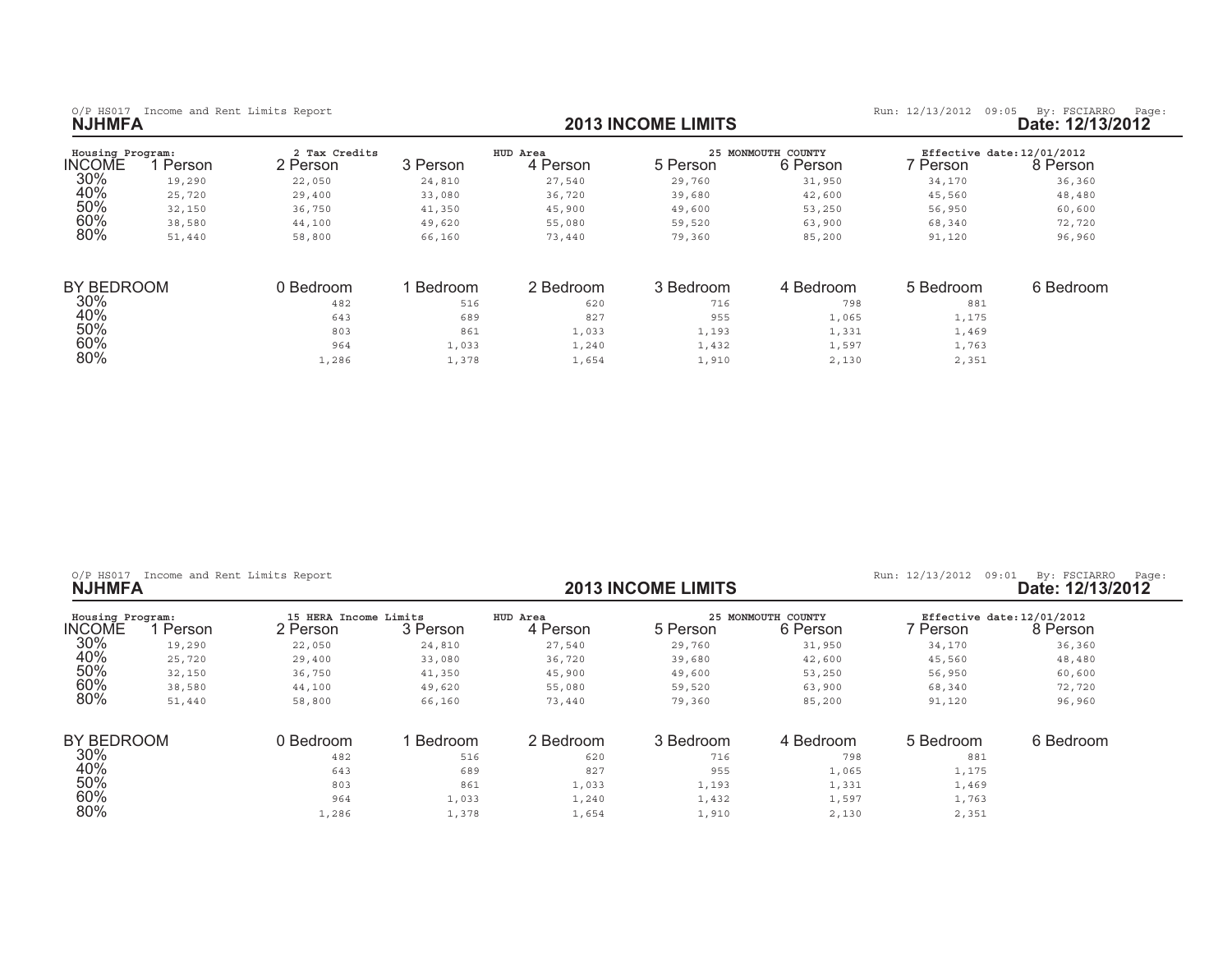| <b>Morris County, New Jersey</b>        |                                                  |  |  |  |  |  |
|-----------------------------------------|--------------------------------------------------|--|--|--|--|--|
| <b>Vintage of Maximum Income Limits</b> |                                                  |  |  |  |  |  |
|                                         | *Placed In Service Date    Maximum Income Limits |  |  |  |  |  |
| On or before 12/31/2008                 | <b>FY2013 HERA Special</b>                       |  |  |  |  |  |
| 1/1/2009 to 5/13/2010                   | <u>FY2012</u>                                    |  |  |  |  |  |
| 5/14/2010 to 5/31/2011                  | FY2012                                           |  |  |  |  |  |
| 6/1/2011 to 11/30/2011                  | FY2012                                           |  |  |  |  |  |
| 12/01/2011 to 12/10/2012                | <u>FY2012</u>                                    |  |  |  |  |  |
| 12/11/2012-Present                      | FY2013                                           |  |  |  |  |  |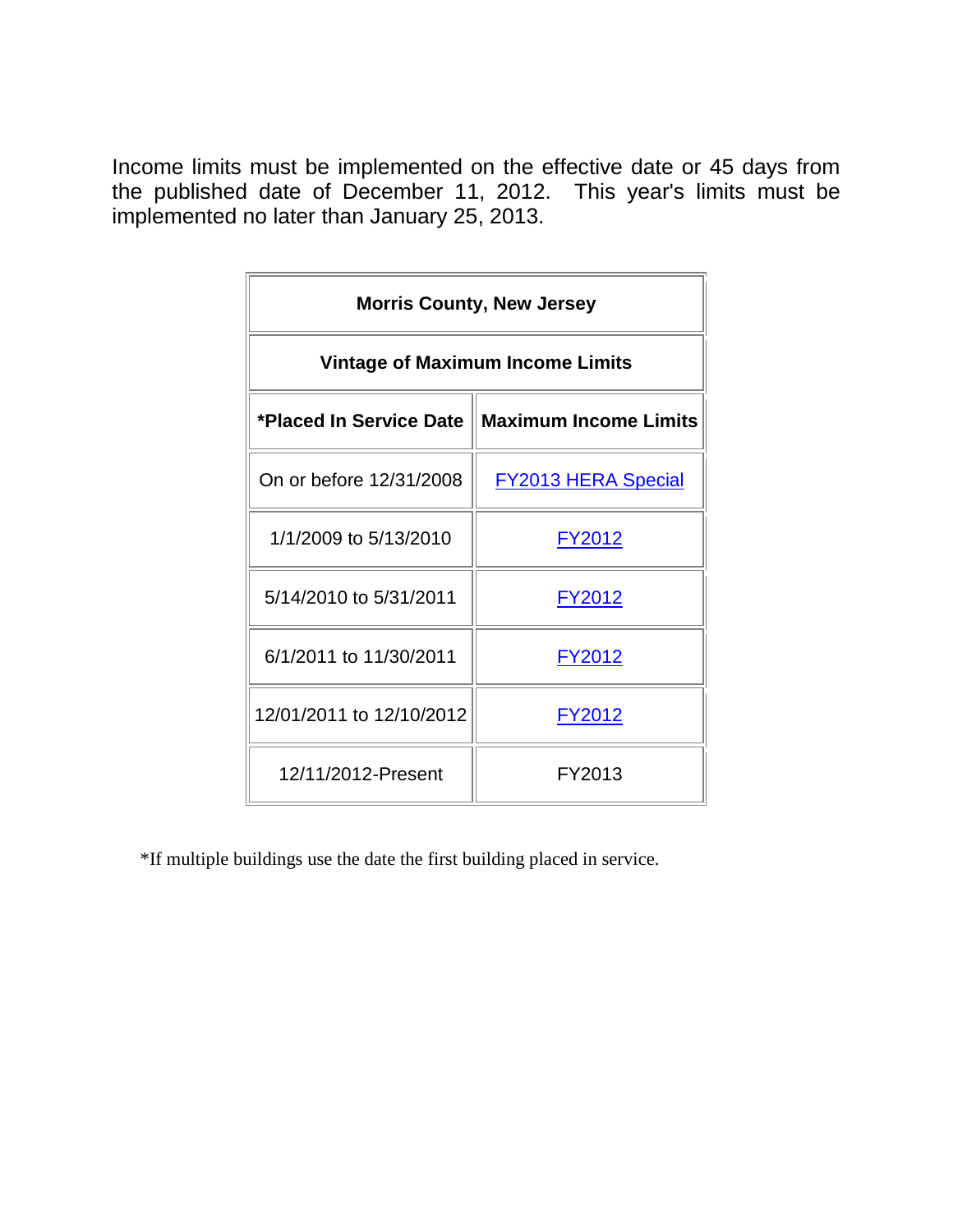0/P HS017 Income and Rent Limits Report **and Report and Report of the State: 12/13/2013 INCOME LIMITS <b>by:** FSCIARRO Page: 12/13/2012<br>**2013 INCOME LIMITS Date: 12/13/2012** 

| Housing Program: |        | 2 Tax Credits<br>2 Person |          | HUD Area  | 27 MORRIS | COUNTY    | Effective date: 12/01/2012 |           |
|------------------|--------|---------------------------|----------|-----------|-----------|-----------|----------------------------|-----------|
| <b>INCOME</b>    | Person |                           | 3 Person | 4 Person  | 5 Person  | 6 Person  | 7 Person.                  | 8 Person  |
| 30%              | 18,720 | 21,390                    | 24,060   | 26,730    | 28,890    | 31,020    | 33,150                     | 35,310    |
| 40%              | 24,960 | 28,520                    | 32,080   | 35,640    | 38,520    | 41,360    | 44,200                     | 47,080    |
| 50%              | 31,200 | 35,650                    | 40,100   | 44,550    | 48,150    | 51,700    | 55,250                     | 58,850    |
| 60%              | 37,440 | 42,780                    | 48,120   | 53,460    | 57,780    | 62,040    | 66,300                     | 70,620    |
| 80%              | 49,920 | 57,040                    | 64,160   | 71,280    | 77,040    | 82,720    | 88,400                     | 94,160    |
| BY BEDROOM       |        | 0 Bedroom                 | Bedroom  | 2 Bedroom | 3 Bedroom | 4 Bedroom | 5 Bedroom                  | 6 Bedroom |
|                  |        |                           |          |           |           |           |                            |           |
| 30%              |        | 468                       | 501      | 601       | 695       | 775       | 855                        |           |
| 40%              |        | 624                       | 668      | 802       | 927       | 1,034     | 1,141                      |           |
| 50%              |        | 780                       | 835      | 1,002     | 1,158     | 1,292     | 1,426                      |           |
| 60%              |        | 936                       | 1,002    | 1,203     | 1,390     | 1,551     | 1,711                      |           |
| 80%              |        | 1,248                     | 1,337    | 1,604     | 1,854     | 2,068     | 2,282                      |           |

| Income and Rent Limits Report<br>$O/P$ HS017<br><b>NJHMFA</b> |        |                                   |          |                      | <b>2013 INCOME LIMITS</b> | Run: 12/13/2012<br>09:01     | By: FSCIARRO<br>Page:<br>Date: 12/13/2012 |           |
|---------------------------------------------------------------|--------|-----------------------------------|----------|----------------------|---------------------------|------------------------------|-------------------------------------------|-----------|
| Housing Program:<br><b>INCOME</b>                             | Person | 15 HERA Income Limits<br>2 Person | 3 Person | HUD Area<br>4 Person | 5 Person                  | 27 MORRIS COUNTY<br>6 Person | Effective date: 12/01/2012<br>7 Person    | 8 Person  |
| 30%                                                           | 19,200 | 21,930                            | 24,660   | 27,390               | 29,610                    | 31,800                       | 33,990                                    | 36,180    |
| 40%                                                           | 25,600 | 29,240                            | 32,880   | 36,520               | 39,480                    | 42,400                       | 45,320                                    | 48,240    |
| 50%                                                           | 32,000 | 36,550                            | 41,100   | 45,650               | 49,350                    | 53,000                       | 56,650                                    | 60,300    |
| 60%                                                           | 38,400 | 43,860                            | 49,320   | 54,780               | 59,220                    | 63,600                       | 67,980                                    | 72,360    |
| 80%                                                           | 51,200 | 58,480                            | 65,760   | 73,040               | 78,960                    | 84,800                       | 90,640                                    | 96,480    |
| BY BEDROOM                                                    |        | 0 Bedroom                         | Bedroom  | 2 Bedroom            | 3 Bedroom                 | 4 Bedroom                    | 5 Bedroom                                 | 6 Bedroom |
| 30%                                                           |        | 480                               | 514      | 616                  | 712                       | 795                          | 877                                       |           |
| 40%                                                           |        | 640                               | 685      | 822                  | 950                       | 1,060                        | 1,169                                     |           |
| 50%                                                           |        | 800                               | 856      | 1,027                | 1,187                     | 1,325                        | 1,461                                     |           |
| 60%                                                           |        | 960                               | 1,028    | 1,233                | 1,425                     | 1,590                        | 1,754                                     |           |
| 80%                                                           |        | 1,280                             | 1,371    | 1,644                | 1,900                     | 2,120                        | 2,339                                     |           |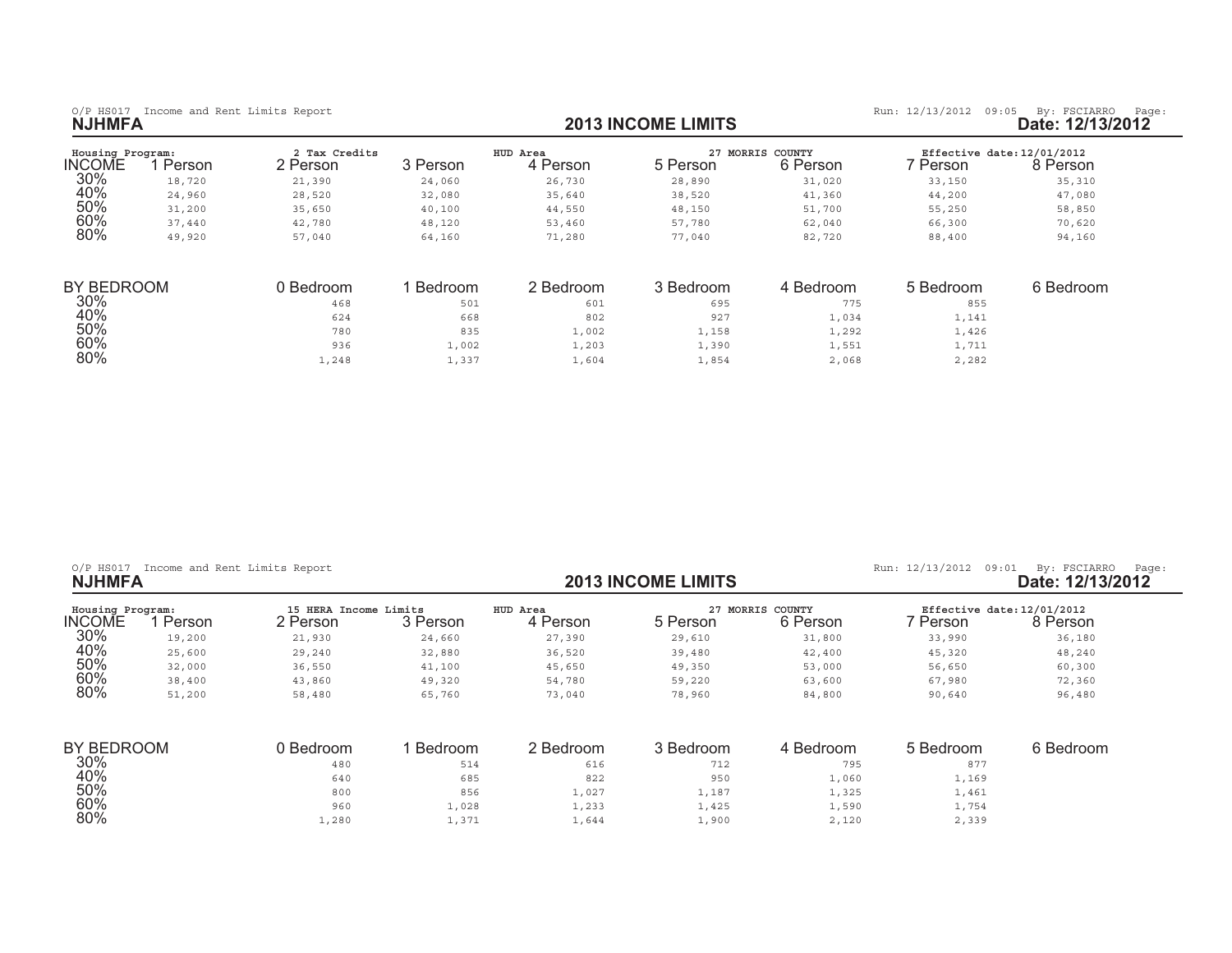| <b>Ocean County, New Jersey</b>                  |               |  |  |  |  |  |
|--------------------------------------------------|---------------|--|--|--|--|--|
| <b>Vintage of Maximum Income Limits</b>          |               |  |  |  |  |  |
| *Placed In Service Date    Maximum Income Limits |               |  |  |  |  |  |
| On or before 12/31/2008                          | FY2013        |  |  |  |  |  |
| 1/1/2009 to 5/13/2010                            | <u>FY2013</u> |  |  |  |  |  |
| 5/14/2010 to 5/31/2011                           | FY2013        |  |  |  |  |  |
| 6/1/2011 to 11/30/2011                           | FY2013        |  |  |  |  |  |
| 12/01/2011 to 12/10/2012                         | FY2013        |  |  |  |  |  |
| 12/11/2012-Present                               | FY2013        |  |  |  |  |  |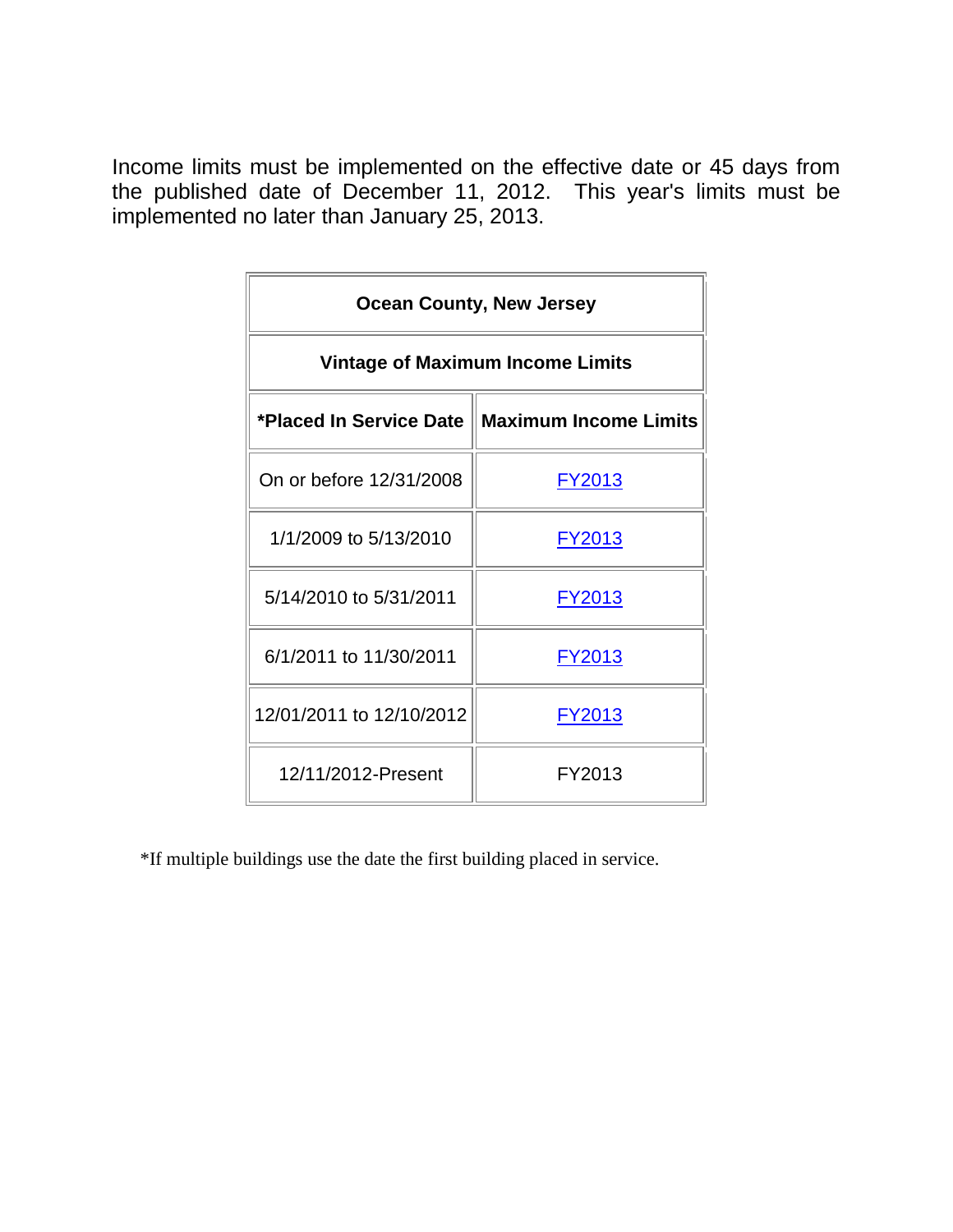0/P HS017 Income and Rent Limits Report **and Report and Report of the State: 12/13/2013 INCOME LIMITS <b>by:** FSCIARRO Page: 12/13/2012<br>**2013 INCOME LIMITS Date: 12/13/2012** 

| Housing Program:<br><b>INCOME</b> | Person | 2 Tax Credits<br>2 Person | 3 Person | HUD Area<br>4 Person | 5 Person  | 29 OCEAN COUNTY<br>6 Person | Effective date: 12/01/2012<br>7 Person | 8 Person  |
|-----------------------------------|--------|---------------------------|----------|----------------------|-----------|-----------------------------|----------------------------------------|-----------|
|                                   |        |                           |          |                      |           |                             |                                        |           |
| 30%                               | 19,290 | 22,050                    | 24,810   | 27,540               | 29,760    | 31,950                      | 34,170                                 | 36,360    |
| 40%                               | 25,720 | 29,400                    | 33,080   | 36,720               | 39,680    | 42,600                      | 45,560                                 | 48,480    |
| 50%                               | 32,150 | 36,750                    | 41,350   | 45,900               | 49,600    | 53,250                      | 56,950                                 | 60,600    |
| 60%                               | 38,580 | 44,100                    | 49,620   | 55,080               | 59,520    | 63,900                      | 68,340                                 | 72,720    |
| 80%                               | 51,440 | 58,800                    | 66,160   | 73,440               | 79,360    | 85,200                      | 91,120                                 | 96,960    |
| BY BEDROOM                        |        | 0 Bedroom                 | Bedroom  | 2 Bedroom            | 3 Bedroom | 4 Bedroom                   | 5 Bedroom                              | 6 Bedroom |
| 30%                               |        | 482                       | 516      | 620                  | 716       | 798                         | 881                                    |           |
| 40%                               |        | 643                       | 689      | 827                  | 955       | 1,065                       | 1,175                                  |           |
| 50%                               |        | 803                       | 861      | 1,033                | 1,193     | 1,331                       | 1,469                                  |           |
| 60%                               |        | 964                       | 1,033    | 1,240                | 1,432     | 1,597                       | 1,763                                  |           |
| 80%                               |        | 1,286                     | 1,378    | 1,654                | 1,910     | 2,130                       | 2,351                                  |           |

| $O/P$ HS017<br><b>NJHMFA</b>      | Income and Rent Limits Report |                                   |          |                      | <b>2013 INCOME LIMITS</b> |                             | Run: 12/13/2012<br>09:01               | By: FSCIARRO<br>Page:<br>Date: 12/13/2012 |
|-----------------------------------|-------------------------------|-----------------------------------|----------|----------------------|---------------------------|-----------------------------|----------------------------------------|-------------------------------------------|
| Housing Program:<br><b>INCOME</b> | Person                        | 15 HERA Income Limits<br>2 Person | 3 Person | HUD Area<br>4 Person | 5 Person                  | 29 OCEAN COUNTY<br>6 Person | Effective date: 12/01/2012<br>7 Person | 8 Person                                  |
| 30%                               | 19,290                        | 22,050                            | 24,810   | 27,540               | 29,760                    | 31,950                      | 34,170                                 | 36,360                                    |
| 40%                               | 25,720                        | 29,400                            | 33,080   | 36,720               | 39,680                    | 42,600                      | 45,560                                 | 48,480                                    |
| 50%                               | 32,150                        | 36,750                            | 41,350   | 45,900               | 49,600                    | 53,250                      | 56,950                                 | 60,600                                    |
| 60%                               | 38,580                        | 44,100                            | 49,620   | 55,080               | 59,520                    | 63,900                      | 68,340                                 | 72,720                                    |
| 80%                               | 51,440                        | 58,800                            | 66,160   | 73,440               | 79,360                    | 85,200                      | 91,120                                 | 96,960                                    |
| BY BEDROOM                        |                               | 0 Bedroom                         | Bedroom  | 2 Bedroom            | 3 Bedroom                 | 4 Bedroom                   | 5 Bedroom                              | 6 Bedroom                                 |
| 30%                               |                               | 482                               | 516      | 620                  | 716                       | 798                         | 881                                    |                                           |
| 40%                               |                               | 643                               | 689      | 827                  | 955                       | 1,065                       | 1,175                                  |                                           |
| 50%                               |                               | 803                               | 861      | 1,033                | 1,193                     | 1,331                       | 1,469                                  |                                           |
| 60%                               |                               | 964                               | 1,033    | 1,240                | 1,432                     | 1,597                       | 1,763                                  |                                           |
| 80%                               |                               | 1,286                             | 1,378    | 1,654                | 1,910                     | 2,130                       | 2,351                                  |                                           |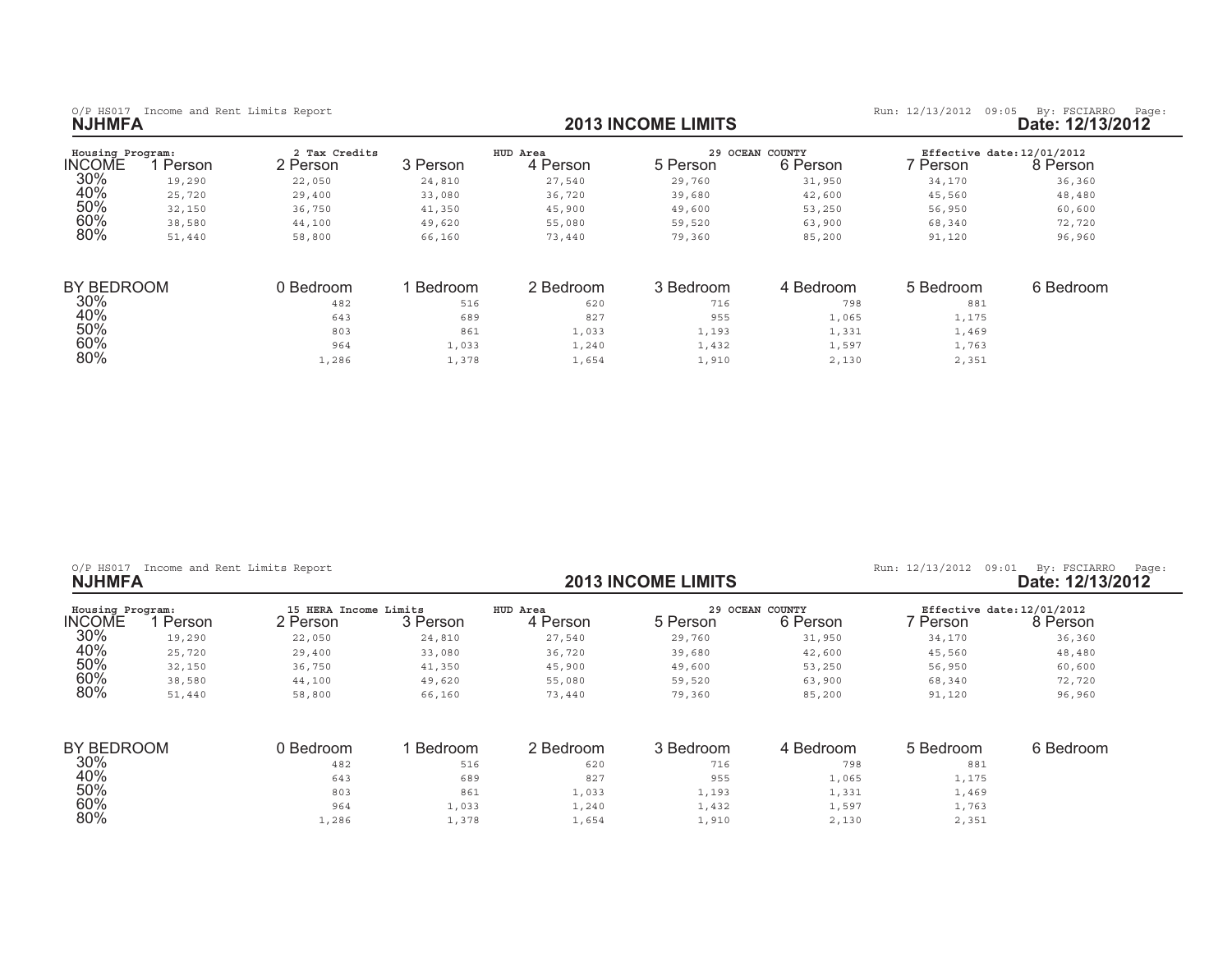| <b>Passaic County, New Jersey</b>       |                                                  |  |  |  |  |  |
|-----------------------------------------|--------------------------------------------------|--|--|--|--|--|
| <b>Vintage of Maximum Income Limits</b> |                                                  |  |  |  |  |  |
|                                         | *Placed In Service Date    Maximum Income Limits |  |  |  |  |  |
| On or before 12/31/2008                 | <b>FY2013 HERA Special</b>                       |  |  |  |  |  |
| 1/1/2009 to 5/13/2010                   | <u>FY2012</u>                                    |  |  |  |  |  |
| 5/14/2010 to 5/31/2011                  | FY2012                                           |  |  |  |  |  |
| 6/1/2011 to 11/30/2011                  | FY2012                                           |  |  |  |  |  |
| 12/01/2011 to 12/10/2012                | <u>FY2012</u>                                    |  |  |  |  |  |
| 12/11/2012-Present                      | FY2013                                           |  |  |  |  |  |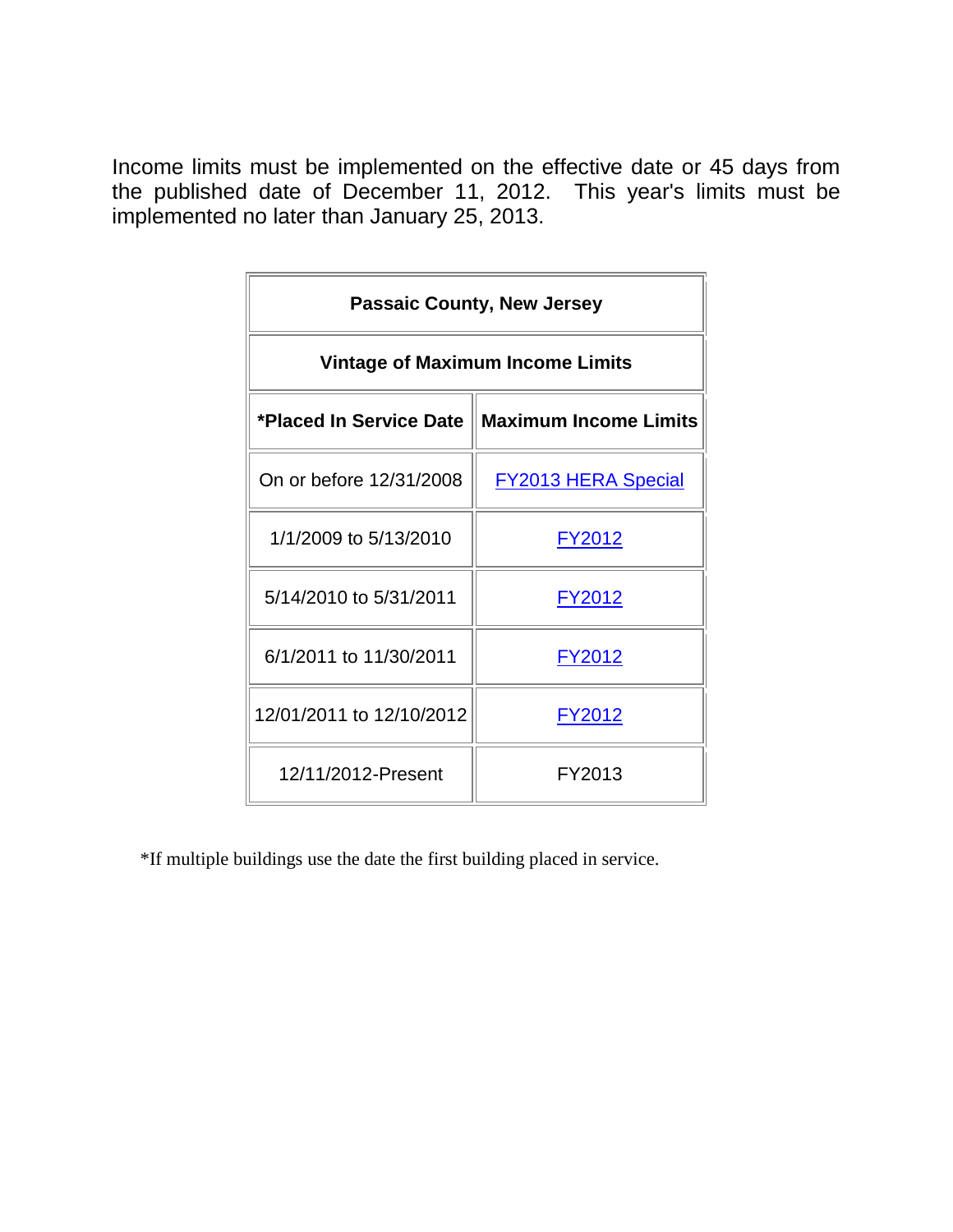| Housing Program:<br><b>INCOME</b> | Person | 2 Tax Credits<br>2 Person | 3 Person | HUD Area<br>4 Person | 5 Person  | <b>31 PASSAIC COUNTY</b><br>6 Person | Effective date: 12/01/2012<br>' Person | 8 Person  |
|-----------------------------------|--------|---------------------------|----------|----------------------|-----------|--------------------------------------|----------------------------------------|-----------|
| 30%                               | 19,110 | 21,840                    | 24,570   | 27,270               | 29,460    | 31,650                               | 33,840                                 | 36,000    |
| 40%                               | 25,480 | 29,120                    | 32,760   | 36,360               | 39,280    | 42,200                               | 45,120                                 | 48,000    |
| 50%                               | 31,850 | 36,400                    | 40,950   | 45,450               | 49,100    | 52,750                               | 56,400                                 | 60,000    |
| 60%                               | 38,220 | 43,680                    | 49,140   | 54,540               | 58,920    | 63,300                               | 67,680                                 | 72,000    |
| 80%                               | 50,960 | 58,240                    | 65,520   | 72,720               | 78,560    | 84,400                               | 90,240                                 | 96,000    |
| <b>BY BEDROOM</b>                 |        | 0 Bedroom                 | Bedroom  | 2 Bedroom            | 3 Bedroom | 4 Bedroom                            | 5 Bedroom                              | 6 Bedroom |
| 30%                               |        | 477                       | 511      | 614                  | 709       | 791                                  | 873                                    |           |
| 40%                               |        | 637                       | 682      | 819                  | 945       | 1,055                                | 1,164                                  |           |
| 50%                               |        | 796                       | 853      | 1,023                | 1,181     | 1,318                                | 1,455                                  |           |
| 60%                               |        | 955                       | 1,023    | 1,228                | 1,418     | 1,582                                | 1,746                                  |           |
| 80%                               |        | 1,274                     | 1,365    | 1,638                | 1,891     | 2,110                                | 2,328                                  |           |

 $1,274$   $1,365$   $1,638$   $1,891$   $2,110$   $2,328$ 

|  | $O/P$ HS017 |  |  |  | Income and Rent Limits Report |  |
|--|-------------|--|--|--|-------------------------------|--|
|--|-------------|--|--|--|-------------------------------|--|

0/P HS017 Income and Rent Limits Report **12/13/2012** COME LIMITS Run: 12/13/2012 09:01 By: FSCIARRO Page:<br>**2013 INCOME LIMITS** Run: 12/13/2012 Date: 12/13/2012 **Date: 12/13 INCOME LIMITS** 

| ate: 12/13/2012 |  |  |  |  |  |  |
|-----------------|--|--|--|--|--|--|
|-----------------|--|--|--|--|--|--|

| Housing Program: |        | 15 HERA Income Limits |          | HUD Area  | 31        | PASSAIC COUNTY | Effective date: 12/01/2012 |           |
|------------------|--------|-----------------------|----------|-----------|-----------|----------------|----------------------------|-----------|
| <b>INCOME</b>    | Person | 2 Person              | 3 Person | 4 Person  | 5 Person  | 6 Person       | 7 Person                   | 8 Person  |
| 30%              | 20,040 | 22,890                | 25,740   | 28,590    | 30,900    | 33,180         | 35,460                     | 37,740    |
| 40%              | 26,720 | 30,520                | 34,320   | 38,120    | 41,200    | 44,240         | 47,280                     | 50,320    |
| 50%              | 33,400 | 38,150                | 42,900   | 47,650    | 51,500    | 55,300         | 59,100                     | 62,900    |
| 60%              | 40,080 | 45,780                | 51,480   | 57,180    | 61,800    | 66,360         | 70,920                     | 75,480    |
| 80%              | 53,440 | 61,040                | 68,640   | 76,240    | 82,400    | 88,480         | 94,560                     | 100,640   |
| BY BEDROOM       |        | 0 Bedroom             | Bedroom  | 2 Bedroom | 3 Bedroom | 4 Bedroom      | 5 Bedroom                  | 6 Bedroom |
| $30\%$           |        | 501                   | 536      | 643       | 743       | 829            | 915                        |           |
| 40%              |        | 668                   | 715      | 858       | 991       | 1,106          | 1,220                      |           |
| 50%              |        | 835                   | 894      | 1,072     | 1,239     | 1,382          | 1,525                      |           |
| 60%              |        | 1,002                 | 1,073    | 1,287     | 1,487     | 1,659          | 1,830                      |           |
| 80%              |        | 1,336                 | 1,431    | 1,716     | 1,983     | 2,212          | 2,440                      |           |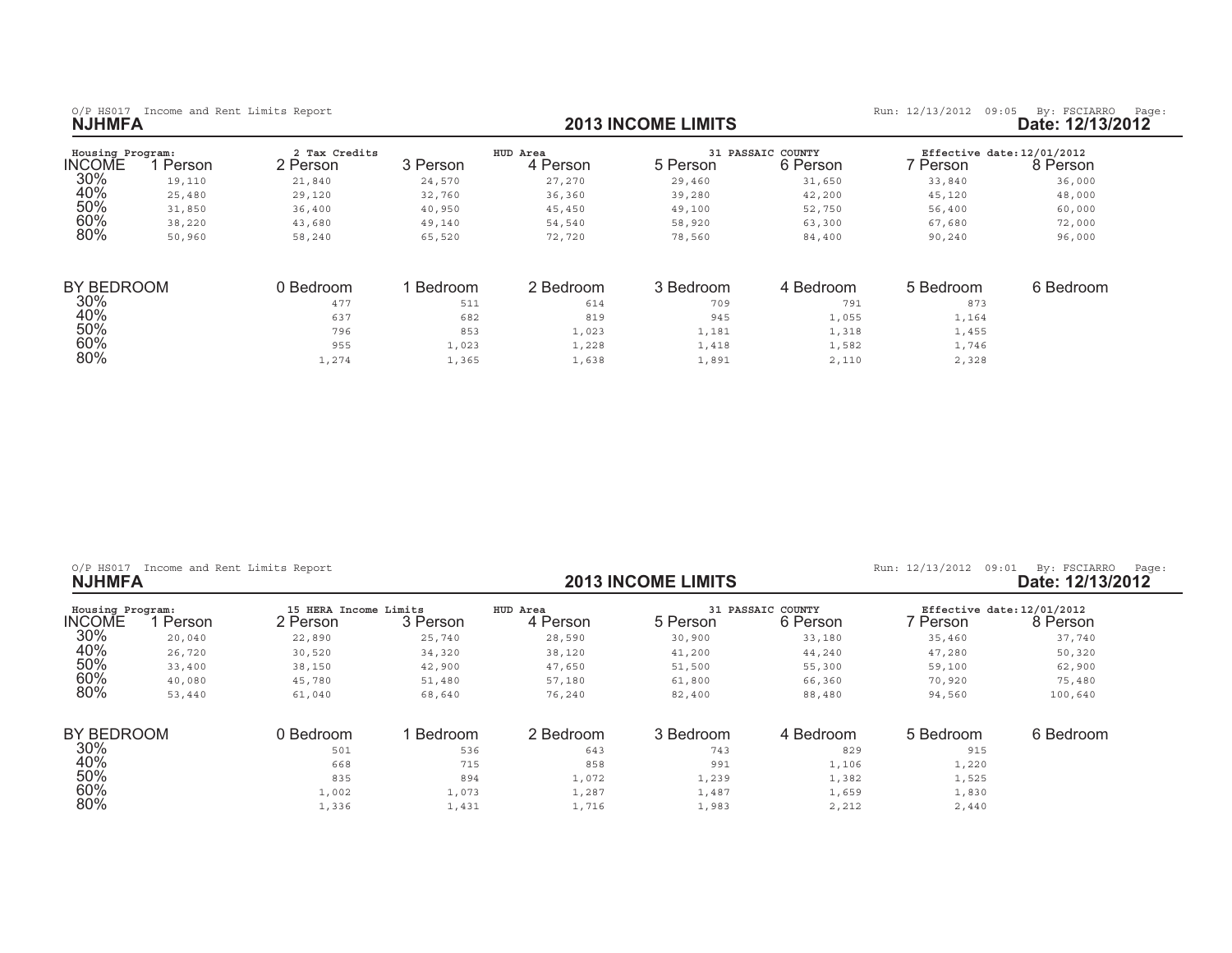| <b>Salem County, New Jersey</b>         |                                                  |  |  |  |  |  |
|-----------------------------------------|--------------------------------------------------|--|--|--|--|--|
| <b>Vintage of Maximum Income Limits</b> |                                                  |  |  |  |  |  |
|                                         | *Placed In Service Date    Maximum Income Limits |  |  |  |  |  |
| On or before 12/31/2008                 | <b>FY2013 HERA Special</b>                       |  |  |  |  |  |
| 1/1/2009 to 5/13/2010                   | <u>FY2012</u>                                    |  |  |  |  |  |
| 5/14/2010 to 5/31/2011                  | FY2012                                           |  |  |  |  |  |
| 6/1/2011 to 11/30/2011                  | FY2012                                           |  |  |  |  |  |
| 12/01/2011 to 12/10/2012                | FY2012                                           |  |  |  |  |  |
| 12/11/2012-Present                      | FY2013                                           |  |  |  |  |  |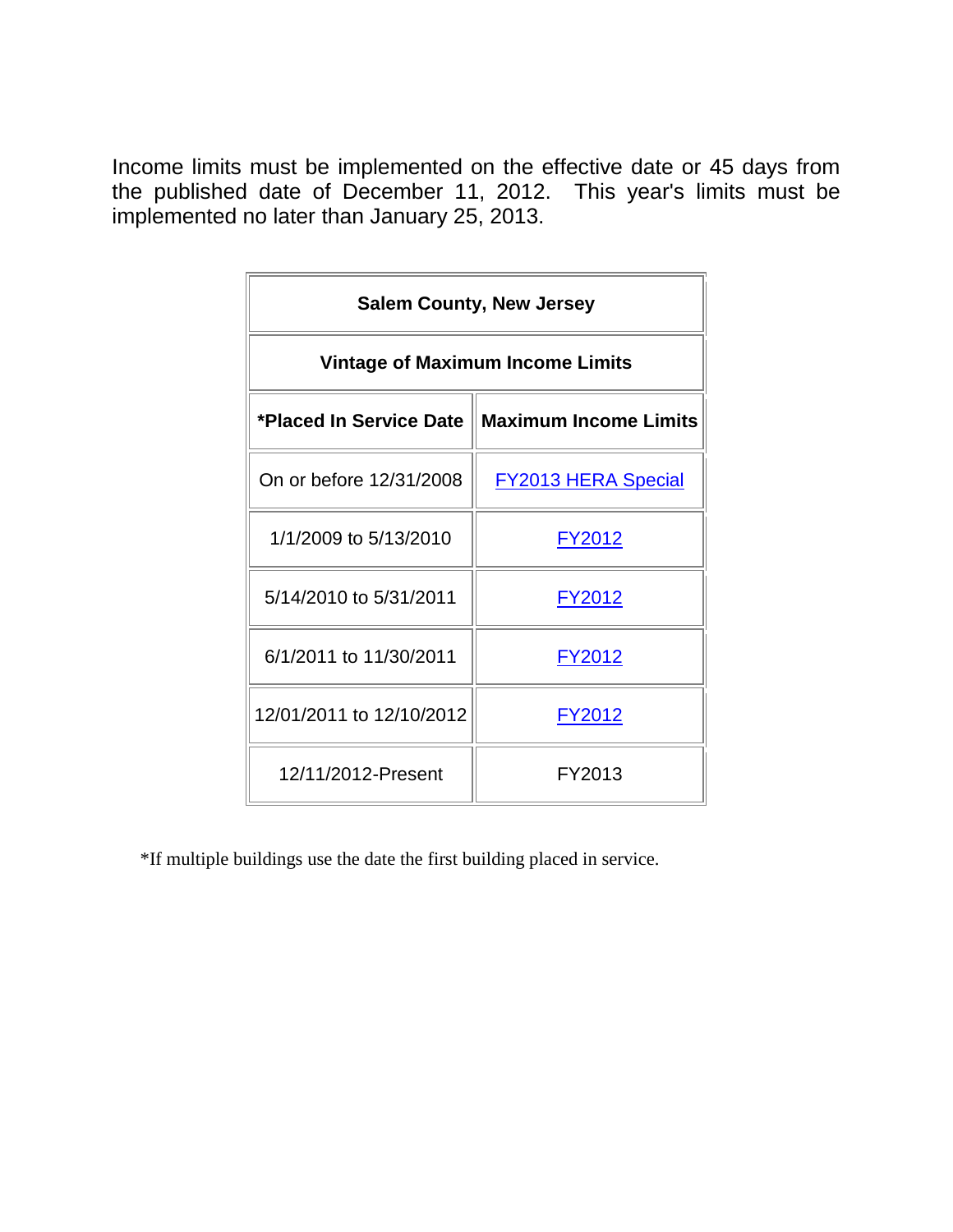1

0/P HS017 Income and Rent Limits Report **and Report and Report of the State: 12/13/2013 INCOME LIMITS <b>by:** FSCIARRO Page: 12/13/2012<br>**2013 INCOME LIMITS Date: 12/13/2012** 

| Housing Program: |        | 2 Tax Credits |          | HUD Area  |           | 33 SALEM COUNTY | Effective date: 12/01/2012 |           |
|------------------|--------|---------------|----------|-----------|-----------|-----------------|----------------------------|-----------|
| INCOME           | Person | 2 Person      | 3 Person | 4 Person  | 5 Person  | 6 Person        | Person                     | 8 Person  |
| 30%              | 16,650 | 19,020        | 21,390   | 23,760    | 25,680    | 27,570          | 29,490                     | 31,380    |
| 40%              | 22,200 | 25,360        | 28,520   | 31,680    | 34,240    | 36,760          | 39,320                     | 41,840    |
| 50%              | 27,750 | 31,700        | 35,650   | 39,600    | 42,800    | 45,950          | 49,150                     | 52,300    |
| 60%              | 33,300 | 38,040        | 42,780   | 47,520    | 51,360    | 55,140          | 58,980                     | 62,760    |
| 80%              | 44,400 | 50,720        | 57,040   | 63,360    | 68,480    | 73,520          | 78,640                     | 83,680    |
| BY BEDROOM       |        | 0 Bedroom     | Bedroom  | 2 Bedroom | 3 Bedroom | 4 Bedroom       | 5 Bedroom                  | 6 Bedroom |
| 30%              |        | 416           | 445      | 534       | 618       | 689             | 760                        |           |
| 40%              |        | 555           | 594      | 713       | 824       | 919             | 1,014                      |           |
| 50%              |        | 693           | 743      | 891       | 1,030     | 1,148           | 1,268                      |           |
| 60%              |        | 832           | 891      | 1,069     | 1,236     | 1,378           | 1,521                      |           |
| 80%              |        | 1,110         | 1,189    | 1,426     | 1,648     | 1,838           | 2,029                      |           |

| $O/P$ HS017<br>Income and Rent Limits Report<br><b>NJHMFA</b> |        |                                   |          | <b>2013 INCOME LIMITS</b> | Run: 12/13/2012<br>09:01 | By: FSCIARRO<br>Page:<br>Date: 12/13/2012 |          |                                        |
|---------------------------------------------------------------|--------|-----------------------------------|----------|---------------------------|--------------------------|-------------------------------------------|----------|----------------------------------------|
| Housing Program:<br>NCOME                                     | Person | 15 HERA Income Limits<br>2 Person | 3 Person | HUD Area<br>4 Person      | 5 Person                 | <b>33 SALEM COUNTY</b><br>6 Person        | ' Person | Effective date: 12/01/2012<br>8 Person |
| 30%                                                           | 17,130 | 19,560                            | 22,020   | 24,450                    | 26,430                   | 28,380                                    | 30,330   | 32,280                                 |
| 40%                                                           | 22,840 | 26,080                            | 29,360   | 32,600                    | 35,240                   | 37,840                                    | 40,440   | 43,040                                 |
| 50%                                                           | 28,550 | 32,600                            | 36,700   | 40,750                    | 44,050                   | 47,300                                    | 50,550   | 53,800                                 |
| 60%                                                           | 34,260 | 39,120                            | 44,040   | 48,900                    | 52,860                   | 56,760                                    | 60,660   | 64,560                                 |
| 80%                                                           | 45,680 | 52,160                            | 58,720   | 65,200                    | 70,480                   | 75,680                                    | 80,880   | 86,080                                 |

| BY BEDROOM | 0 Bedroom | Bedroom | 2 Bedroom | 3 Bedroom | 4 Bedroom | 5 Bedroom | 6 Bedroom |
|------------|-----------|---------|-----------|-----------|-----------|-----------|-----------|
| 30%        | 428       | 458     | 550       | 636       | 709       | 782       |           |
| 40%        | 571       | 611     | 734       | 848       | 946       | 1,043     |           |
| 50%        | 713       | 764     | 917       | ⊥,060     | 1,182     | 1,304     |           |
| 60%        | 856       | 917     | 1,101     | 1,272     | 1,419     | 1,565     |           |
| 80%        | 1,142     | 1,223   | 1,468     | 1,696     | 1,892     | 2,087     |           |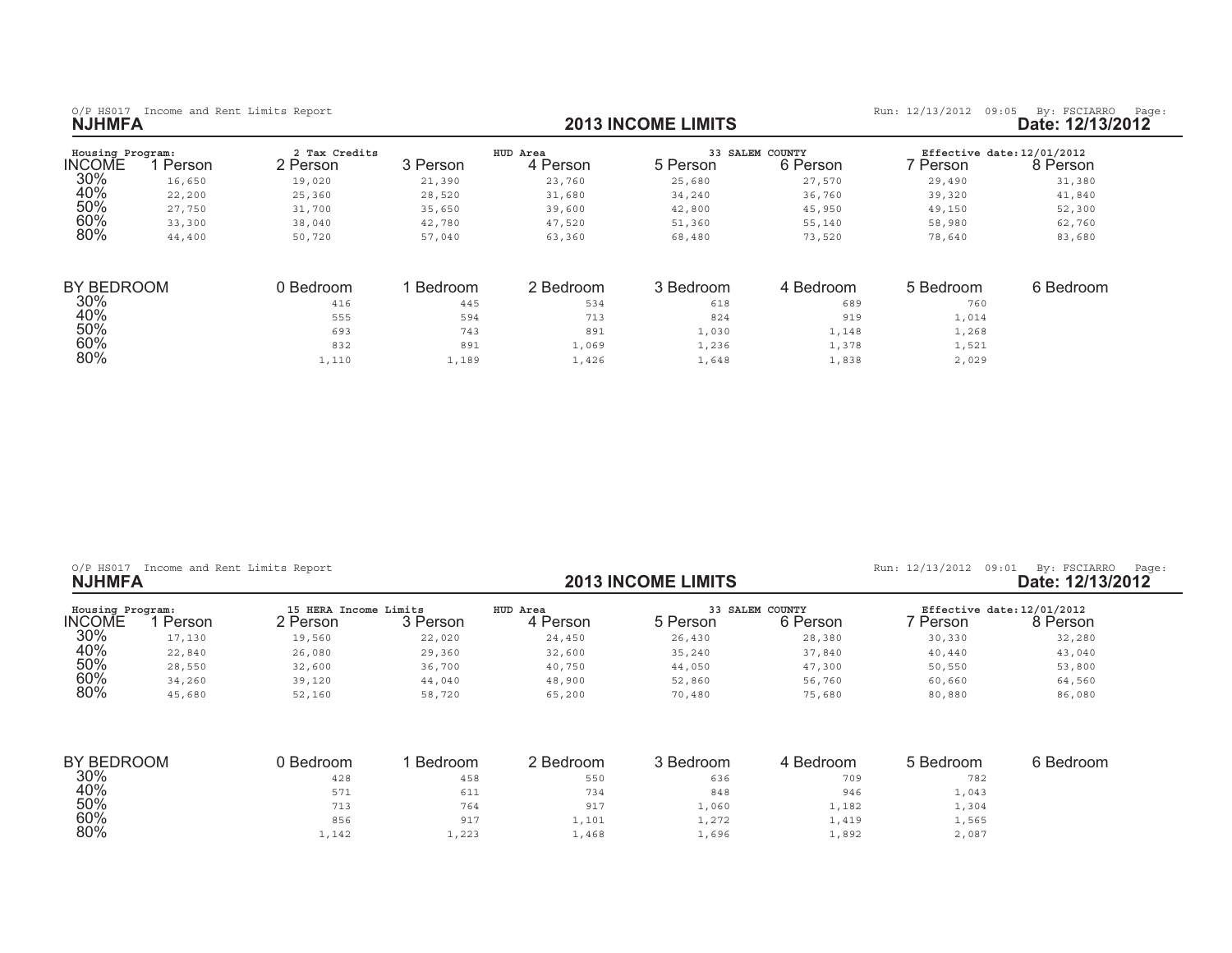| <b>Somerset County, New Jersey</b>      |                                                  |  |  |  |  |  |
|-----------------------------------------|--------------------------------------------------|--|--|--|--|--|
| <b>Vintage of Maximum Income Limits</b> |                                                  |  |  |  |  |  |
|                                         | *Placed In Service Date    Maximum Income Limits |  |  |  |  |  |
| On or before 12/31/2008                 | <b>FY2013 HERA Special</b>                       |  |  |  |  |  |
| 1/1/2009 to 5/13/2010                   | <u>FY2012</u>                                    |  |  |  |  |  |
| 5/14/2010 to 5/31/2011                  | FY2012                                           |  |  |  |  |  |
| 6/1/2011 to 11/30/2011                  | FY2012                                           |  |  |  |  |  |
| 12/01/2011 to 12/10/2012                | FY2012                                           |  |  |  |  |  |
| 12/11/2012-Present                      | FY2013                                           |  |  |  |  |  |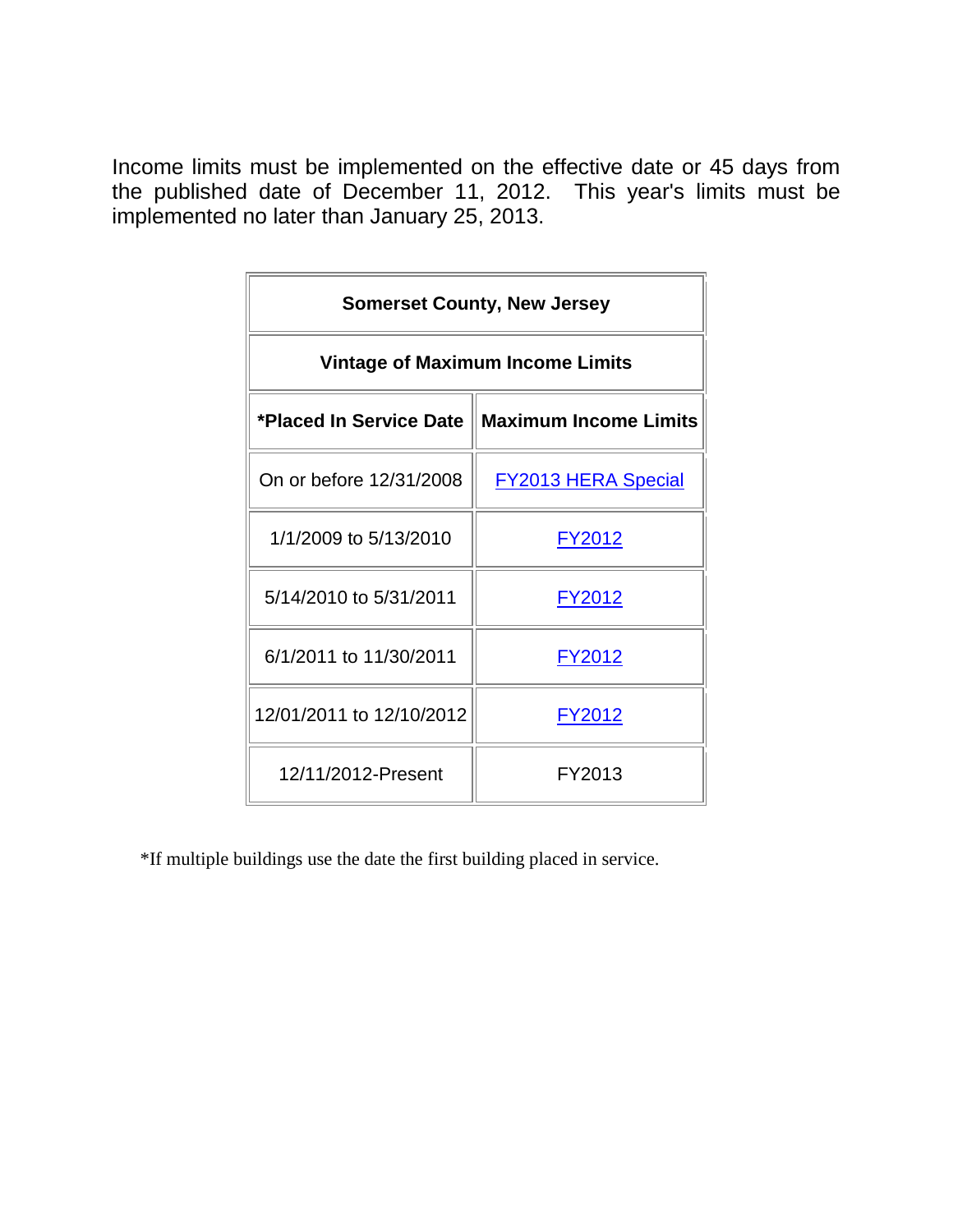$80\%$ 

0/P HS017 Income and Rent Limits Report **and Report and Report of the State: 12/13/2013 INCOME LIMITS <b>by:** FSCIARRO Page: 12/13/2012<br>**2013 INCOME LIMITS Date: 12/13/2012** 

| Housing Program:<br><b>INCOME</b> | Person | 2 Tax Credits<br>2 Person | 3 Person | HUD Area<br>4 Person | 5 Person  | <b>35 SOMERSET COUNTY</b><br>6 Person | Effective date: 12/01/2012<br>7 Person | 8 Person  |
|-----------------------------------|--------|---------------------------|----------|----------------------|-----------|---------------------------------------|----------------------------------------|-----------|
| 30%                               | 21,840 | 24,960                    | 28,080   | 31,170               | 33,690    | 36,180                                | 38,670                                 | 41,160    |
|                                   |        |                           |          |                      |           |                                       |                                        |           |
| 40%                               | 29,120 | 33,280                    | 37,440   | 41,560               | 44,920    | 48,240                                | 51,560                                 | 54,880    |
| 50%                               | 36,400 | 41,600                    | 46,800   | 51,950               | 56,150    | 60,300                                | 64,450                                 | 68,600    |
| 60%                               | 43,680 | 49,920                    | 56,160   | 62,340               | 67,380    | 72,360                                | 77,340                                 | 82,320    |
| 80%                               | 58,240 | 66,560                    | 74,880   | 83,120               | 89,840    | 96,480                                | 103,120                                | 109,760   |
| BY BEDROOM                        |        | 0 Bedroom                 | Bedroom  | 2 Bedroom            | 3 Bedroom | 4 Bedroom                             | 5 Bedroom                              | 6 Bedroom |
| 30%                               |        | 546                       | 585      | 702                  | 810       | 904                                   | 997                                    |           |
| 40%                               |        | 728                       | 780      | 936                  | 1,081     | 1,206                                 | 1,330                                  |           |
| 50%                               |        | 910                       | 975      | 1,170                | 1,351     | 1,507                                 | 1,663                                  |           |
| 60%                               |        | 1,092                     | 1,170    | 1,404                | 1,621     | 1,809                                 | 1,995                                  |           |
| 80%                               |        | 1,456                     | 1,560    | 1,872                | 2,162     | 2,412                                 | 2,661                                  |           |

| Income and Rent Limits Report<br>$O/P$ HS017<br><b>NJHMFA</b> |        |                                   |           |                      | <b>2013 INCOME LIMITS</b> |                                | Run: 12/13/2012<br>09:01               | By: FSCIARRO<br>Page:<br>Date: 12/13/2012 |
|---------------------------------------------------------------|--------|-----------------------------------|-----------|----------------------|---------------------------|--------------------------------|----------------------------------------|-------------------------------------------|
| Housing Program:<br>INCOME                                    | Person | 15 HERA Income Limits<br>2 Person | 3 Person  | HUD Area<br>4 Person | 5 Person                  | 35 SOMERSET COUNTY<br>6 Person | Effective date: 12/01/2012<br>7 Person | 8 Person                                  |
| 30%                                                           | 22,050 | 25,200                            | 28,350    | 31,500               | 34,020                    | 36,540                         | 39,060                                 | 41,580                                    |
| 40%                                                           | 29,400 | 33,600                            | 37,800    | 42,000               | 45,360                    | 48,720                         | 52,080                                 | 55,440                                    |
| 50%                                                           | 36,750 | 42,000                            | 47,250    | 52,500               | 56,700                    | 60,900                         | 65,100                                 | 69,300                                    |
| 60%                                                           | 44,100 | 50,400                            | 56,700    | 63,000               | 68,040                    | 73,080                         | 78,120                                 | 83,160                                    |
| 80%                                                           | 58,800 | 67,200                            | 75,600    | 84,000               | 90,720                    | 97,440                         | 104,160                                | 110,880                                   |
| BY BEDROOM                                                    |        | 0 Bedroom                         | 1 Bedroom | 2 Bedroom            | 3 Bedroom                 | 4 Bedroom                      | 5 Bedroom                              | 6 Bedroom                                 |
| $30\%$                                                        |        | 551                               | 590       | 708                  | 819                       | 913                            | 1,008                                  |                                           |
| 40%                                                           |        | 735                               | 787       | 945                  | 1,092                     | 1,218                          | 1,344                                  |                                           |
| 50%                                                           |        | 918                               | 984       | 1,181                | 1,365                     | 1,522                          | 1,680                                  |                                           |
| 60%                                                           |        | 1.102                             | 1.181     | 1.417                | 1.638                     | 1.827                          | 2.016                                  |                                           |

 $\frac{1}{102}$  ,  $\frac{1}{102}$  ,  $\frac{1}{103}$  ,  $\frac{1}{101}$  ,  $\frac{1}{101}$  ,  $\frac{1}{101}$  ,  $\frac{1}{101}$  ,  $\frac{1}{101}$  ,  $\frac{1}{101}$  ,  $\frac{1}{101}$  ,  $\frac{1}{101}$  ,  $\frac{1}{101}$  ,  $\frac{1}{101}$  ,  $\frac{1}{101}$  ,  $\frac{1}{101}$  ,  $\frac{1}{101}$ 

 $\frac{1}{40}$ ,  $\frac{1}{40}$ ,  $\frac{1}{40}$ ,  $\frac{1}{40}$ ,  $\frac{1}{40}$ ,  $\frac{1}{40}$ ,  $\frac{1}{40}$ ,  $\frac{1}{40}$ ,  $\frac{1}{40}$ ,  $\frac{1}{40}$ ,  $\frac{1}{40}$ ,  $\frac{1}{40}$ ,  $\frac{1}{40}$ ,  $\frac{1}{40}$ ,  $\frac{1}{40}$ ,  $\frac{1}{40}$ ,  $\frac{1}{40}$ ,  $\frac{1}{40}$ ,  $\frac{1$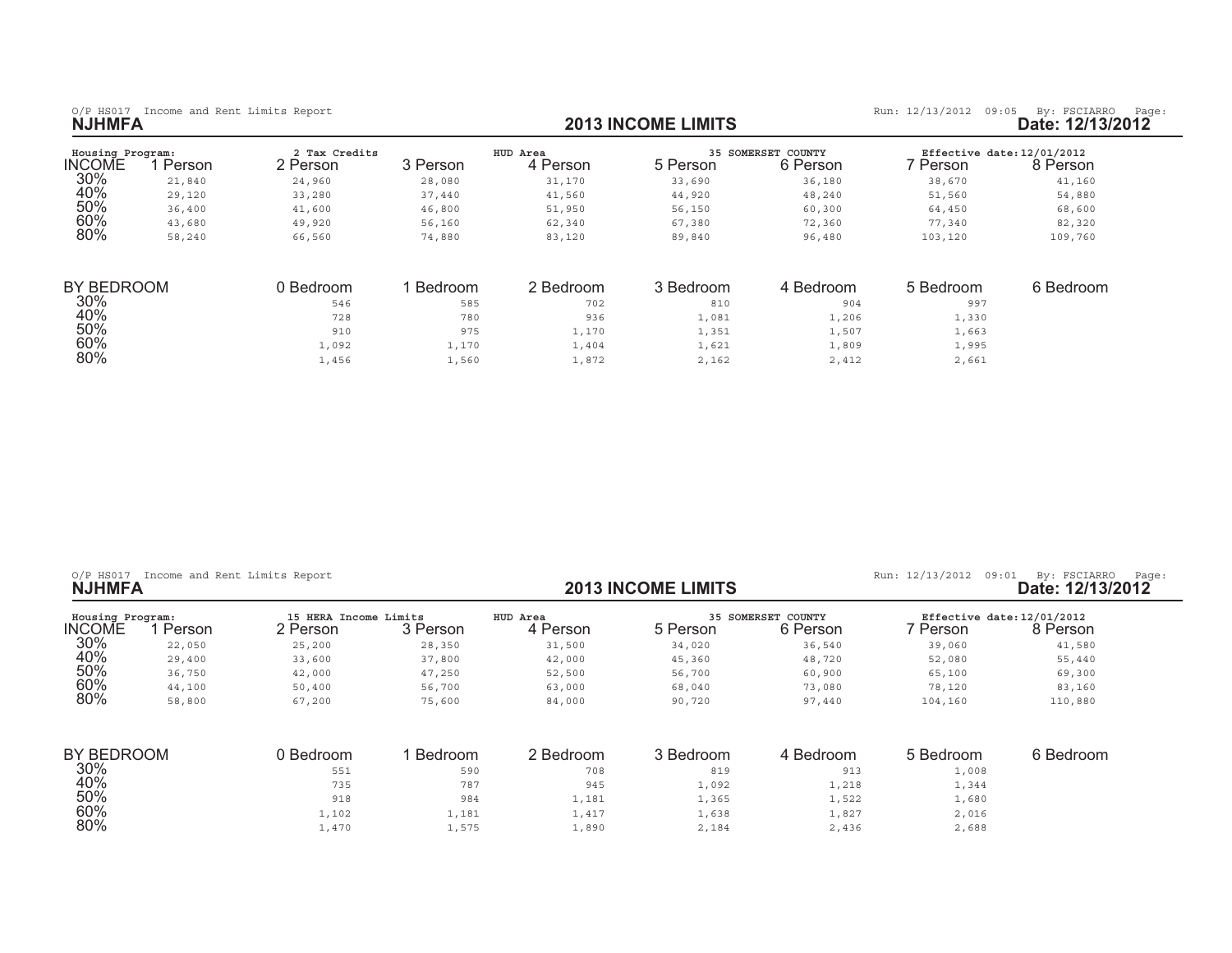| <b>Sussex County, New Jersey</b>        |                                                  |  |  |  |  |  |
|-----------------------------------------|--------------------------------------------------|--|--|--|--|--|
| <b>Vintage of Maximum Income Limits</b> |                                                  |  |  |  |  |  |
|                                         | *Placed In Service Date    Maximum Income Limits |  |  |  |  |  |
| On or before 12/31/2008                 | <b>FY2013 HERA Special</b>                       |  |  |  |  |  |
| 1/1/2009 to 5/13/2010                   | <u>FY2012</u>                                    |  |  |  |  |  |
| 5/14/2010 to 5/31/2011                  | FY2012                                           |  |  |  |  |  |
| 6/1/2011 to 11/30/2011                  | FY2012                                           |  |  |  |  |  |
| 12/01/2011 to 12/10/2012                | <u>FY2012</u>                                    |  |  |  |  |  |
| 12/11/2012-Present                      | FY2013                                           |  |  |  |  |  |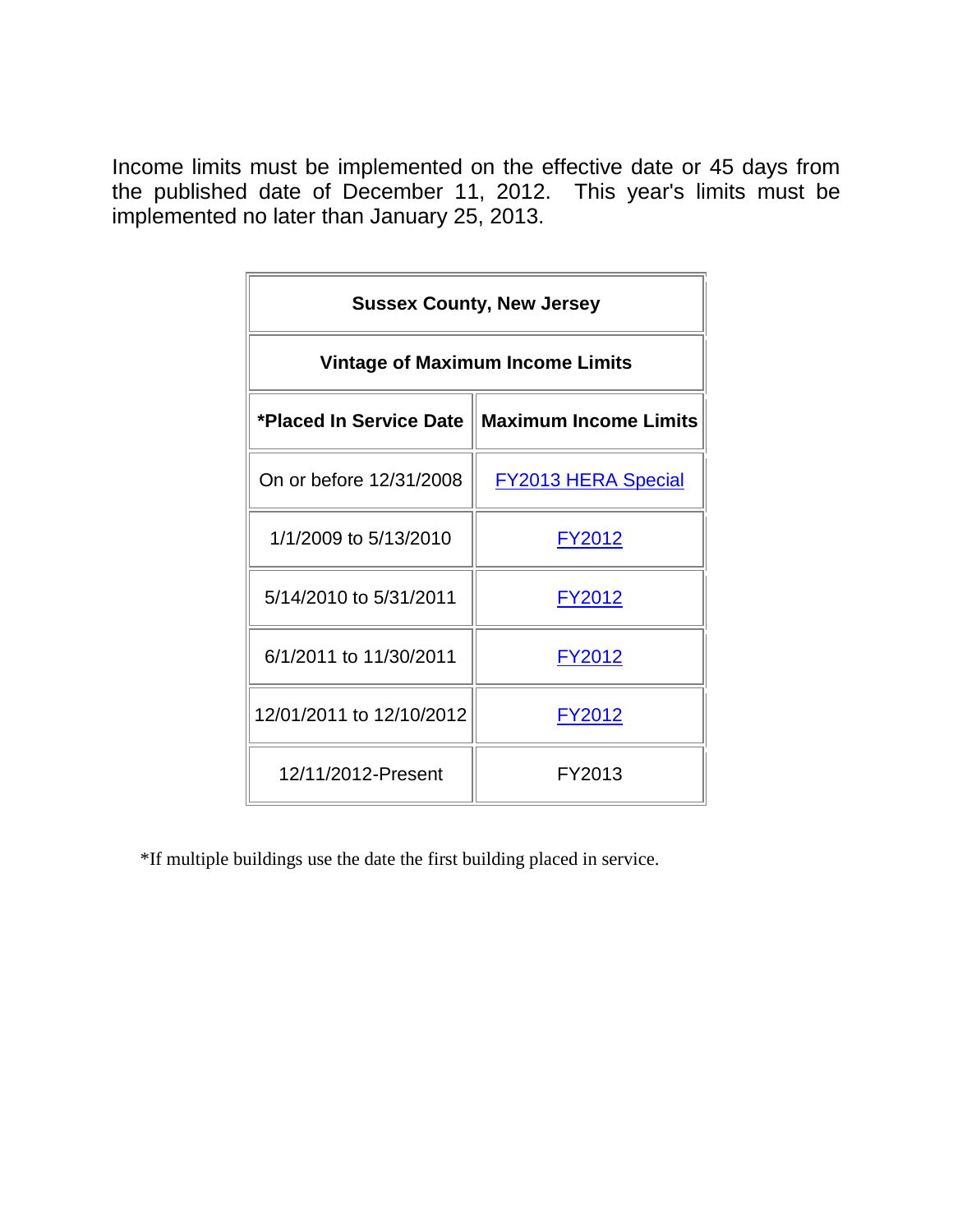$80\%$ 

0/P HS017 Income and Rent Limits Report **and Report and Report of the State: 12/13/2013 INCOME LIMITS <b>by:** FSCIARRO Page: 12/13/2012<br>**2013 INCOME LIMITS Date: 12/13/2012** 

| Housing Program:<br>INCOME | Person | 2 Tax Credits<br>2 Person | 3 Person | HUD Area<br>4 Person | 37<br>5 Person | SUSSEX COUNTY<br>6 Person | Person | Effective date: 12/01/2012<br>3 Person |
|----------------------------|--------|---------------------------|----------|----------------------|----------------|---------------------------|--------|----------------------------------------|
| 30%                        | 18,720 | 21,390                    | 24,060   | 26,730               | 28,890         | 31,020                    | 33,150 | 35,310                                 |
| 40%                        | 24,960 | 28,520                    | 32,080   | 35,640               | 38,520         | 41,360                    | 44,200 | 47,080                                 |
| 50%                        | 31,200 | 35,650                    | 40,100   | 44,550               | 48,150         | 51,700                    | 55,250 | 58,850                                 |
| 60%                        | 37,440 | 42,780                    | 48,120   | 53,460               | 57,780         | 62,040                    | 66,300 | 70,620                                 |
| 80%                        | 49,920 | 57,040                    | 64,160   | 71,280               | 77,040         | 82,720                    | 88,400 | 94,160                                 |

| BY BEDROOM | ) Bedroom | Bedroom | 2 Bedroom | 3 Bedroom | 4 Bedroom | 5 Bedroom | 6 Bedroom |
|------------|-----------|---------|-----------|-----------|-----------|-----------|-----------|
| 30%        | 468       | 501     | 601       | 695       | 775       | 855       |           |
| 40%        | 624       | 668     | 802       | 927       | 1,034     | 1,141     |           |
| 50%        | 780       | 835     | .,002     | 1,158     | 1,292     | 1,426     |           |
| 60%        | 936       | 1,002   | 1,203     | 1,390     | 1,551     | 1,711     |           |
| 80%        | 1,248     | 1,337   | 1,604     | 1,854     | 2,068     | 2,282     |           |

| <b>NJHMFA</b>    | O/P HS017 Income and Rent Limits Report |                       |          |           | <b>2013 INCOME LIMITS</b> |                  | Run: 12/13/2012<br>09:01   | By: FSCIARRO<br>Page:<br>Date: 12/13/2012 |
|------------------|-----------------------------------------|-----------------------|----------|-----------|---------------------------|------------------|----------------------------|-------------------------------------------|
| Housing Program: |                                         | 15 HERA Income Limits |          | HUD Area  |                           | 37 SUSSEX COUNTY | Effective date: 12/01/2012 |                                           |
| INCOME           | 1 Person                                | 2 Person              | 3 Person | 4 Person  | 5 Person                  | 6 Person         | 7 Person                   | 8 Person                                  |
| 30%              | 19,200                                  | 21,930                | 24,660   | 27,390    | 29,610                    | 31,800           | 33,990                     | 36,180                                    |
| 40%              | 25,600                                  | 29,240                | 32,880   | 36,520    | 39,480                    | 42,400           | 45,320                     | 48,240                                    |
| 50%              | 32,000                                  | 36,550                | 41,100   | 45,650    | 49,350                    | 53,000           | 56,650                     | 60,300                                    |
| 60%              | 38,400                                  | 43,860                | 49,320   | 54,780    | 59,220                    | 63,600           | 67,980                     | 72,360                                    |
| 80%              | 51,200                                  | 58,480                | 65,760   | 73,040    | 78,960                    | 84,800           | 90,640                     | 96,480                                    |
| BY BEDROOM       |                                         | 0 Bedroom             | Bedroom  | 2 Bedroom | 3 Bedroom                 | 4 Bedroom        | 5 Bedroom                  | 6 Bedroom                                 |
| 30%              |                                         | 480                   | 514      | 616       | 712                       | 795              | 877                        |                                           |
| 40%              |                                         | 640                   | 685      | 822       | 950                       | 1,060            | 1,169                      |                                           |
| 50%              |                                         | 800                   | 856      | 1,027     | 1,187                     | 1,325            | 1,461                      |                                           |
| 60%              |                                         | 960                   | 1.028    | 1.233     | 1.425                     | 1.590            | 1.754                      |                                           |

 $\frac{1}{20}$ , and the contract of the contract of  $\frac{1}{23}$  ,  $\frac{1}{233}$  ,  $\frac{1}{425}$  ,  $\frac{1}{1590}$  ,  $\frac{1}{1754}$ 

 $\frac{1}{2}$ ,  $\frac{1}{2}$ ,  $\frac{280}{1}$  ,  $\frac{1}{371}$  ,  $\frac{1}{644}$  ,  $\frac{1}{1}$ ,  $\frac{900}{2}$  ,  $\frac{2}{120}$  ,  $\frac{2}{339}$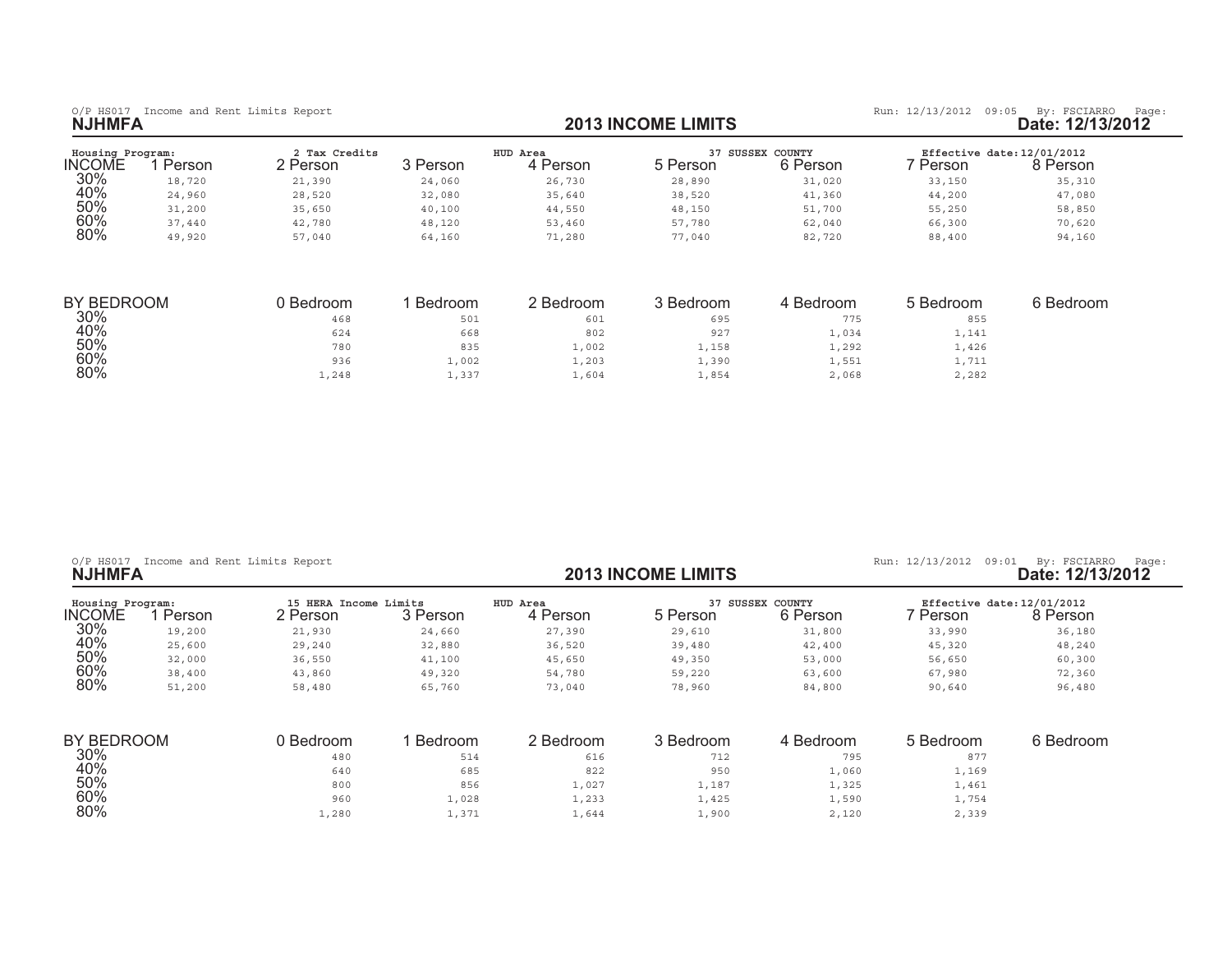| <b>Union County, New Jersey</b>         |                                                  |  |  |  |  |  |
|-----------------------------------------|--------------------------------------------------|--|--|--|--|--|
| <b>Vintage of Maximum Income Limits</b> |                                                  |  |  |  |  |  |
|                                         | *Placed In Service Date    Maximum Income Limits |  |  |  |  |  |
| On or before 12/31/2008                 | <b>FY2013 HERA Special</b>                       |  |  |  |  |  |
| 1/1/2009 to 5/13/2010                   | <u>FY2012</u>                                    |  |  |  |  |  |
| 5/14/2010 to 5/31/2011                  | FY2012                                           |  |  |  |  |  |
| 6/1/2011 to 11/30/2011                  | FY2012                                           |  |  |  |  |  |
| 12/01/2011 to 12/10/2012                | FY2012                                           |  |  |  |  |  |
| 12/11/2012-Present                      | FY2013                                           |  |  |  |  |  |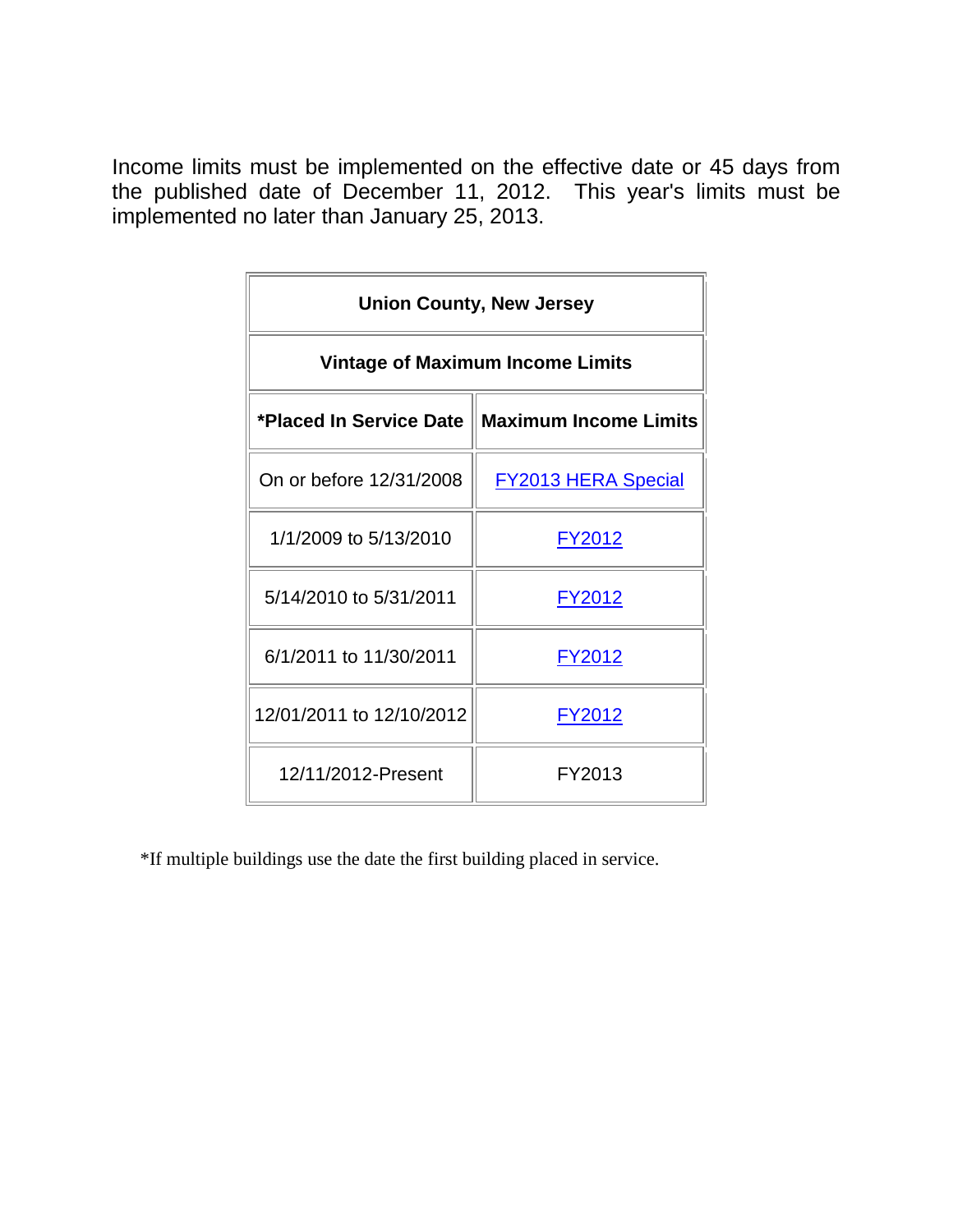$60%$ 

 $80\%$ 

| Housing Program:<br><b>INCOME</b> | Person | 2 Tax Credits<br>Person | 3 Person | HUD Area<br>4 Person | 5 Person | <b>39 UNION COUNTY</b><br>6 Person | Person | Effective date: 12/01/2012<br>8 Person |
|-----------------------------------|--------|-------------------------|----------|----------------------|----------|------------------------------------|--------|----------------------------------------|
| 30%                               | 18,720 | 21,390                  | 24,060   | 26,730               | 28,890   | 31,020                             | 33,150 | 35,310                                 |
| 40%                               | 24,960 | 28,520                  | 32,080   | 35,640               | 38,520   | 41,360                             | 44,200 | 47,080                                 |
| 50%                               | 31,200 | 35,650                  | 40,100   | 44,550               | 48,150   | 51,700                             | 55,250 | 58,850                                 |
| 60%                               | 37,440 | 42,780                  | 48,120   | 53,460               | 57,780   | 62,040                             | 66,300 | 70,620                                 |
| 80%                               | 49,920 | 57,040                  | 64,160   | 71,280               | 77,040   | 82,720                             | 88,400 | 94,160                                 |

| <b>BY BEDROOM</b> | l Bedroom | Bedroom | 2 Bedroom | 3 Bedroom | Bedroom - | 5 Bedroom | 6 Bedroom |
|-------------------|-----------|---------|-----------|-----------|-----------|-----------|-----------|
| 30%               | 468       | 501     | 601       | 695       | 775       | 855       |           |
| 40%               | 624       | 668     | 802       | 927       | 1,034     | 1,141     |           |
| 50%               | 780       | 835     | .,002     | 1,158     | 1,292     | 1,426     |           |
| 60%               | 936       | 1,002   | 1,203     | 1,390     | 1,551     | 1,711     |           |
| 80%               | 1,248     | 1,337   | 1,604     | 1,854     | 2,068     | 2,282     |           |

| O/P HS017 Income and Rent Limits Report<br><b>NJHMFA</b> |        |                                   |          |                      | <b>2013 INCOME LIMITS</b> |                             | Run: 12/13/2012<br>09:01               | By: FSCIARRO<br>Page:<br>Date: 12/13/2012 |
|----------------------------------------------------------|--------|-----------------------------------|----------|----------------------|---------------------------|-----------------------------|----------------------------------------|-------------------------------------------|
| Housing Program:<br>INCOME                               | Person | 15 HERA Income Limits<br>2 Person | 3 Person | HUD Area<br>4 Person | 5 Person                  | 39 UNION COUNTY<br>6 Person | Effective date: 12/01/2012<br>7 Person | 8 Person                                  |
| 30%                                                      | 19,200 | 21,930                            | 24,660   | 27,390               | 29,610                    | 31,800                      | 33,990                                 | 36,180                                    |
| 40%                                                      | 25,600 | 29,240                            | 32,880   | 36,520               | 39,480                    | 42,400                      | 45,320                                 | 48,240                                    |
| 50%                                                      | 32,000 | 36,550                            | 41,100   | 45,650               | 49,350                    | 53,000                      | 56,650                                 | 60,300                                    |
| 60%                                                      | 38,400 | 43,860                            | 49,320   | 54,780               | 59,220                    | 63,600                      | 67,980                                 | 72,360                                    |
| 80%                                                      | 51,200 | 58,480                            | 65,760   | 73,040               | 78,960                    | 84,800                      | 90,640                                 | 96,480                                    |
| BY BEDROOM                                               |        | 0 Bedroom                         | Bedroom  | 2 Bedroom            | 3 Bedroom                 | 4 Bedroom                   | 5 Bedroom                              | 6 Bedroom                                 |
| $30\%$                                                   |        | 480                               | 514      | 616                  | 712                       | 795                         | 877                                    |                                           |
| 40%                                                      |        | 640                               | 685      | 822                  | 950                       | 1,060                       | 1,169                                  |                                           |
| 50%                                                      |        | 800                               | 856      | 1,027                | 1,187                     | 1,325                       | 1,461                                  |                                           |

 $\frac{1}{20}$ , and the contract of the contract of  $\frac{1}{23}$  ,  $\frac{1}{233}$  ,  $\frac{1}{425}$  ,  $\frac{1}{1590}$  ,  $\frac{1}{1754}$ 

 $\frac{1}{2}$ ,  $\frac{1}{2}$ ,  $\frac{280}{1}$  ,  $\frac{1}{371}$  ,  $\frac{1}{644}$  ,  $\frac{1}{1}$ ,  $\frac{900}{2}$  ,  $\frac{2}{120}$  ,  $\frac{2}{339}$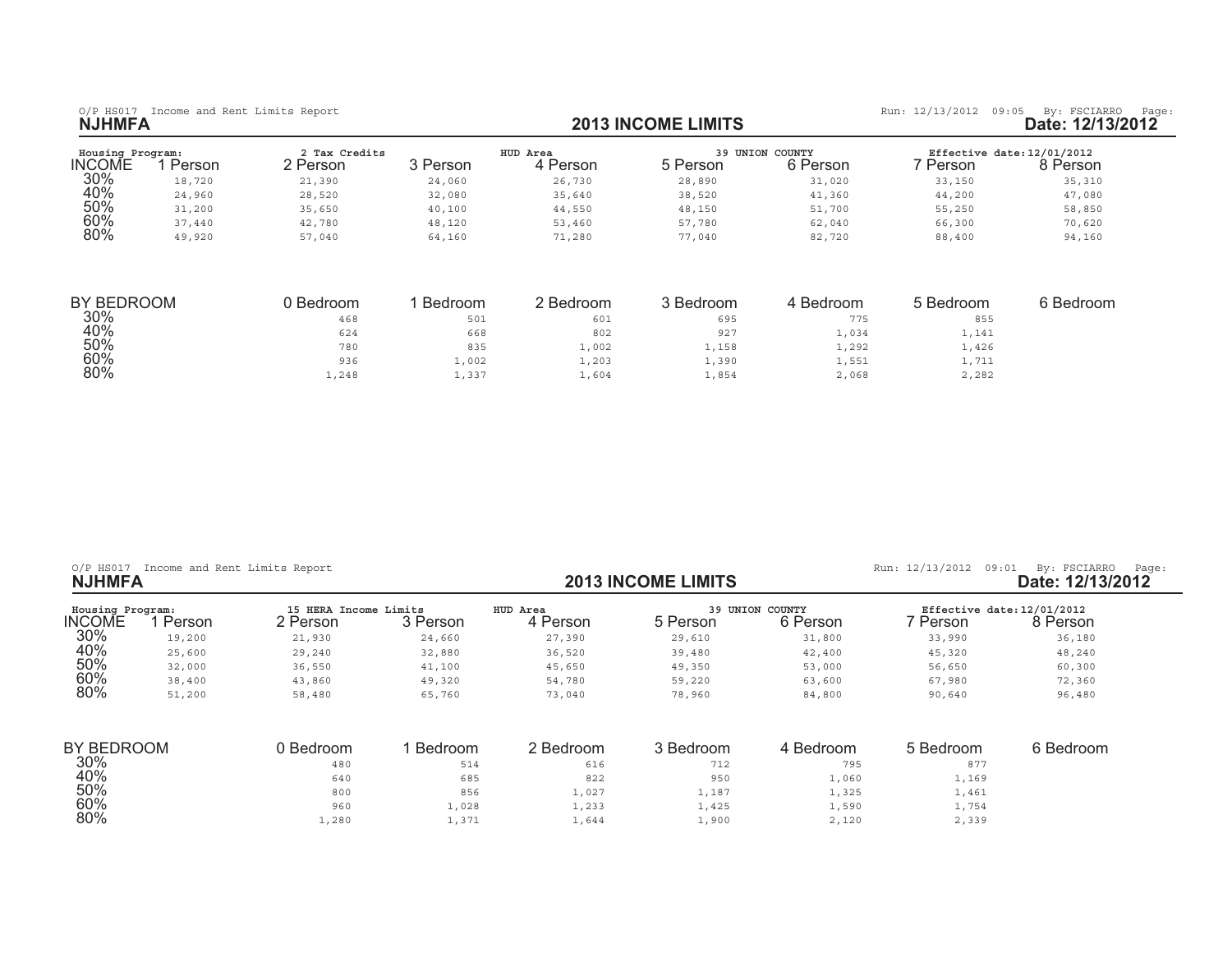| <b>Warren County, New Jersey</b>                 |               |  |  |  |  |  |
|--------------------------------------------------|---------------|--|--|--|--|--|
| <b>Vintage of Maximum Income Limits</b>          |               |  |  |  |  |  |
| *Placed In Service Date    Maximum Income Limits |               |  |  |  |  |  |
| On or before 12/31/2008                          | FY2013        |  |  |  |  |  |
| 1/1/2009 to 5/13/2010                            | <u>FY2013</u> |  |  |  |  |  |
| 5/14/2010 to 5/31/2011                           | FY2013        |  |  |  |  |  |
| 6/1/2011 to 11/30/2011                           | FY2013        |  |  |  |  |  |
| 12/01/2011 to 12/10/2012                         | FY2013        |  |  |  |  |  |
| 12/11/2012-Present                               | FY2013        |  |  |  |  |  |